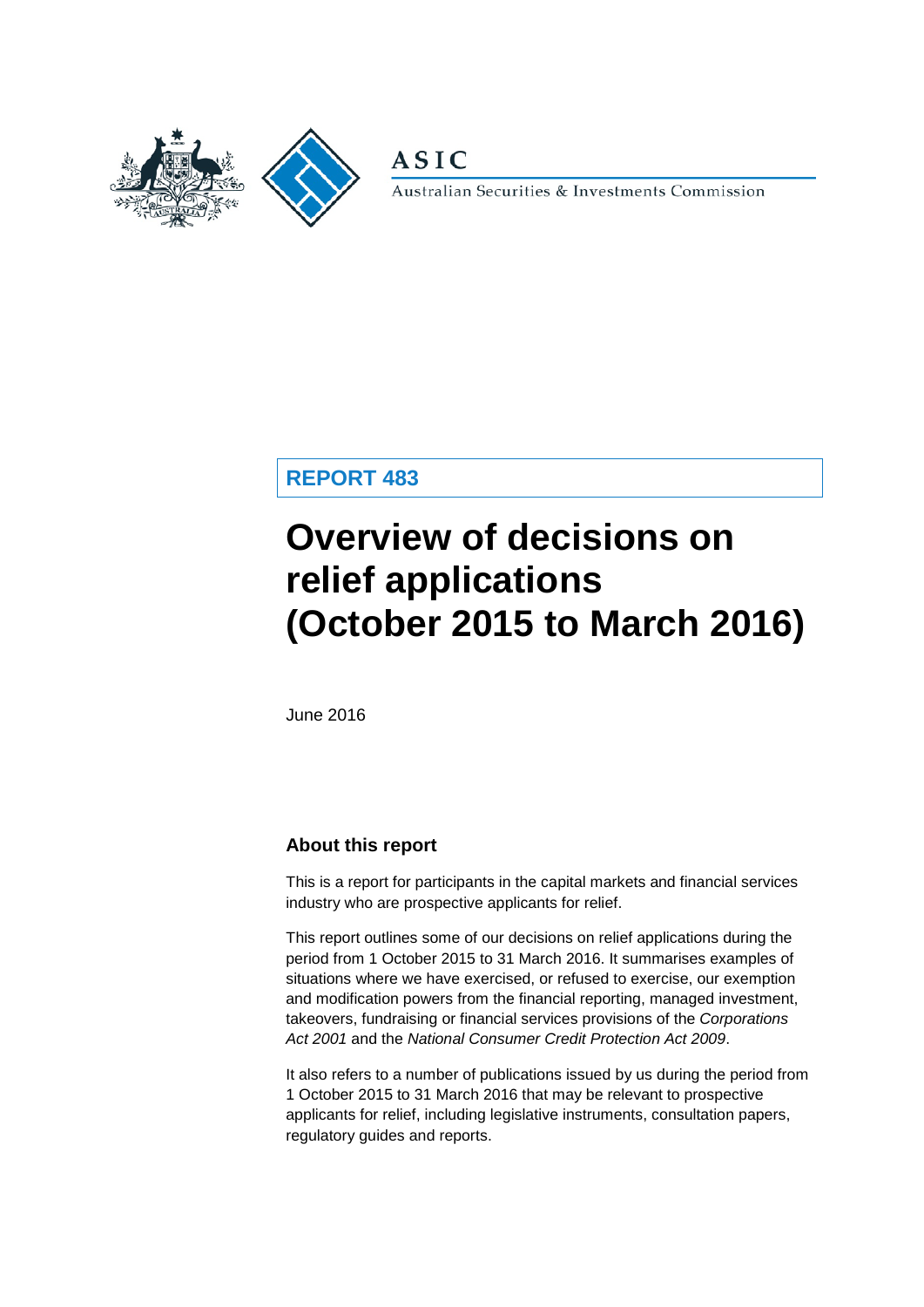#### **About ASIC regulatory documents**

In administering legislation ASIC issues the following types of regulatory documents.

**Consultation papers**: seek feedback from stakeholders on matters ASIC is considering, such as proposed relief or proposed regulatory guidance.

**Regulatory guides**: give guidance to regulated entities by:

- explaining when and how ASIC will exercise specific powers under legislation (primarily the *Corporations Act 2001*)
- explaining how ASIC interprets the law
- describing the principles underlying ASIC's approach
- giving practical guidance (e.g. describing the steps of a process such as applying for a licence or giving practical examples of how regulated entities may decide to meet their obligations).

**Information sheets**: provide concise guidance on a specific process or compliance issue or an overview of detailed guidance.

**Reports**: describe ASIC compliance or relief activity or the results of a research project.

# **Disclaimer**

This report does not constitute legal advice. We encourage you to seek your own professional advice to find out how the *Corporations Act 2001* and/or the *National Consumer Credit Protection Act 2009* and other applicable laws apply to you, as it is your responsibility to determine your obligations.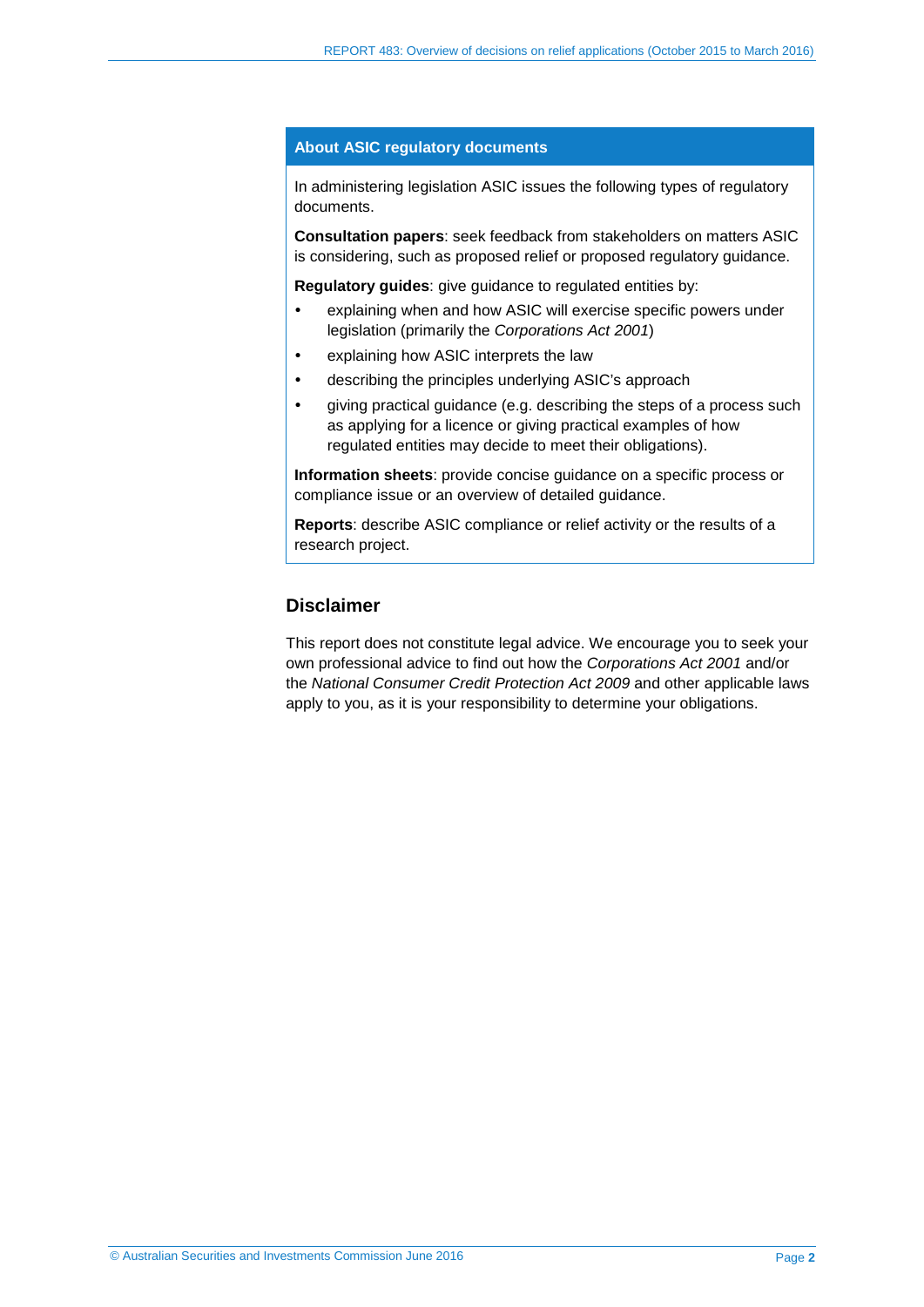# **Contents**

| A |  |
|---|--|
| В |  |
| C |  |
| D |  |
| Е |  |
| F |  |
| G |  |
|   |  |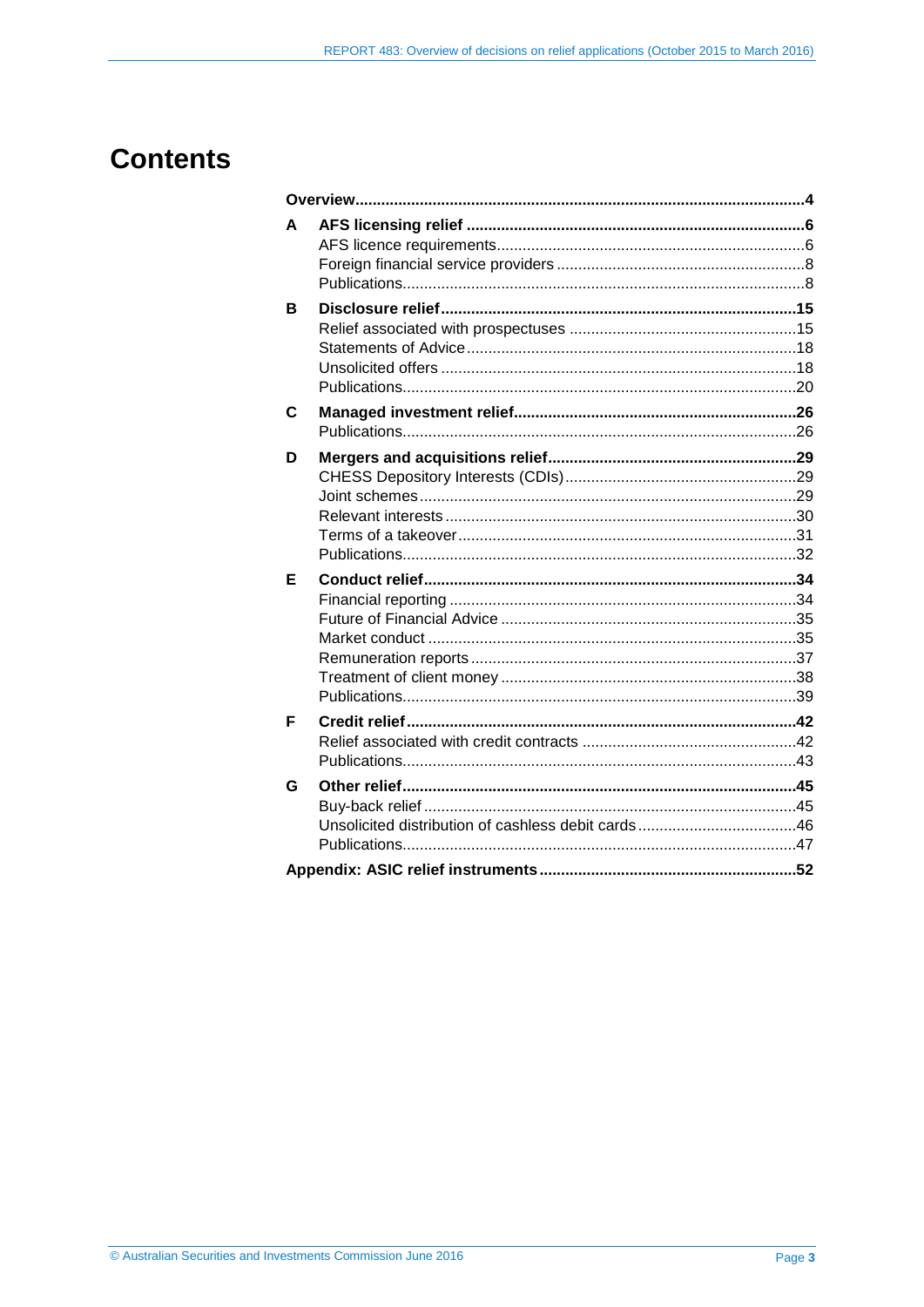# <span id="page-3-0"></span>**Overview**

- 1 We have powers under the *Corporations Act 2001* (Corporations Act) to exempt a person or a class of persons from particular provisions and to modify the application of particular provisions to a person or class of persons. This report deals with the use of our exemption and modification powers under the provisions of the following chapters of the Corporations Act: Chs 2M (financial reports and audit), 5C (managed investment schemes), 6 (takeovers), 6D (fundraising) and 7 (financial services and markets).
- 2 We have powers to give relief under the provisions of Chs 2 (licensing) and 3 (responsible lending) of the *National Consumer Credit Protection Act 2009* (National Credit Act) and from all or specified provisions of the National Credit Code, which is in Sch 1 to the National Credit Act.
- 3 The purpose of the report is to improve the level of transparency and the quality of information available about decisions we make when we are asked to exercise our discretionary powers to grant relief from provisions of the Corporations Act and the National Credit Act.
- 4 This report covers the period beginning 1 October 2015 and ending 31 March 2016. During this period we received 1031 applications. We granted relief in relation to 622 applications and refused to grant relief in relation to 51 applications; 172 applications were withdrawn. The remaining 186 applications were decided outside of this period.
- 5 This report does not provide details of every single decision made in the period. It is intended to provide examples of decisions that demonstrate how we have applied our policy in practice. We use our discretion to vary or set aside certain requirements of the law where the burden of complying with the law significantly detracts from its overall benefit, or where we can facilitate business without harming other stakeholders.
- 6 In this report, we have outlined matters in which we refused to exercise our discretionary powers as well as matters in which we granted relief. Prospective applicants for relief may gain a better insight into the factors we take into account in deciding whether to exercise our discretion to grant relief.
- 7 To ensure that applications are assessed as quickly and efficiently as possible, we will be more strictly enforcing our policy to refuse applications for relief where information needed to make a decision is not provided. Where we have asked for additional information within a specified time period—and a reasonable explanation is not provided for any delay—we may refuse your application for relief.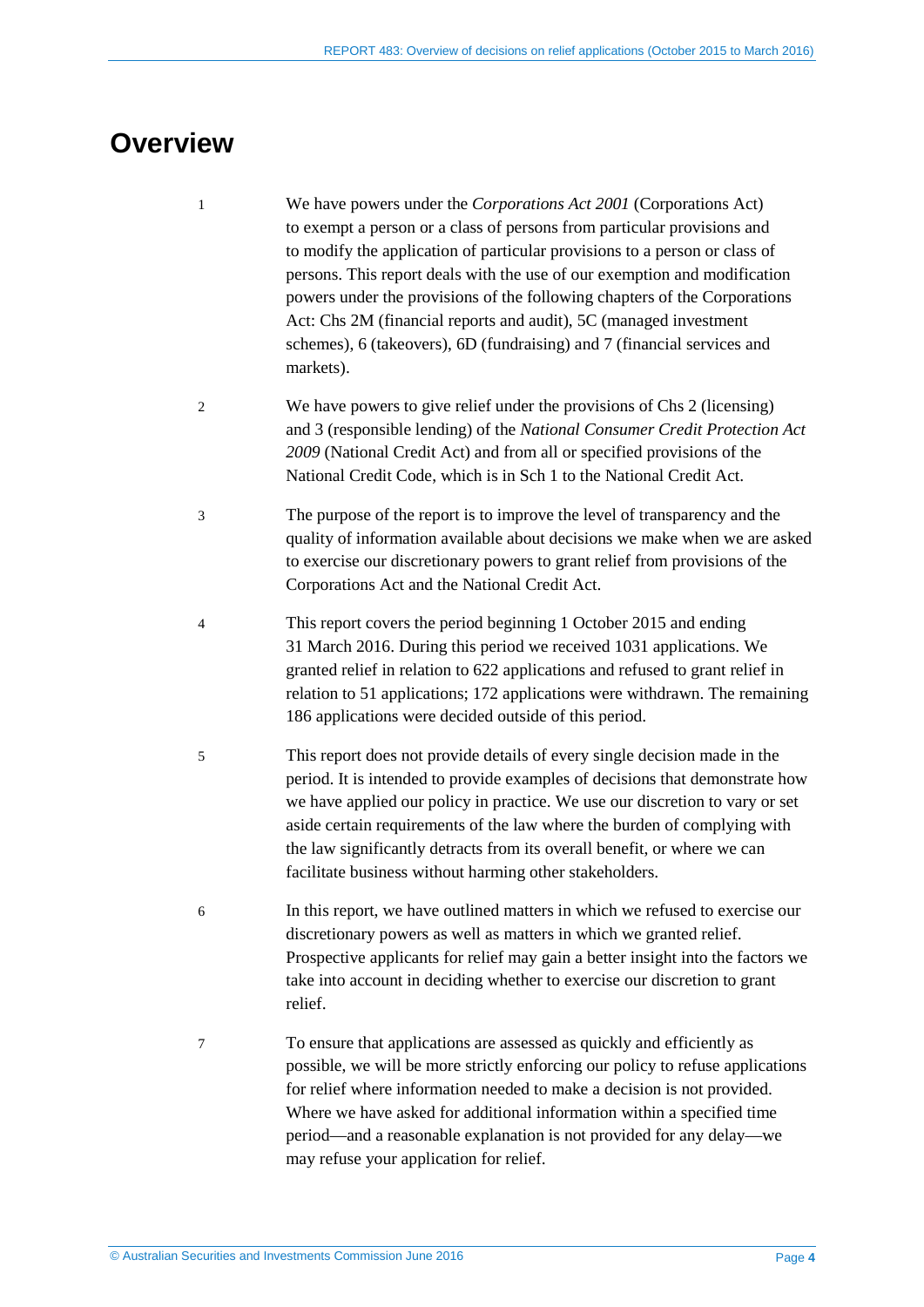- 8 The appendix to this report details the individual relief instruments we have executed for matters referred to in the report. Legislative instruments are available from our website via [www.asic.gov.au/co.](http://www.asic.gov.au/co) Individual relief instruments are published in the *ASIC Gazette*, available via [www.asic.gov.au/gazettes,](http://www.asic.gov.au/gazettes) or under ['credit](http://asic.gov.au/regulatory-resources/credit/credit-relief/) relief' on our website (for credit instruments). A register of waivers, including class rule waivers, granted under ASIC market integrity rules is published on our website via [www.asic.gov.au/markets](http://www.asic.gov.au/markets) under 'market [integrity](http://www.asic.gov.au/regulatory-resources/markets/market-integrity-rules/register-of-waivers-granted-under-asic-market-integrity-rules/) rules'. For media releases on the matters and publications referred to in this report, see [www.asic.gov.au/mr.](http://www.asic.gov.au/mr)
- 9 This report refers to a number of publications issued by us during the period that may be relevant to prospective applicants for relief. These include legislative instruments, consultation papers, regulatory guides and reports.
- 10 We also publish a number of reports on a periodic basis that have not been summarised in the body of this report, but are published on our website via [www.asic.gov.au/reports.](http://www.asic.gov.au/reports) The periodic reports published during the period of this report are:
	- (a) [Report 450](http://www.asic.gov.au/regulatory-resources/find-a-document/reports/rep-450-market-integrity-report-1-january-to-31-june-2015/) *Market integrity report: 1 January to 31 June 2015*  (REP 450);
	- (b) [Report 456](http://www.asic.gov.au/regulatory-resources/find-a-document/reports/rep-456-insolvency-statistics-external-administrators-reports-july-2014-to-june-2015/) *Insolvency statistics: External administrators' reports (July 2014 to June 2015)* (REP 456);
	- (c) [Report 461](http://www.asic.gov.au/regulatory-resources/find-a-document/reports/rep-461-audit-inspection-program-report-for-2014-15/) *Audit inspection program report for 2014-15* (REP 461);
	- (d) [Report 466](http://www.asic.gov.au/regulatory-resources/find-a-document/reports/rep-466-asic-s-work-to-reduce-red-tape/) *ASIC's work to reduce red tape* (REP 466), which focuses on our work since the release of Report 391 *ASIC's deregulatory initiatives* (REP 391) in May 2014;
	- (e) [Report 467](http://www.asic.gov.au/regulatory-resources/find-a-document/reports/rep-467-overview-of-decisions-on-relief-applications-june-to-september-2015/) *Overview of decisions on relief applications (June to September 2015)* (REP 467);
	- (f) [Report 469](http://www.asic.gov.au/regulatory-resources/find-a-document/reports/rep-469-asic-regulation-of-corporate-finance-july-to-december-2015/) *ASIC regulation of corporate finance: July to December 2015* (REP 469); and
	- (g) [Report 476](http://www.asic.gov.au/regulatory-resources/find-a-document/reports/rep-476-asic-enforcement-outcomes-july-to-december-2015/) *ASIC enforcement outcomes: July to December 2015* (REP 476).

© Australian Securities and Investments Commission June 2016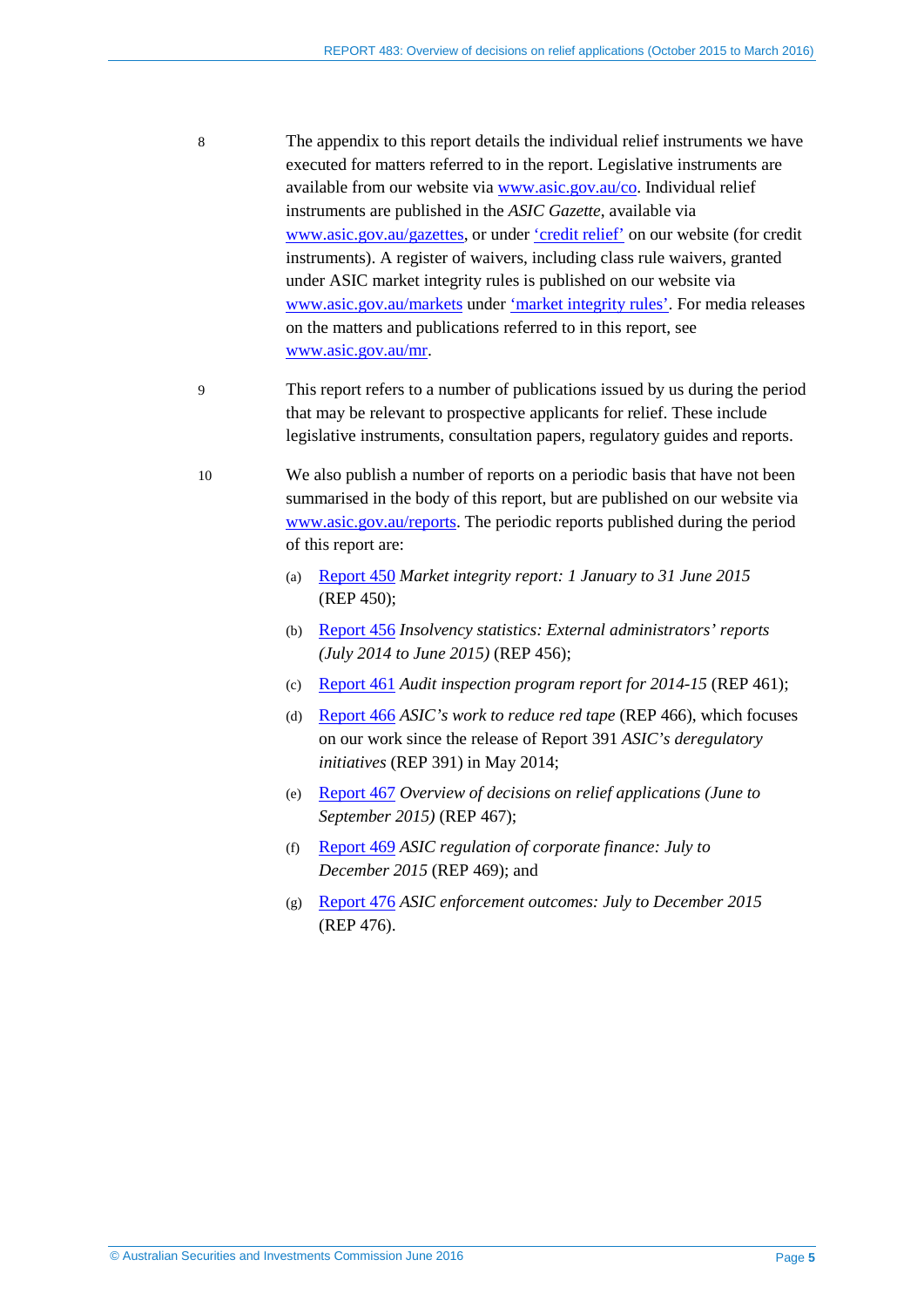# <span id="page-5-0"></span>**A AFS licensing relief**

#### **Key points**

This section outlines some of our decisions on whether to grant relief under Ch 7 of the Corporations Act, including under s926A(2), from the Australian financial services (AFS) licensing requirements.

We also outline the publications we issued during the period of this report that relate to licensing relief.

# <span id="page-5-1"></span>**AFS licence requirements**

#### **Refusal of application for AFS licensing relief**

- 11 We refused to grant relief from the requirement to hold an AFS license to an entity that proposed to provide consumers with a rating for various aspects of different financial products. We considered that the rating of products constituted providing financial product advice.
- 12 [Regulatory Guide 167](http://www.asic.gov.au/regulatory-resources/find-a-document/regulatory-guides/rg-167-licensing-discretionary-powers/) *Licensing: Discretionary powers* (RG 167) explains the factors we consider when deciding whether to give relief from the licensing provisions including that we will consider giving relief to address atypical or unforeseen circumstances and unintended consequences of the licensing provisions of the Corporations Act.
- 13 Applicants for AFS licensing relief should also refer to [Regulatory Guide 51](http://www.asic.gov.au/regulatory-resources/find-a-document/regulatory-guides/rg-51-applications-for-relief/) *Applications for relief* (RG 51).
- 14 In refusing relief, we considered that the application was not within our policy (including RG 167 and RG 51) because:
	- (a) the regulatory detriment was neither minimal nor clearly outweighed by the resulting commercial benefit;
	- (b) granting relief would have had a significant regulatory detriment, as:
		- (i) we expect persons in similar circumstances to hold an AFS licence; and
		- (ii) the licensing provisions also impose other important duties on AFS licensees. For example, Div 3 of Pt 7.6 of the Corporations Act requires that AFS licensees:
			- (A) do all things necessary to ensure that the financial services covered by the licence are provided efficiently, honestly and fairly;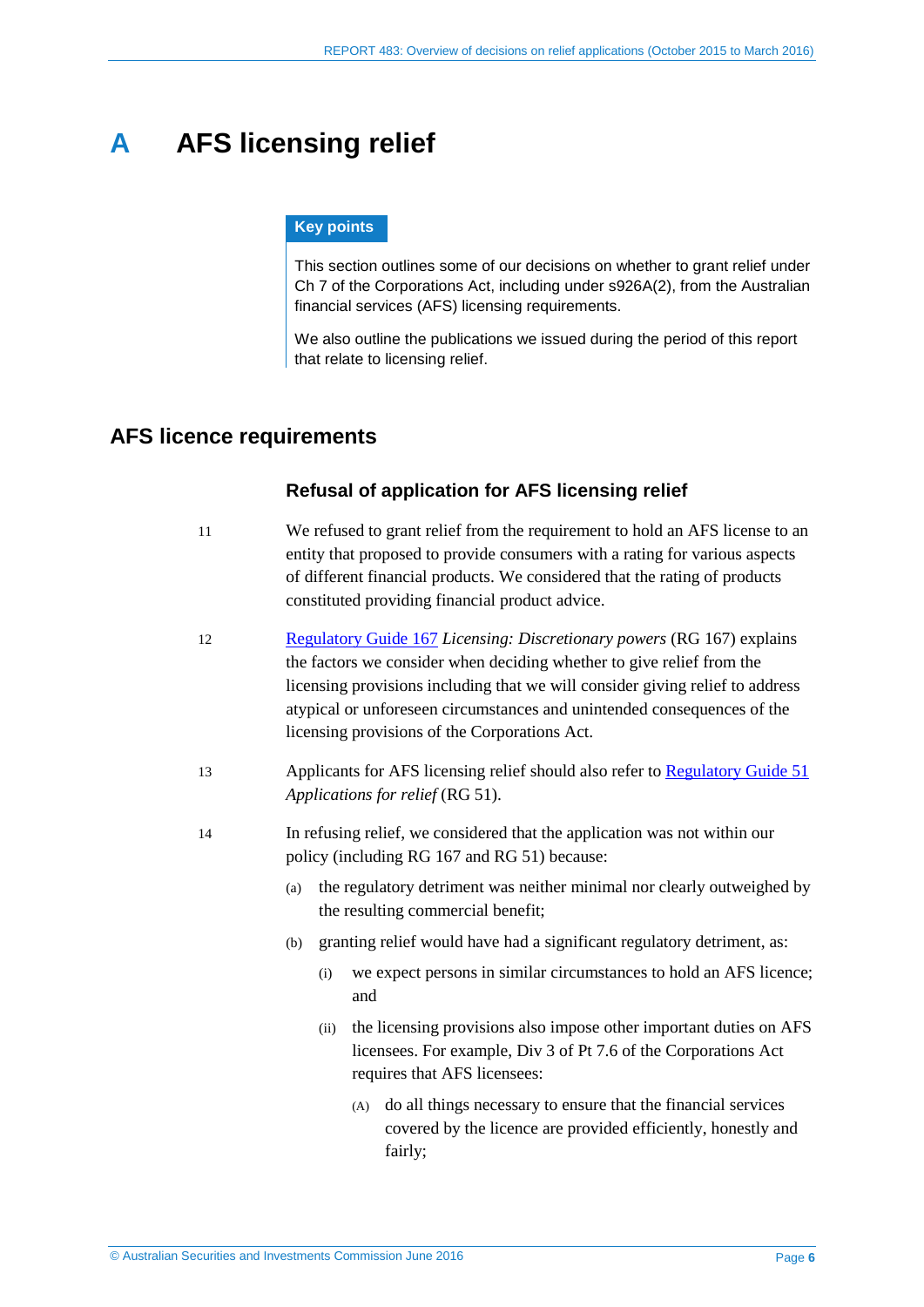- (B) have in place adequate arrangements for the management of conflicts of interest;
- (C) comply with the conditions on the licence and the financial services laws; and
- (D) have a dispute resolution system complying with s912A(2); and
- (c) the applicant had not demonstrated that compliance with Ch 7 would result in unforeseen circumstances or unintended consequences of the licensing provisions of the Corporations Act. In particular, the applicant did not show that a reasonable person would think that the predominant purpose of the product was not a financial product purpose.

#### **Relief from holding an AFS licence until licence granted**

- 15 We refused to grant relief from the requirement to hold an AFS licence to an entity engaging in a potential business transaction requiring the holding of an AFS licence.
- 16 The applicant sought temporary relief from the requirement to hold an AFS licence under s911A of the Corporations Act, until such time as we granted a licence. The applicant sought relief in relation to providing financial product advice, dealing in financial products, and making a market for the following financial products: derivatives, Australian carbon credit units, eligible international emissions units, and miscellaneous financial risk products.
- 17 The applicant initially provided information to us in support of its ability to meet the financial requirements imposed on AFS licensees. However, after a period of discussion between us and the applicant, the applicant subsequently provided information that raised concerns about whether it could comply with those requirements, including the adjusted surplus liquid funds requirement.
- 18 We refused to grant relief because we were not satisfied that our policy considerations for granting relief under RG 51 were satisfied. In particular:
	- (a) the applicant did not provide all relevant information necessary to support the application;
	- (b) the basis on which we were ultimately asked to consider the application for relief was materially different to the grounds initially submitted in the application; and
	- (c) the information ultimately provided raised uncertainty as to whether the applicant would be in a position to meet key requirements imposed on AFS licensees.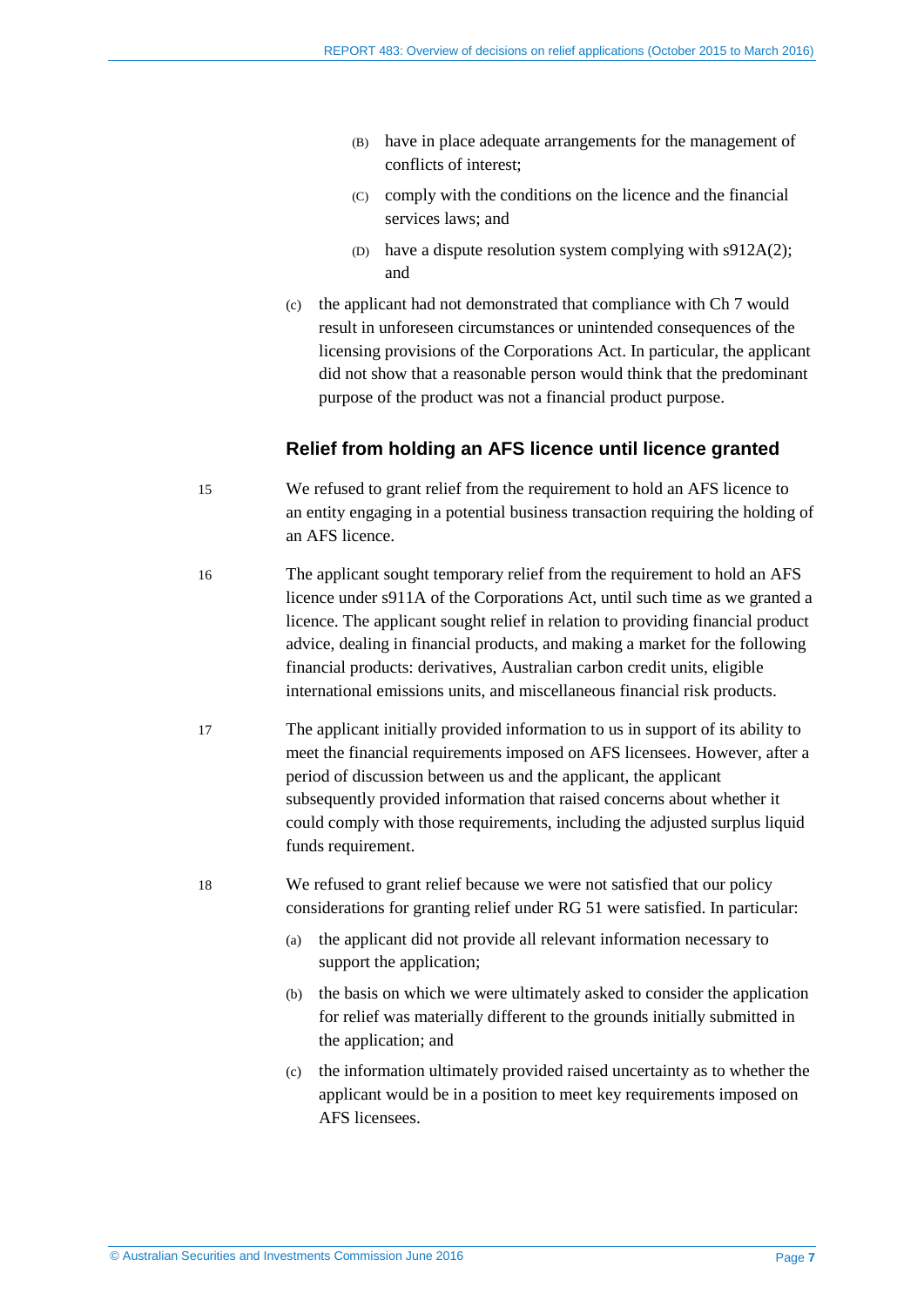# <span id="page-7-0"></span>**Foreign financial service providers**

# **Advice on provision of partnership agreement for partnerships incorporated under the** *Limited Liability Partnerships Act 2000* **(UK)**

- 19 [Class Order \[CO 03/1099\]](https://www.legislation.gov.au/Details/F2013C00688) *UK regulated financial service providers* provides exemption relief from the requirement to hold an AFS licence, subject to specified conditions, to a foreign company that is either a body corporate incorporated in the United Kingdom (UK) or a partnership formed in the UK.
- 20 We provided external advice to an applicant that a partnership agreement did not need to be provided to us by a foreign financial service provider incorporated as a limited liability partnership in the UK for it to rely on [CO 03/1099].
- 21 We advised that this was the case provided that a certificate of incorporation of the partnership under the *Limited Liability Partnerships Act 2000* (UK) (or a certified copy of this) has been provided to us. We formed this view based on a legal submission on behalf of the applicant about UK law relating to limited liability partnerships and our consideration of how this is best reconciled with the requirements of [CO 03/1099].
- 22 This advice applies only to UK limited liability partnerships (and not to other jurisdictions), so long as the *Limited Liability Partnerships Act 2000* (UK) continues to provide that the limited liability partnership is a body corporate (with legal personality separate from that of its members) and a certificate issued by the registrar is conclusive evidence that the limited liability partnership has been incorporated.

# <span id="page-7-1"></span>**Publications**

23 We issued the following publications on AFS licensing relief during the period of this report.

### **Legislative instruments**

#### **ASIC Corporations (Effect of Licensing Exemptions) Instrument 2015/1115**

24 [ASIC Corporations \(Effect of Licensing Exemptions\) Instrument 2015/1115](https://www.legislation.gov.au/Details/F2015L01936) modifies the Corporations Act to ensure that s911B(1) operates in the same way for any licensing exemption we grant irrespective of the source of the power we use to grant the exemption. In particular, the modification ensures that s911B(1) operates in respect of an exemption under s926A(2)—which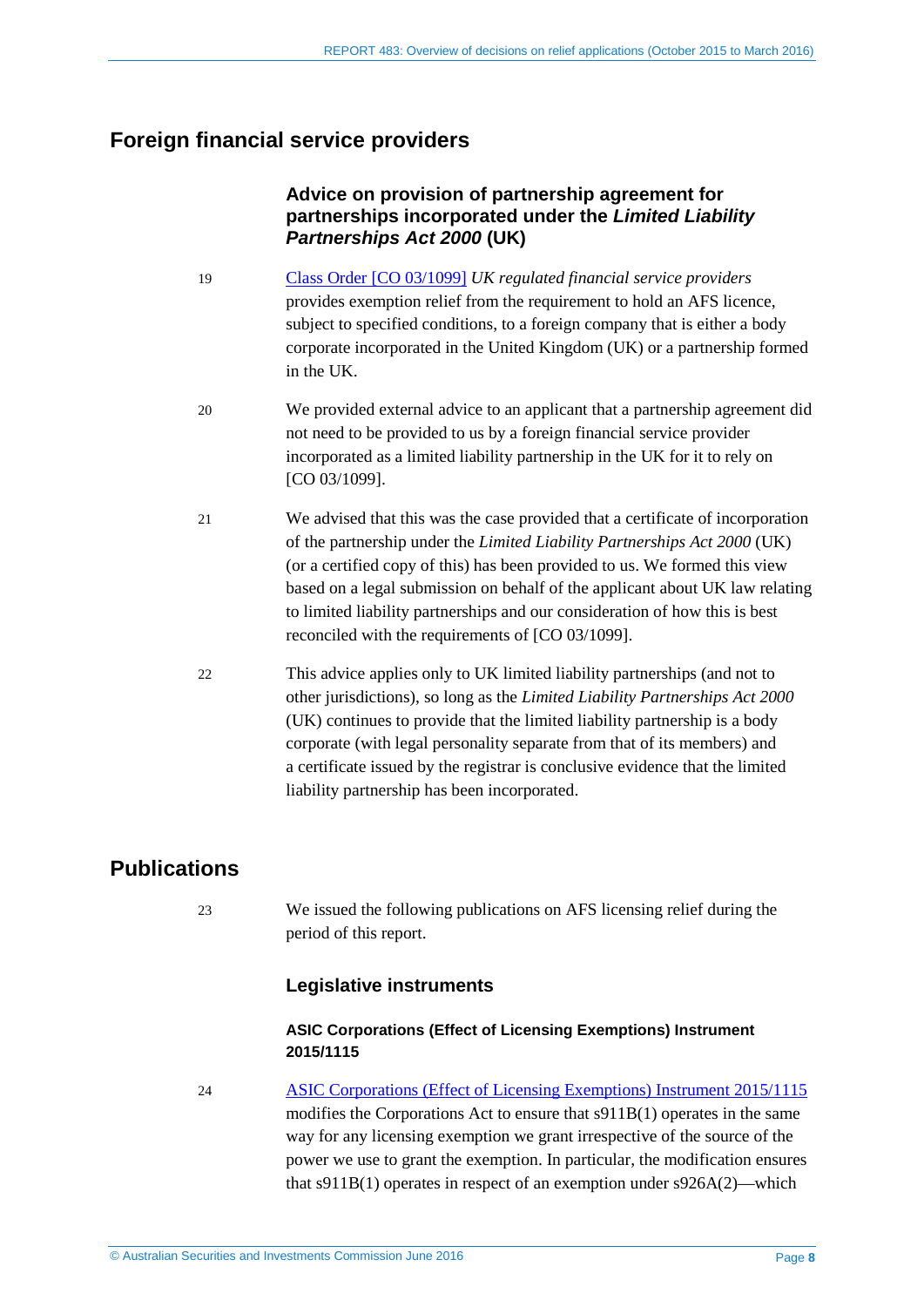provides us with discretionary powers in relation to the application of Pt 7.6—in a similar manner to the operation of s911B(1) in respect of an exemption under s911A(2).

#### **ASIC Corporations (Amendment) Instrument 2015/991 (superseded)**

- <span id="page-8-0"></span>25 [ASIC Corporations \(Amendment\) Instrument 2015/991](https://www.legislation.gov.au/Details/F2015L01740) (superseded) amended the licensing exemptions for financial counsellors in Class [Order](https://www.legislation.gov.au/Details/F2015C00891)  [\[CO 03/1063\]](https://www.legislation.gov.au/Details/F2015C00891) *Licensing relief for financial counselling agencies* to allow those counsellors to continue to rely on the existing relief when they receive payments on behalf of a client from the Commonwealth or a State or Territory.
- 26 Refer also to [ASIC Credit \(Financial Counselling Agencies\) Instrument](https://www.legislation.gov.au/Details/F2015L01743)  [2015/992](https://www.legislation.gov.au/Details/F2015L01743) discussed below at paragraph [194.](#page-42-1)

#### **ASIC Corporations (Foreign Licensees and ADIs) Instrument 2016/186**

- 27 [ASIC Corporations \(Foreign Licensees and ADIs\) Instrument 2016/186](https://www.legislation.gov.au/Details/F2016L00451) has remade and consolidated the following class orders relating to foreign entities that hold an AFS licence (foreign licensees) without significant changes:
	- (a) Class [Order \[CO](https://www.legislation.gov.au/Details/F2007B00419) 03/823] *Relief from licensing, accounting and audit requirements for foreign authorised deposit-taking institutions*; and
	- (b) Class [Order \[CO](https://www.legislation.gov.au/Details/F2006L00473) 06/68] *Conditional relief for foreign licensees from financial reporting and record keeping obligations*.
- 28 Under the *Legislation Act 2003* (Legislation Act), those class orders were due to expire ('sunset') if not remade.

#### 29 The new instrument:

- (a) exempts foreign licensees from certain record-keeping obligations and the need to lodge financial statements and have them audited, provided it lodges certain documents with us; and
- (b) exempts foreign authorised deposit-taking institutions (ADIs) from the requirement to hold an AFS licence in specified circumstances when dealing in derivatives and foreign exchange contracts on their own behalf.
- 30 The new instrument was made following public consultation through [Consultation Paper 241](http://www.asic.gov.au/regulatory-resources/find-a-document/consultation-papers/cp-241-remaking-asic-class-orders-on-foreign-licensees-and-adis-co-0668-and-co-03823/) *Remaking ASIC class orders on foreign licensees and ADIs: [CO 06/68] and [CO 03/823]* (CP 241). Submissions on CP 241 were due on 30 October 2015.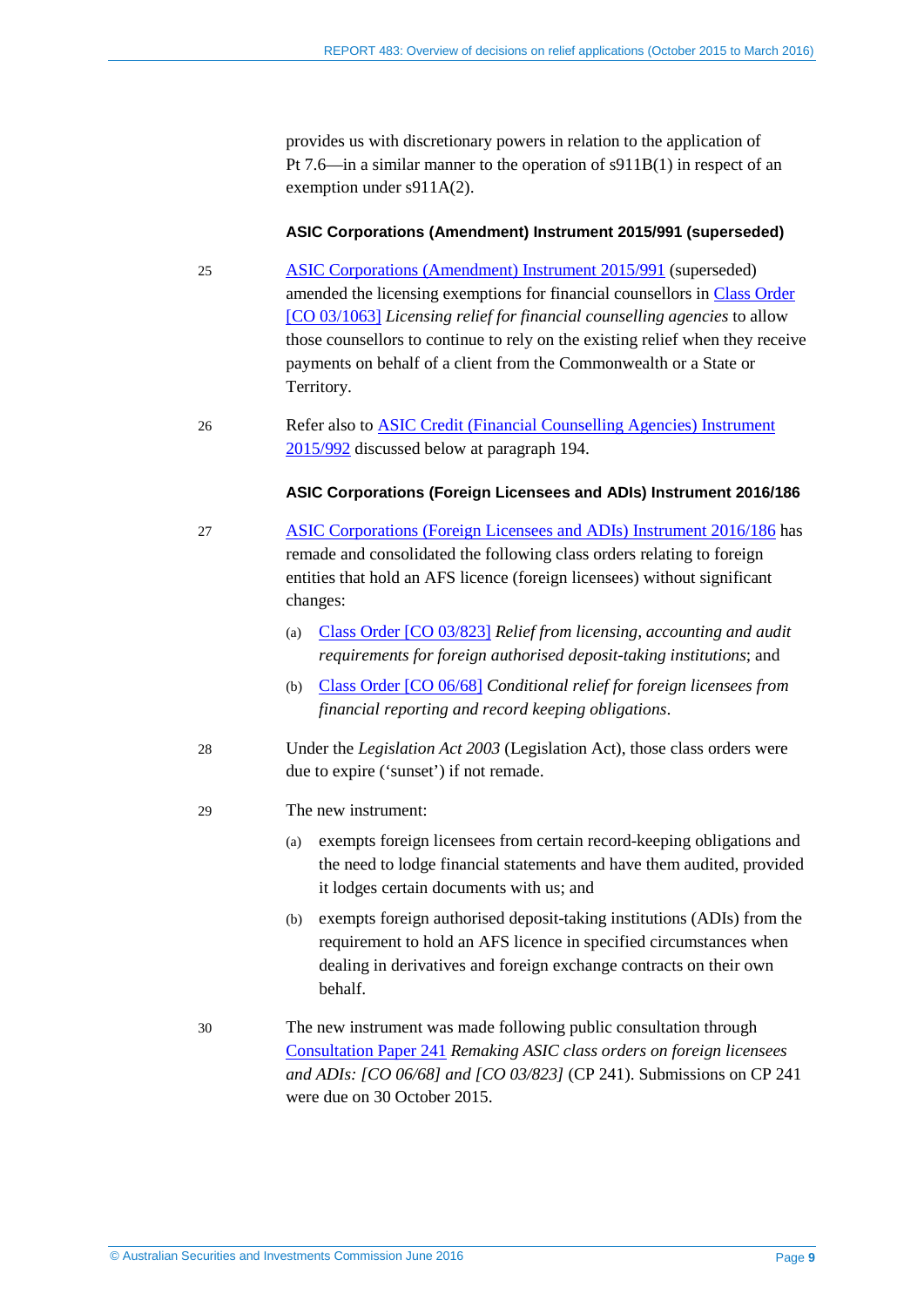### **Consultation papers**

#### **CP 244** *Remaking ASIC class orders on dealing in underlying investments*

- 31 [CP 244](http://www.asic.gov.au/regulatory-resources/find-a-document/consultation-papers/cp-244-remaking-asic-class-orders-on-dealing-in-underlying-investments/) sets out our proposals to remake our class orders on dealing in underlying investments. Under the Legislation Act, these class orders will sunset if not remade.
- 32 We sought feedback from superannuation trustees and responsible entities of registered managed investment schemes on our proposals to remake, without significant changes, the following class orders:
	- (a) Class [Order \[CO 02/1073\]](https://www.legislation.gov.au/Details/F2007B00298) *Financial Services Guide: Dealing in underlying investments by responsible entities*;
	- (b) Class [Order \[CO 02/1074\]](https://www.legislation.gov.au/Details/F2007B00299) *Financial Services Guide: Dealing in underlying investments by superannuation trustees*; and
	- (c) Class [Order \[CO 02/1161\]](https://www.legislation.gov.au/Details/F2007B00305) *Limited relief (dealing) for public offer superannuation entities*.
- 33 Submissions on CP 244 were due on 15 February 2016.

#### **CP 245** *Retail life insurance advice reforms*

- 34 [CP 245](http://www.asic.gov.au/regulatory-resources/find-a-document/consultation-papers/cp-247-client-review-and-remediation-programs-and-update-to-record-keeping-requirements/) sets out our proposals to implement the retail life insurance industry reforms by making a legislative instrument that will set out:
	- (a) the maximum levels of upfront and ongoing commission payments to be paid to advisers; and
	- (b) the amount of upfront commissions to be repaid to life insurers under 'clawback' arrangements.
- 35 CP 245 also sets out the information we propose to obtain from life insurance providers (life insurers) to enable us to monitor the impact of the reforms.
- 36 We sought feedback on our proposals from life insurers, AFS licensees and their representatives (including authorised representatives) who are authorised to provide life insurance advice, and consumers.
- 37 Submissions on CP 245 were due on 29 January 2016.

#### **CP 247** *Client review and remediation programs and update to record-keeping requirements*

38 [CP 247](http://www.asic.gov.au/regulatory-resources/find-a-document/consultation-papers/cp-247-client-review-and-remediation-programs-and-update-to-record-keeping-requirements/) sets out our proposed guidance on review and remediation programs conducted by AFS licensees who provide personal advice to retail clients. It also sets out our proposed amendments to the AFS licensee record-keeping requirements when providing personal advice to retail clients.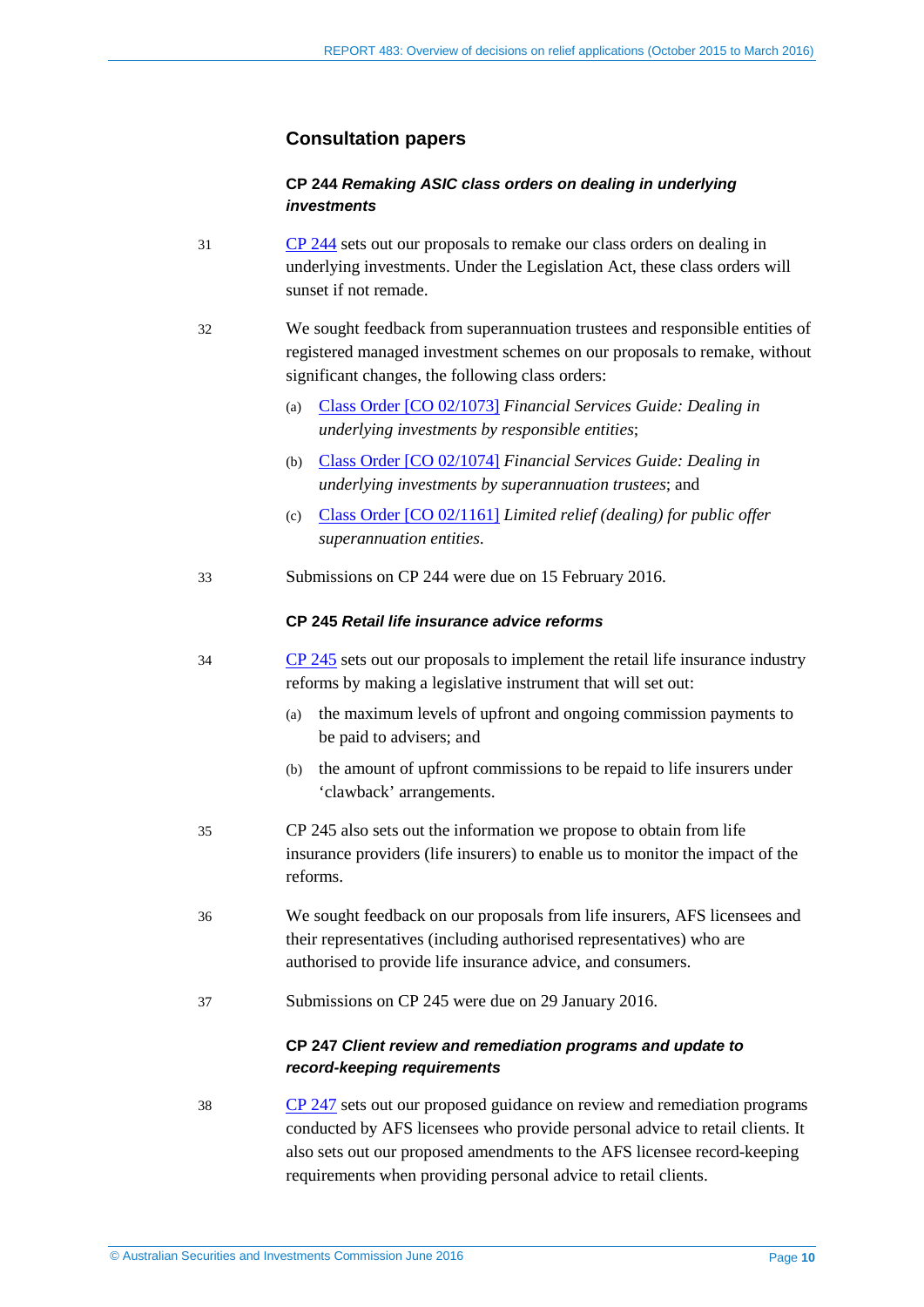| 39 | We sought feedback on our proposals from AFS licensees and their<br>representatives, external dispute resolution schemes and consumers.                                                                                                                           |
|----|-------------------------------------------------------------------------------------------------------------------------------------------------------------------------------------------------------------------------------------------------------------------|
| 40 | Submissions on CP 247 closed on 26 February 2016.                                                                                                                                                                                                                 |
|    | CP 251 Remaking ASIC class order on financial product advice:<br>Exempt documents-[CO 03/606]                                                                                                                                                                     |
| 41 | $CP$ 251 sets out our proposals to remake our class order on financial product<br>advice (exempt documents). Under the Legislation Act, the class order will<br>sunset if not remade.                                                                             |
| 42 | We sought feedback on our proposal to remake, without significant changes,<br>Class Order [CO 03/606] Financial product advice-Exempt documents.                                                                                                                  |
| 43 | Submissions on CP 251 closed on 18 March 2016.                                                                                                                                                                                                                    |
|    | CP 254 Regulating digital financial product advice                                                                                                                                                                                                                |
| 44 | $CP$ 254 sets out our proposed approach to the regulation of digital financial<br>advice in Australia. We sought the views of AFS licensees and their<br>representatives who provide financial product advice to retail clients, and<br>other interested parties. |
| 45 | Specifically, we sought feedback on our proposals relating to:                                                                                                                                                                                                    |
|    | how the organisational competence obligation applies to AFS licensees<br>(a)<br>in a digital advice context; and                                                                                                                                                  |
|    | how AFS licensees should monitor and test the algorithms underpinning<br>(b)<br>digital advice.                                                                                                                                                                   |
| 46 | Our proposed guidance is set out in a draft regulatory guide attached to<br>CP 254.                                                                                                                                                                               |
| 47 | Submissions on CP 254 closed on 16 May 2016.                                                                                                                                                                                                                      |
|    | CP 256 Remaking and repealing ASIC class orders on trustee company<br>common funds                                                                                                                                                                                |
| 48 | $CP$ 256 sets out our proposals to address two class orders relating to trustee<br>companies. Under the Legislation Act, these class orders will sunset if not<br>remade.                                                                                         |
| 49 | We sought feedback from trustee companies and other AFS licensees on our<br>proposals:                                                                                                                                                                            |
|    | to remake, without significant changes, Class Order [CO 04/1063]<br>(a)<br>Section 981B money in cash common funds; and                                                                                                                                           |
|    | to repeal Class Order [CO 00/199] Trustee companies' common funds.<br>(b)                                                                                                                                                                                         |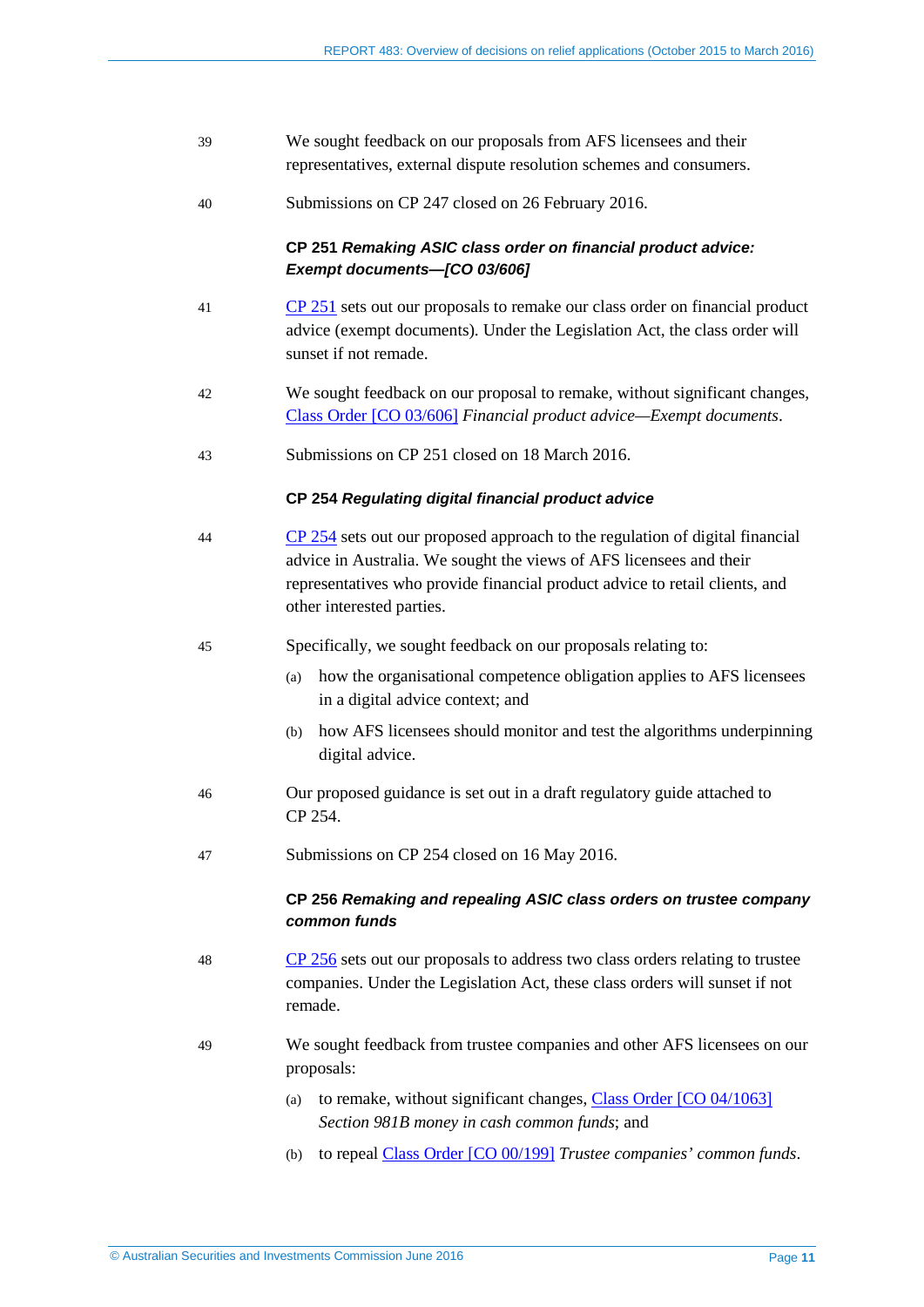50 Submissions on CP 256 closed on 27 April 2016.

#### **Regulatory guides**

#### **RG 67** *Real estate companies*

- 51 We updated **RG 67** to reflect our consolidated and updated relief relating to real estate companies.
- 52 [ASIC Corporations \(Real Estate Companies\) Instrument 2015/1049](https://www.legislation.gov.au/Details/F2015L01831) remade and consolidated the following class orders, without significant changes, before they were to sunset under the Legislation Act:
	- (a) Class [Order \[CO 00/213\]](https://www.legislation.gov.au/Details/F2006C00271) *Real estate companies*, which gave conditional relief from the disclosure and licensing requirements of the Corporations Act for persons who sell or are involved in selling shares in a real estate company; and
	- (b) Class [Order \[CO 05/1243\]](https://www.legislation.gov.au/Details/F2005L04176) *Licensing relief for valuers providing valuations of shares in real estate companies*, which gave unconditional relief from the licensing requirements of the Corporations Act for persons who provide financial product advice where the advice is, or is incidental to, a valuation of shares in a real estate company.
- 53 The new instrument continues the substantive effects of both class orders with some minor amendments, which include:
	- (a) clarifying that the disclosure relief applies to general advice and dealing and the licensing relief applies to general advice only; and
	- (b) giving relief from s707 and 911A(1) and covering vendors, real estate agents and valuers of real estate companies.
- 54 The new instrument was made following public consultation through [Consultation Paper 237](http://www.asic.gov.au/regulatory-resources/find-a-document/consultation-papers/cp-237-remaking-asic-class-orders-on-real-estate-companies-co-00213-and-co-051243/) *Remaking ASIC class orders on real estate companies: [CO 00/213] and [CO 05/1243]* (CP 237).

#### **RG 167** *Licensing: Discretionary powers*

- 55 We updated [RG 167](http://asic.gov.au/regulatory-resources/find-a-document/regulatory-guides/rg-167-licensing-discretionary-powers/) in connection with the following updates to our relief for generic financial calculators and securitisation special purpose vehicles:
	- (a) [ASIC Corporations \(Generic Calculators\) Instrument 2016/207](https://www.legislation.gov.au/Details/F2016L00438) remade Class [Order \[CO 05/1122\]](https://www.legislation.gov.au/Details/F2005L04202) *Relief for providers of generic calculators* that was due to sunset under the Legislation Act without significant changes. This instrument continues the relief from the provisions in the Corporations Act that would apply to the provider of a financial calculator that provides financial product advice. A change under the new instrument is that if a financial calculator makes an estimate of a future return, it must be adjusted for inflation using an assumed rate of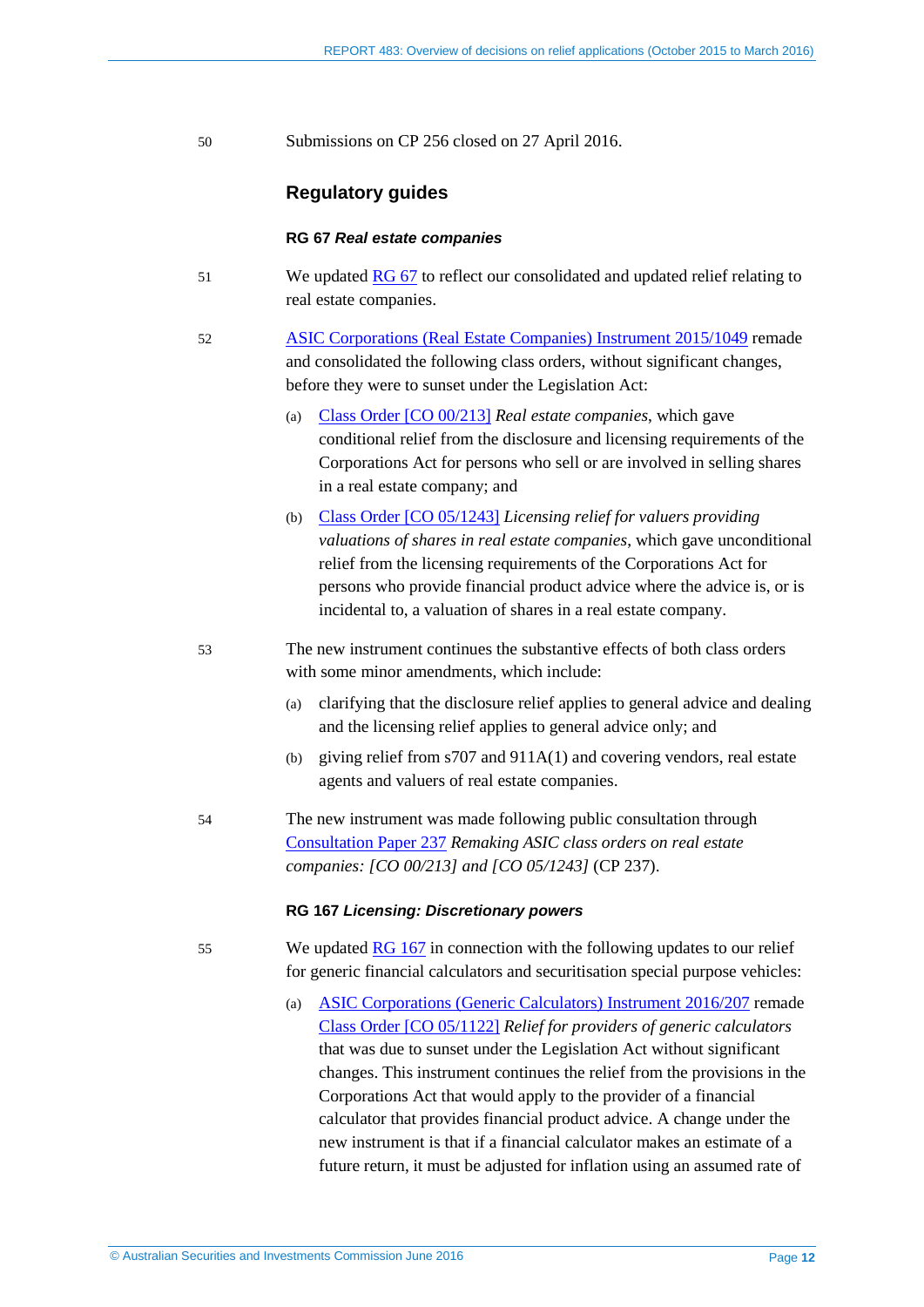inflation of 2.5% (the mid-point of the Reserve Bank of Australia's target range for inflation over the cycle); and

- (b) [ASIC Corporations \(Securitisation Special Purpose Vehicles\)](https://www.legislation.gov.au/Details/F2016L00457)  [Instrument 2016/272](https://www.legislation.gov.au/Details/F2016L00457) remade Class [Order \[CO 04/1526\]](http://download.asic.gov.au/media/1325059/co04-1526.pdf) *Securitisation special purpose vehicles* that was due to sunset under the Legislation Act without significant changes. This instrument extends conditional relief to securitisation businesses from the need to hold an AFS licence. The instrument has the same effect as relief that we granted in [CO 04/1526], with the omission of one condition on the ground that it did not appear to be relied on. This condition previously required an AFS licensee to enter into an irrevocable deed poll agreeing to be liable for the securitisation entity's acts or omissions.
- 56 The updated guidance and relief follow public consultation through [Consultation Paper 246](http://www.asic.gov.au/regulatory-resources/find-a-document/consultation-papers/cp-246-remaking-asic-class-order-on-securitisation-special-purpose-vehicles-co-041526/) *Remaking ASIC class order on securitisation special purpose vehicles: [CO 04/1526]* (CP 246) and [Consultation Paper 249](http://www.asic.gov.au/regulatory-resources/find-a-document/consultation-papers/cp-249-remaking-asic-class-order-on-generic-financial-calculators-co-051122/) *Remaking ASIC class order on generic financial calculators: [CO 05/1122]* (CP 249). Submissions on CP 246 were due on 29 January 2016 and submissions on CP 249 were due on 12 February 2016.
- 57 [Report 477](http://www.asic.gov.au/regulatory-resources/find-a-document/reports/rep-477-response-to-submissions-on-cp-249-remaking-asic-class-order-on-generic-financial-calculators-co-051122/) *Response to submissions on CP 249 Remaking ASIC class order on generic financial calculators: [CO 05/1122]* (REP 477) highlights the key issues that arose out of the submissions received on CP 249 and details our responses to those issues.

#### **RG 185** *Non-cash payment facilities*

- 58 We updated [RG 185](http://asic.gov.au/regulatory-resources/find-a-document/regulatory-guides/rg-185-non-cash-payment-facilities/) in connection with updates to our relief relating to non-cash payment facilities.
- 59 [ASIC Corporations \(Non-cash Payment Facilities\) Instrument 2016/211](https://www.legislation.gov.au/Details/F2016L00367) remade and consolidated the following class orders, some of which were due to sunset under the Legislation Act:
	- (a) Class [Order \[CO 02/1075\]](https://www.legislation.gov.au/Details/F2007B00300) *Travellers' cheques and confirmation of transactions*;
	- (b) Class [Order \[CO 03/705\]](https://www.legislation.gov.au/Details/F2007B00418) *Non-cash payment facilities—licensing exemption*;
	- (c) Class [Order \[CO 05/736\]](https://www.legislation.gov.au/Details/F2005L03615) *Low value non-cash payment facilities*;
	- (d) Class [Order \[CO 05/737\]](https://www.legislation.gov.au/Details/F2005L03616) *Loyalty schemes*;
	- (e) Class [Order \[CO 05/738\]](https://www.legislation.gov.au/Details/F2005L03618) *Gift facilities*;
	- (f) Class [Order \[CO 05/739\]](https://www.legislation.gov.au/Details/F2005L03617) *Road toll facilities*; and
	- (g) Class [Order \[CO 05/740\]](https://www.legislation.gov.au/Details/F2005L03619) *Prepaid mobile facilities*.
- 60 In preserving the relief provided by those class orders, ASIC Corporations (Non-cash Payment Facilities) Instrument 2016/211 continues existing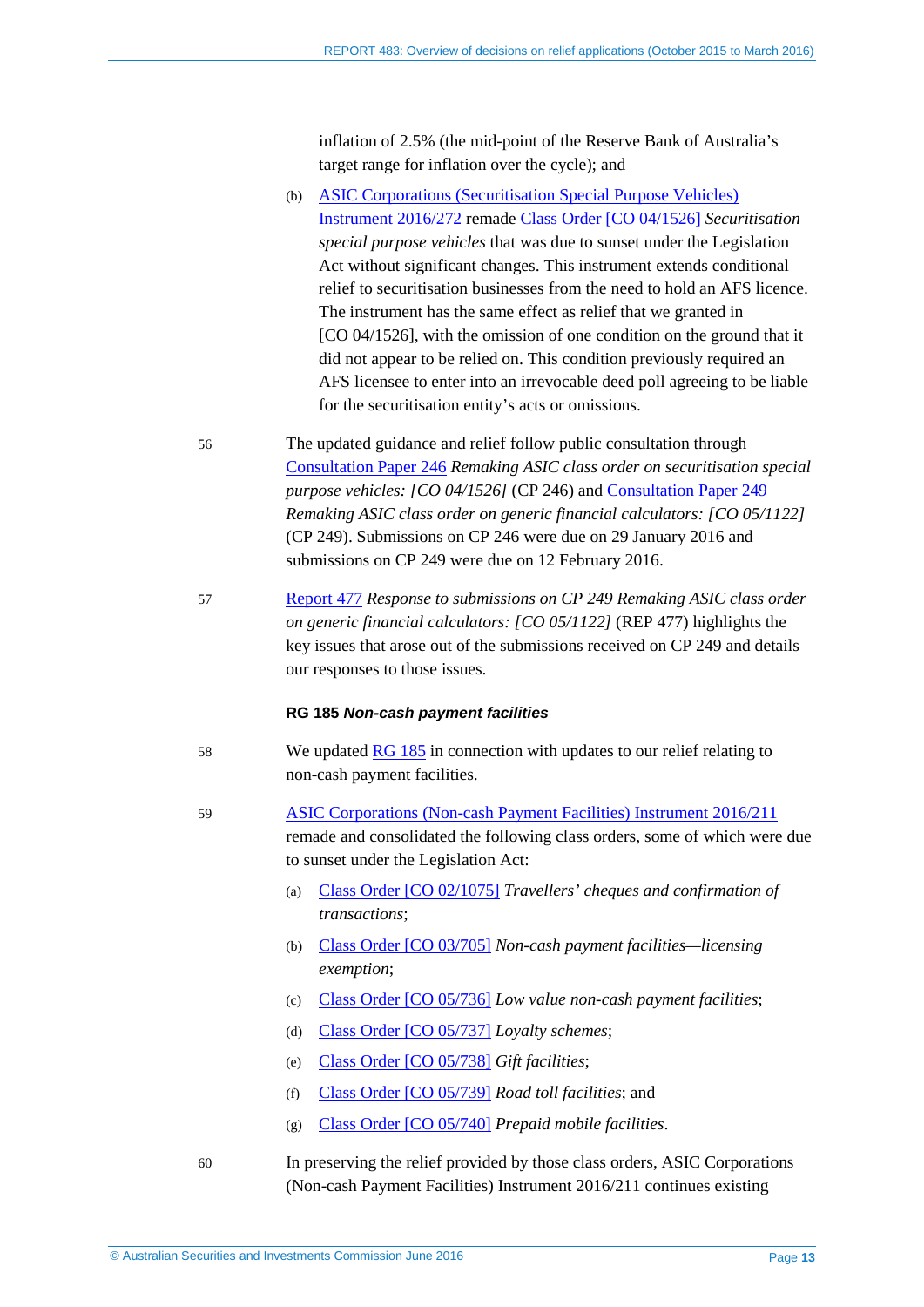exemptions from the normal obligations for the following classes of payment products: travellers' cheques, loyalty schemes and road toll facilities, prepaid mobile facilities and some non-reloadable gift facilities, and low value payments products. It also preserves existing relief for financial services licensees from the need to hold a payment product authorisation in order to advise their clients on conventional payments products they may use to pay third parties for goods and services.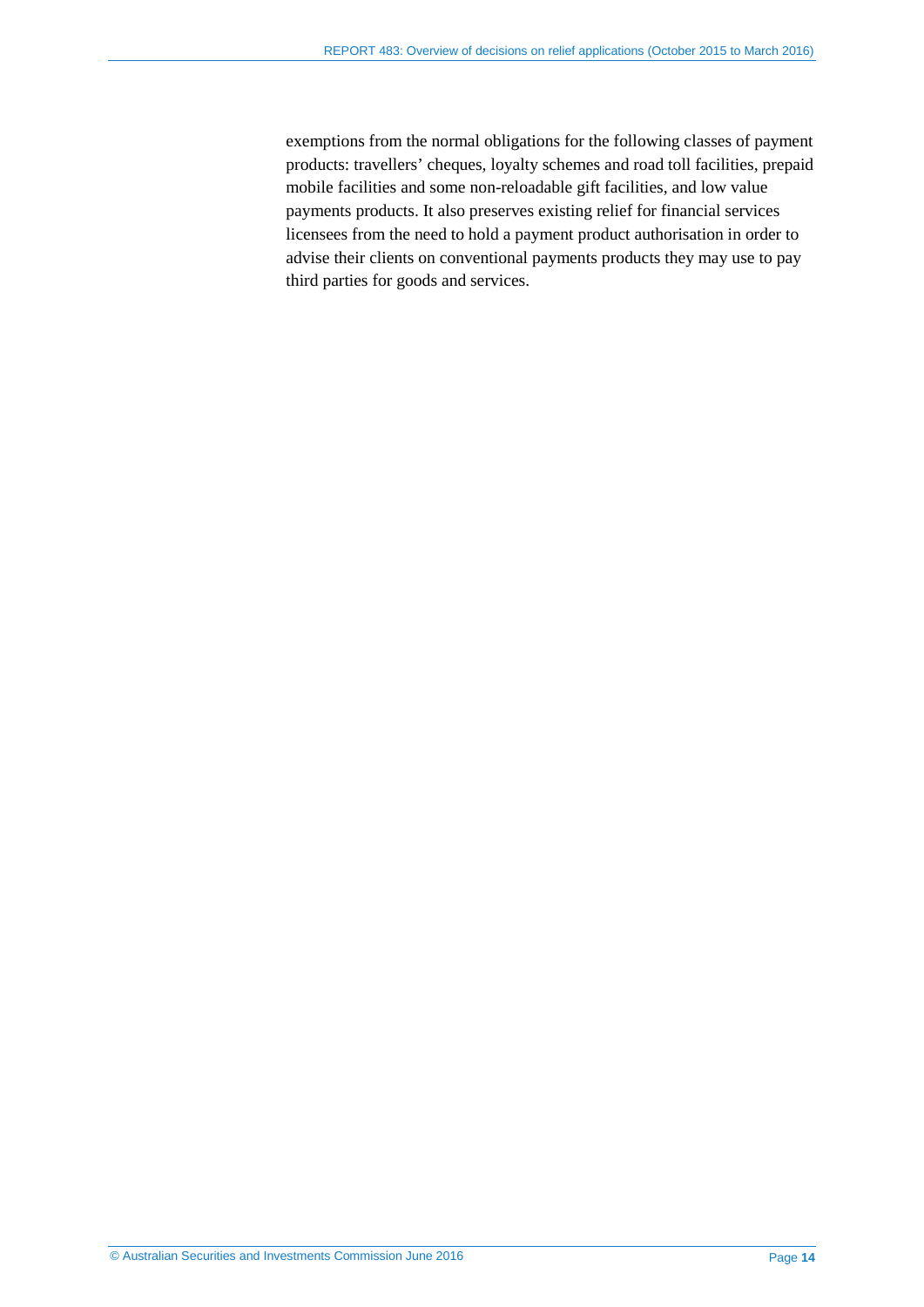# <span id="page-14-0"></span>**B Disclosure relief**

#### **Key points**

This section outlines some of our decisions on whether to grant relief from:

- the requirements in Ch 6D of the Corporations Act to provide prospectuses and other disclosure documents; and
- the Ch 7 requirements to provide Product Disclosure Statements (PDSs) and Financial Services Guides (FSGs).

We also outline the publications we issued in relation to disclosure relief during the period of this report.

# <span id="page-14-1"></span>**Relief associated with prospectuses**

### **Refusal of disclosure relief for a company undertaking a 'top-hatting' restructure**

| 61 | We refused disclosure relief for a company undertaking a pre-IPO<br>restructure that involved the 'top-hatting' of the group with a new holding<br>company. Relief was requested under $s741(1)(b)$ of the Corporations Act<br>(so that disclosure under Pt 6D.2 would not be required).                                                               |
|----|--------------------------------------------------------------------------------------------------------------------------------------------------------------------------------------------------------------------------------------------------------------------------------------------------------------------------------------------------------|
| 62 | In considering the application for relief, we considered two restructure<br>proposals by the company. The application was initially put to us on the<br>basis of Proposal 1 (in November 2015). Proposal 1 was later set aside, and<br>the application for relief amended, to reflect Proposal 2 (in February 2016).                                   |
| 63 | Proposal 1 involved a 'top-hatting' restructure—through the creation of a<br>parent holding company—and an internal restructure of the ownership of<br>subsidiary entities. The company distributed materials to its investors<br>explaining the proposed restructure with a share sale deed to be executed and<br>returned to communicate acceptance. |
| 64 | Our relief in Regulatory Guide 188 Disclosure in reconstructions (RG 188)<br>provides that we may give case-by-case relief for reconstructions involving<br>no change to the underlying assets or business. Any relief we may give<br>would be restricted to changes in the form of the entity rather than the<br>substance of its business.           |
| 65 | In relation to Proposal 1, we indicated that certain additional disclosure<br>should be provided before we would grant relief.                                                                                                                                                                                                                         |
| 66 | However, instead of making that additional disclosure and proceeding with<br>Proposal 1, the company subsequently put forward Proposal 2, which                                                                                                                                                                                                        |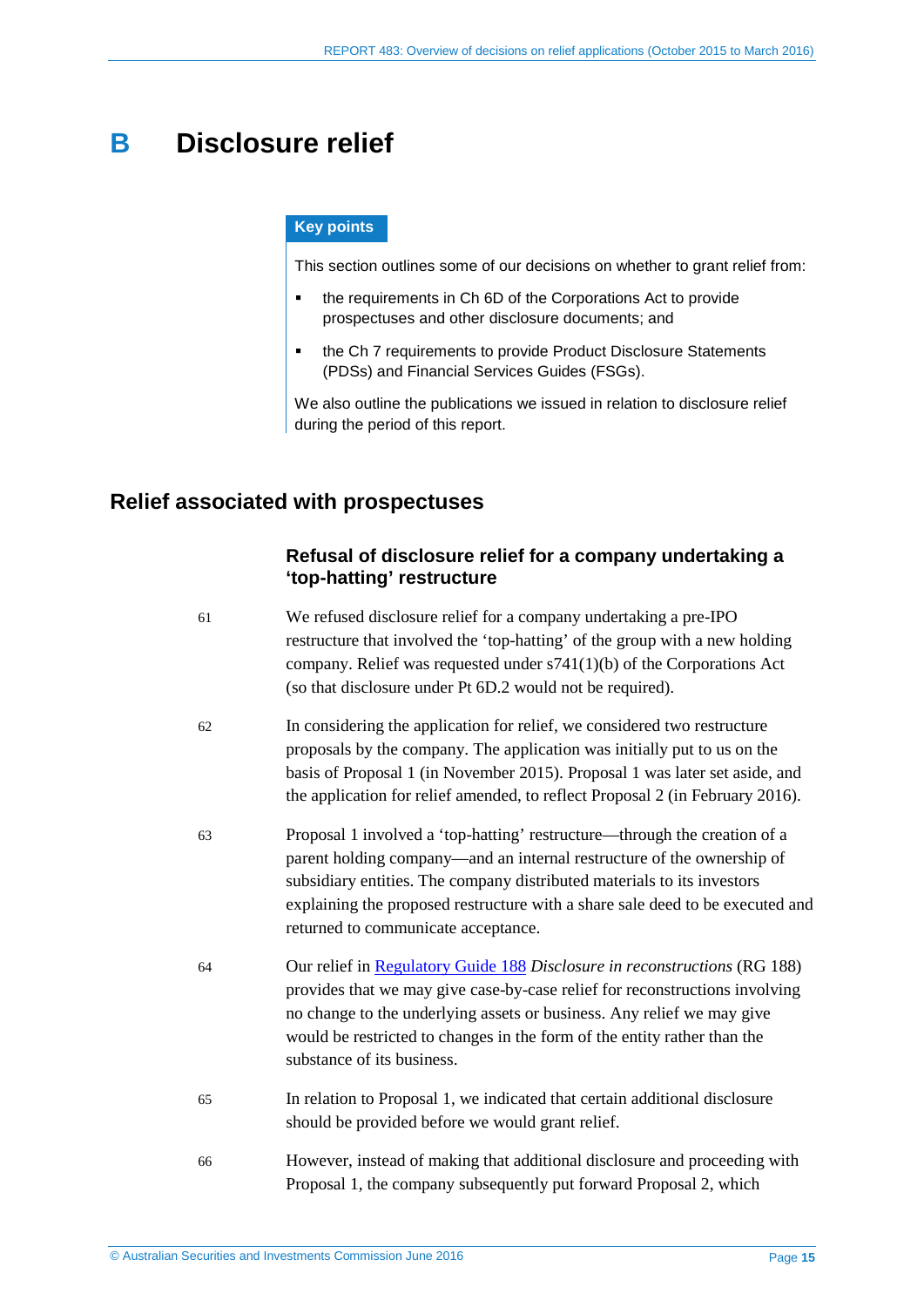involved a vanilla 'top-hatting' restructure through the creation of a parent holding company but with no other changes to the group structure.

67 We were therefore asked to consider the relief application on the basis of Proposal 2, and not Proposal 1. When amending its relief application to reflect Proposal 2, the company proposed to send an information update sheet to investors and:

- (a) to give investors who had already accepted Proposal 1 through executing share sale deeds the right to withdraw their acceptances; and
- (b) to permit those investors who had not yet accepted the restructure to do so by executing the share sale deed provided to them for Proposal 1.
- 68 We refused to grant relief for Proposal 2 because we considered an offer to have already been made when information material and share sale deeds were provided to investors in association with Proposal 1. On that basis, relief could not be provided for an offer already made.
- 69 Relief for Proposal 2 would only be applicable to fresh share sale deeds provided to investors with updated information after the date of relief. The company elected not to pursue this relief and its application was refused.

### **Relief to facilitate a foreign takeover bid for a dual-listed entity involving partial scrip consideration**

- 70 We made an in-principle decision to grant technical relief to facilitate a partial scrip takeover bid for a foreign incorporated entity. The takeover bid was to be conducted under the laws of a foreign takeovers regime. However, the proposed consideration under the foreign takeover bid involved the offer of scrip in the Australian bidder to the Australian shareholders of the target, which requires disclosure under Ch 6D. The bidder requested relief from Ch 6D and the requirement to lodge a prospectus because certain technical provisions of Ch 6D could not be complied with under the foreign takeover laws.
- 71 We were minded to refuse to grant relief from the whole of Ch 6D and the requirement to prepare a prospectus, as we did not consider this to be necessary. We considered that the bidder could prepare a combined offer document that satisfied the disclosure requirements of the foreign takeovers regime and constituted a prospectus for the purposes of Ch 6D.
- 72 However, due to certain technical aspects of the foreign takeovers regime conflicting with the prospectus regime in Ch 6D, we intended to provide the bidder with technical relief from certain provisions of Ch 6D.
- 73 Ultimately relief was not granted as the transaction did not proceed and the application for relief was withdrawn.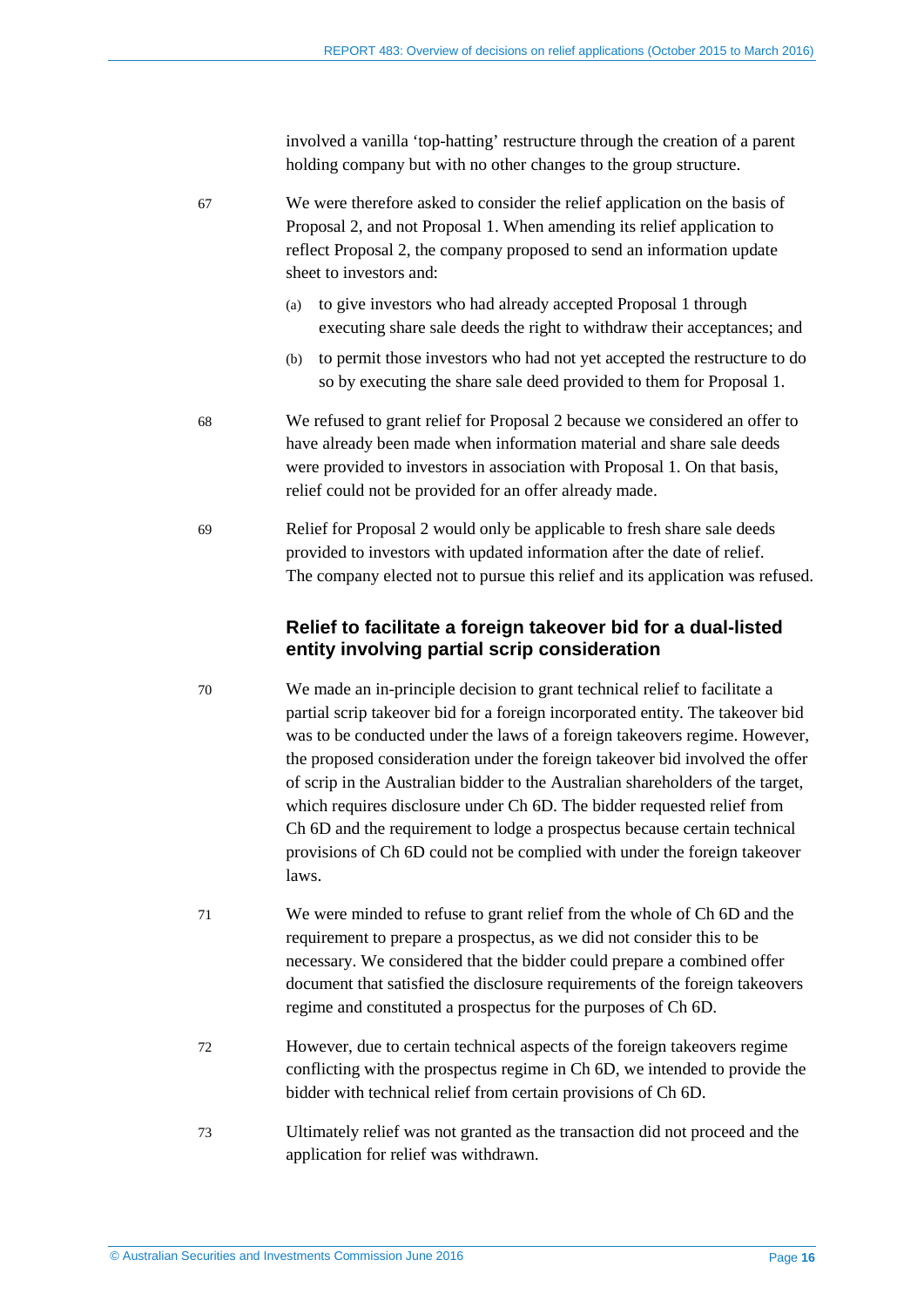#### **Refusal of on-sale relief for a foreign company to be admitted under a foreign exempt listing**

- 74 We were minded to refuse relief to enable the securities of a foreign company to be on-sold to Australian retail investors without a disclosure document, in circumstances where the entity was considering seeking admission as a foreign exempt listing on the market operated by ASX Limited (ASX).
- 75 The entity sought relief to allow controller on-sales and the on-sale of any securities issued without disclosure in the future provided that the entity first gives the ASX a 'cleansing notice'. The notice would include similar information to that found in a notice given under s708A(5) of the Corporations Act but would do so by reference to the financial reporting and continuous disclosure obligations applicable in the jurisdiction of the entity's primary listing. Corresponding relief to facilitate rights issue offers of the kind provided for under s708AA was not sought.
- 76 We were minded to refuse relief having regard to the purpose of the on-sale provisions in s707 of ensuring that adequate disclosure is made to retail investors regardless of whether securities are offered to them directly or made available through an intermediary. We were concerned that relief would facilitate the entity indirectly raising funds from Australian retail investors in circumstances where adequate disclosure may not be provided.
- 77 In particular we were concerned that the use of a modified cleansing notice, in conjunction with the entity's continuous disclosure obligations, may be inadequate in the circumstances because:
	- (a) unlike in New Zealand—a foreign jurisdiction for which we have previously granted a similar form of on-sale relief: see [Report 467](http://www.asic.gov.au/regulatory-resources/find-a-document/reports/rep-467-overview-of-decisions-on-relief-applications-june-to-september-2015/) *Overview of decisions on relief applications (June to September 2015)* (REP 467) at paragraphs 37-40—there was no legal framework in the entity's home jurisdiction comparable to the cleansing notice on-sale regime in s708A, and there would therefore be no similar regulation of indirect fundraising in the entity's home jurisdiction;
	- (b) it would be difficult for us to regulate the entity's continuing use of any 'superimposed' cleansing notice regime (including, for example, deciding whether to make a disqualifying determination similar to that provided for under s708A(2)), because the entity would be subject to the continuous disclosure and financial reporting requirements of its home jurisdiction, rather than those of Australia; and
	- (c) the information to be provided in connection with the entity's continuous disclosure obligations is not necessarily comparable to the information that would otherwise be made available in a prospectus or PDS for an offer made to retail investors in Australia.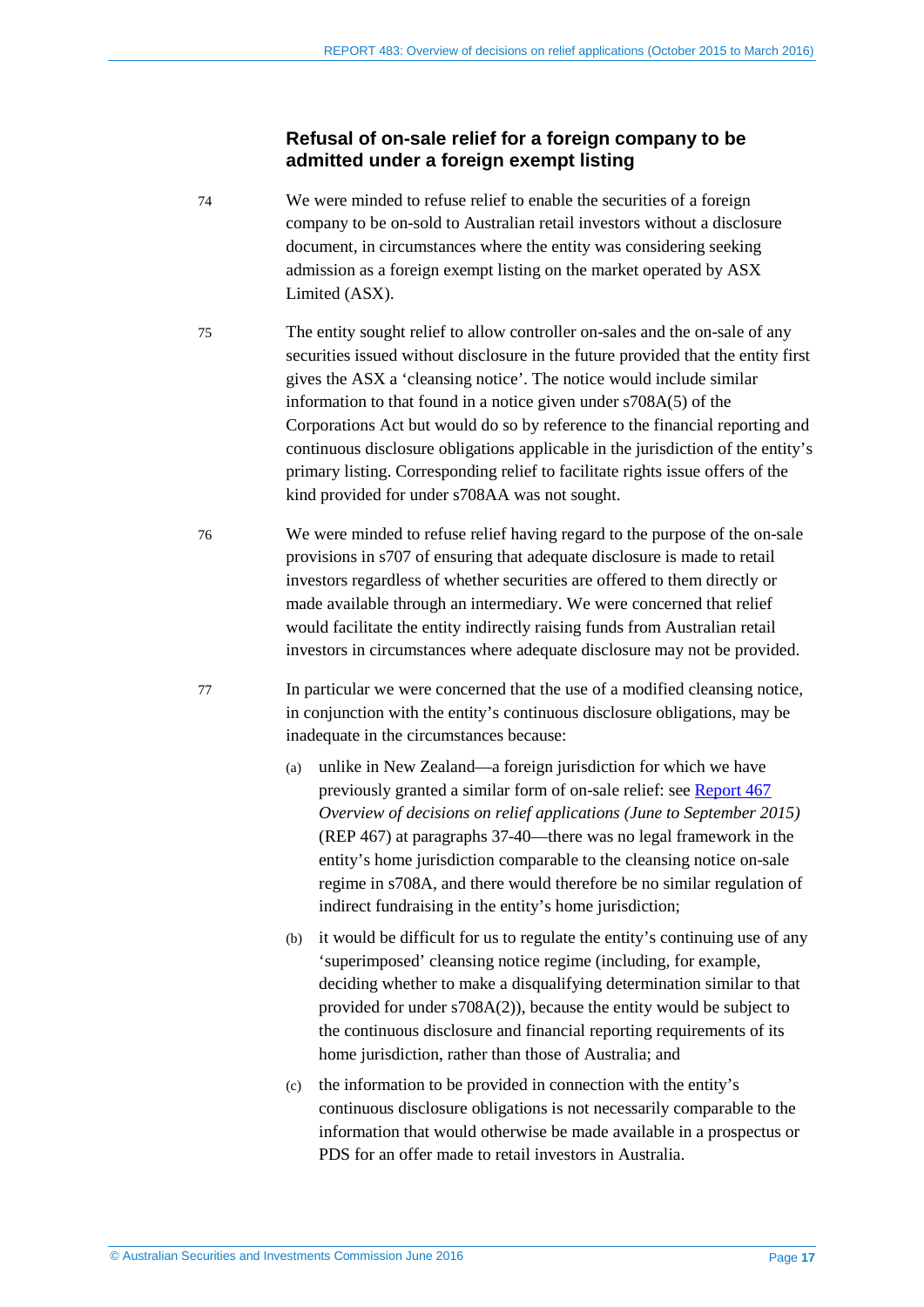<span id="page-17-2"></span>78 The application for relief was ultimately withdrawn.

# <span id="page-17-3"></span><span id="page-17-0"></span>**Statements of Advice**

### **Relief to provide a Statement of Advice incorporating information disclosed in an earlier document issued by a different licensee**

- 79 We granted relief under s951B(1)(a) for a 12 month period to modify reg 7.7.09B(2) of the Corporations Regulations 2001 (Corporations Regulations) to enable a licensee to issue a Statement of Advice (SOA) to clients transferred from another licensee, that incorporates information disclosed in an earlier document issued to those clients by the other licensee, without the need to provide the document again.
- <span id="page-17-4"></span>80 The relief was required because, as a result of a transfer of advisers to the applicant licensee, a large number of clients would be transferring and would require new SOAs even though there would be few substantive changes associated with the transfer for the clients.
- 81 We granted relief because:
	- (a) there would be consumer and commercial benefit in granting the relief and minimal regulatory detriment; and
	- (b) granting the relief was consistent with precedent.

# <span id="page-17-1"></span>**Unsolicited offers**

#### **Relief to facilitate a reinvestment offer in connection with an offer of simple corporate bonds**

- 82 We granted relief from the unsolicited offer provisions in Div 5A of Pt 7.9 of the Corporations Act to allow a listed company to make a reinvestment offer to existing holders of notes previously issued by the company in connection with a new offer of simple corporate bonds (SCBs).
- 83 Under the reinvestment offer, eligible holders of existing notes who elected to apply under the SCB offer would fund their subscription for SCBs by selling some or all of their existing notes to the company, in exchange for a monetary amount equivalent to the face value of the SCBs plus any accrued interest in respect of their notes.
- 84 Relief was required because the reinvestment offer may constitute an unsolicited offer to which Div 5A of Pt 7.9 applies.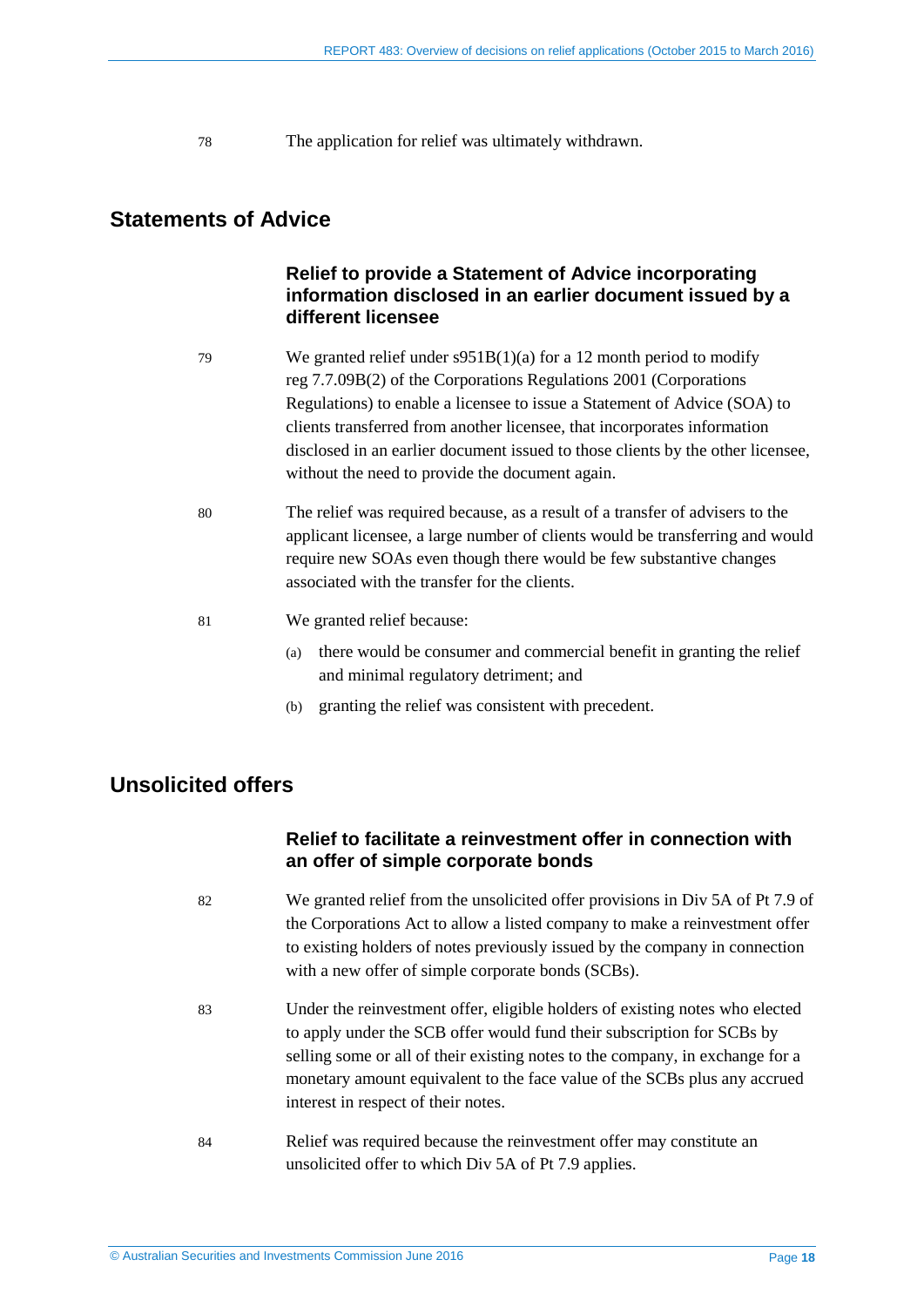- <span id="page-18-1"></span><span id="page-18-0"></span>85 We granted relief because we were satisfied that:
	- (a) the reinvestment offer was not a 'low-ball' offer intended to be regulated by the unsolicited offer provisions, as there was a readily available and reliable market price for the existing notes (which were quoted on ASX); and
	- (b) holders of existing notes were able to make a fully informed investment decision with regards to the reinvestment offer—as adequate disclosure would be provided by way of a prospectus in relation to the offer of SCBs.

#### **Relief to facilitate an unregulated takeover offer for a foreign company**

- 86 We granted relief modifying the unsolicited offer provisions in Div 5A of Pt 7.9 of the Corporations Act to allow two separate bidders to make variations to their respective takeovers bids for a foreign company listed on ASX. Identical relief was extended to both bidders (one was a listed company and the other was an unlisted foreign company).
- 87 The takeover bids were 'unregulated' as neither Ch 6 of the Corporations Act nor any relevant foreign takeover laws applied to the target. However, the takeover bids were unsolicited offers to which Div 5A of Pt 7.9 applies.
- <span id="page-18-2"></span>88 Relief was required because the bidders were prohibited under the unsolicited offer provisions—namely, s1019H—from varying their bids.
- 89 Further, relief was required because the class order relief in [Class Order](https://www.legislation.gov.au/Details/F2005L03059)  [\[CO 05/850\]](https://www.legislation.gov.au/Details/F2005L03059) *Unsolicited offers under a regulated foreign takeover bid* since remade a[s ASIC Corporations \(Unsolicited Offers—Foreign Bids\)](https://www.legislation.gov.au/Details/F2015L01986)  [Instrument 2015/1070—](https://www.legislation.gov.au/Details/F2015L01986)was not available to the bidders because, even though the target was incorporated in the UK, the relevant UK takeovers laws did not apply.
- 90 Relief was granted by way of:
	- (a) a modification to s1019H of the Corporations Act to enable variations of the takeover bids that have the effect of increasing the consideration offered, extending the offer period or waiving defeating conditions; and
	- (b) further modifications importing the statutory requirements for varying off-market takeover bids in Div 2 of Pt 6.6 of the Corporations Act, specifically the requirements in s650A-650G, 624 and 630.
- 91 We granted relief because we were satisfied that:
	- (a) the takeover bids were not 'low-ball' offers intended to be regulated by the unsolicited offer provisions—as the target was listed on ASX, there was a readily available and reliable market price for the target's securities and the takeover bids were at a premium to market price;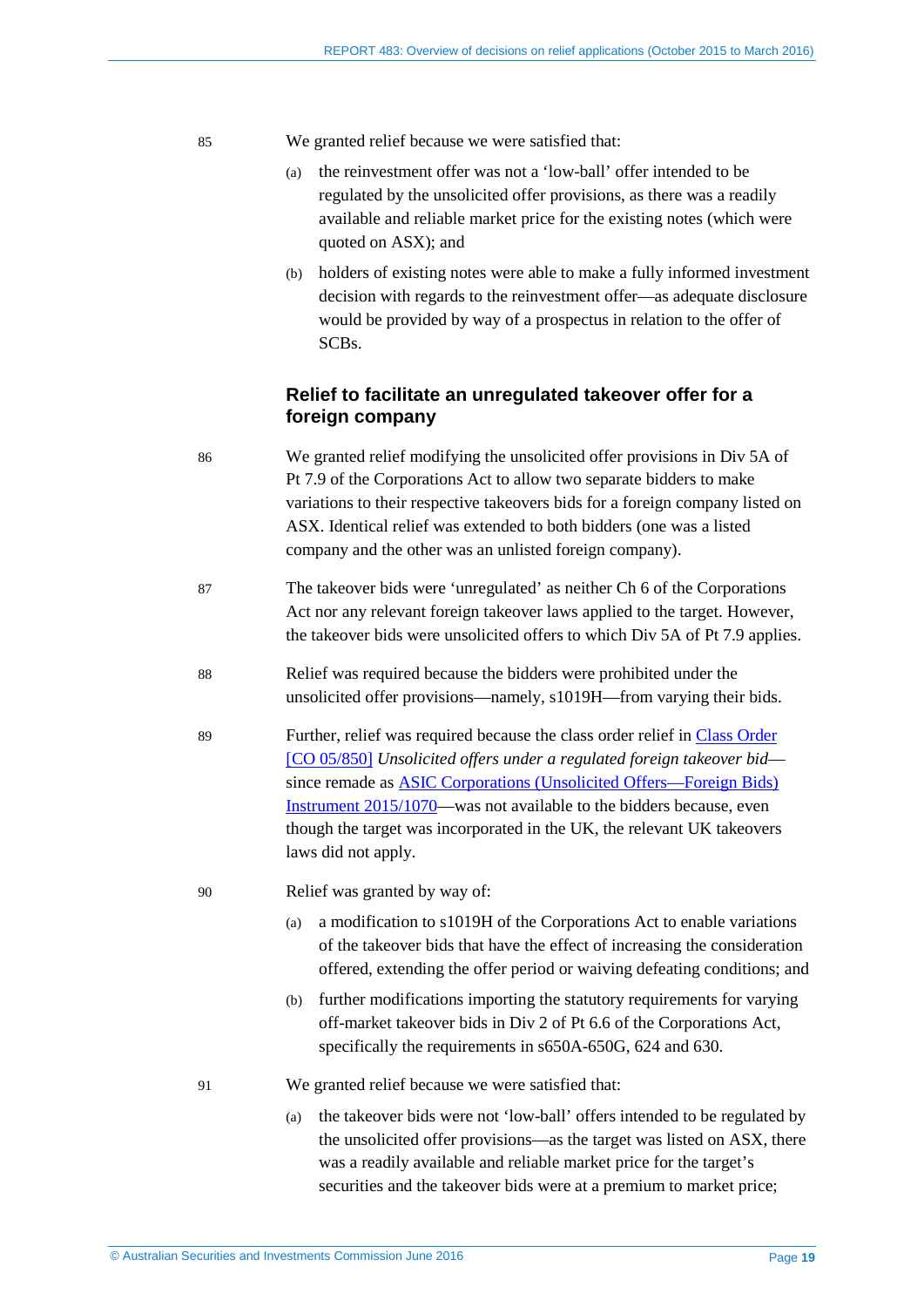- (b) target shareholders would be able to make an informed decision in relation to the takeover bids—as an adequate level of disclosure would be provided by way of a target statement containing an independent expert's report in relation to the bids; and
- (c) target shareholders would be provided with protections that are equivalent to those that apply for variations of off-market takeover bids under Ch 6 of the Corporations Act. In addition, the statutory protections under Div 5A of Pt 7.9—namely, withdrawal rights under s1019K—would continue to apply.

# <span id="page-19-0"></span>**Publications**

92 We issued the following publications on disclosure relief during the period of this report.

#### **Legislative instruments**

#### **ASIC Corporations (Amendment) Instrument 2016/56 (superseded)**

93 [ASIC Corporations \(Amendment\) Instrument 2016/56](https://www.legislation.gov.au/Details/F2016L00298) (superseded) amends [Class Order \[CO 12/749\]](https://www.legislation.gov.au/Details/F2016C00296) *Relief from the shorter PDS regime* to postpone the expiry date from 30 June 2016 to 30 June 2017 and thereby extends the relief in [CO 12/749] for a further 12 months. [CO 12/749] excludes superannuation platforms, multi-funds and hedge funds from the shorter PDS regime (although superannuation platforms and multi-funds may elect to be included in the regime). We have extended the relief pending a future Australian Government decision on the application of the shorter PDS regime to superannuation platforms, multi-funds and hedge funds.

#### **Consultation papers**

#### **CP 253** *Remaking and repealing ASIC class orders on dollar disclosure*

- 94 [CP 253](http://www.asic.gov.au/regulatory-resources/find-a-document/consultation-papers/cp-253-remaking-and-repealing-asic-class-orders-on-dollar-disclosure/) sets out our proposals to remake our class orders on dollar disclosure. Under the Legislation Act, these class orders are due to sunset if not remade.
- 95 We sought feedback from AFS licensees on our proposals to remake, without significant changes, the following class orders:
	- (a) Class [Order \[CO 04/1431\]](https://www.legislation.gov.au/Details/F2006C00586) *Dollar disclosure: Costs of derivatives, foreign exchange contracts, general insurance products and life risk insurance products*;
	- (b) Class [Order \[CO 04/1433\]](https://www.legislation.gov.au/Details/F2007B00390) *Dollar disclosure: Non-monetary benefits and interests*; and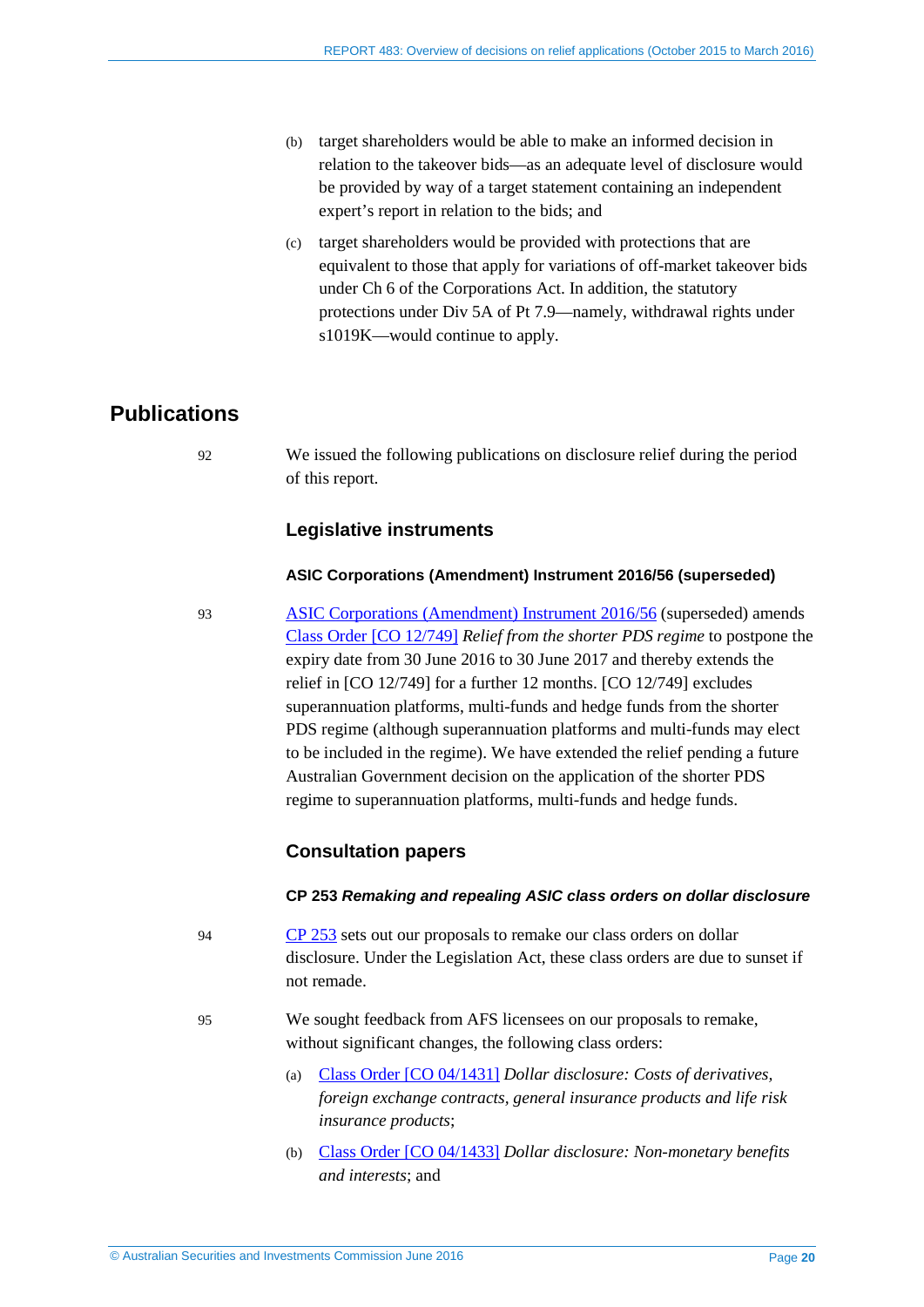(c) Class [Order \[CO 04/1435\]](https://www.legislation.gov.au/Details/F2007B00388) *Dollar disclosure: Amounts denominated in a foreign currency*.

| 96 | We also sought feedback from AFS licensees on our proposals to repeal: |  |
|----|------------------------------------------------------------------------|--|
|    |                                                                        |  |

- (a) Class [Order \[CO 04/1430\]](https://www.legislation.gov.au/Details/F2007B00387) *Dollar disclosure: Unknown facts or circumstances*; and
- (b) Class [Order \[CO 04/1432\]](https://www.legislation.gov.au/Details/F2007B00381) *Dollar disclosure: Interest payable on deposit products*.
- 97 Submissions on CP 253 closed on 30 March 2016.

#### **CP 255** *Remaking ASIC class orders on financial services disclosure requirements*

- 98 [CP 255](http://www.asic.gov.au/regulatory-resources/find-a-document/consultation-papers/cp-255-remaking-asic-class-orders-on-financial-services-disclosure-requirements/) sets out our proposals to remake our class orders relating to specific financial services disclosure requirements. Under the Legislation Act, these class orders are due to sunset if not remade.
- 99 We sought feedback from the financial services industry on our proposals to remake, without significant changes, the following class orders:
	- (a) Class [Order \[CO 02/1072\]](https://www.legislation.gov.au/Details/F2007B00297) *Product Disclosure Statements: Top-up relief for managed investment schemes*;
	- (b) Class [Order \[CO](https://www.legislation.gov.au/Details/F2015C00752) 07/10] *Technical disclosure relief for reconstructions and capital reductions*;
	- (c) Class [Order \[CO 03/237\]](https://www.legislation.gov.au/Details/F2012C00334) *Updated information in Product Disclosure Statements*; and
	- (d) Class [Order \[CO 03/1092\]](https://www.legislation.gov.au/Details/F2012C00299) *Further relief for joint Product Disclosure Statements*.
- 100 Submissions on CP 255 closed on 26 April 2016.

#### **Regulatory guides**

#### **RG 49** *Employee incentive schemes*

101 We updated [RG 49](http://www.asic.gov.au/regulatory-resources/find-a-document/regulatory-guides/rg-49-employee-incentive-schemes/) to provide further guidance on our relief relating to employee incentive schemes and to reflect amendments made to Class [Order](https://www.legislation.gov.au/Details/F2015C00910)  [\[CO 14/1000\]](https://www.legislation.gov.au/Details/F2015C00910) *Employee incentive schemes: Listed bodies* and Class [Order](https://www.legislation.gov.au/Details/F2015C00911)  [\[CO 14/1001\]](https://www.legislation.gov.au/Details/F2015C00911) *Employee incentive schemes: Unlisted bodies* to address some technical drafting issues. There were no significant changes to the underlying policy.

#### **RG 97** *Disclosing fees and costs in PDSs and periodic statements*

102 We updated RG 97 to incorporate amendments made necessary by the Stronger Super reforms. For superannuation and managed investment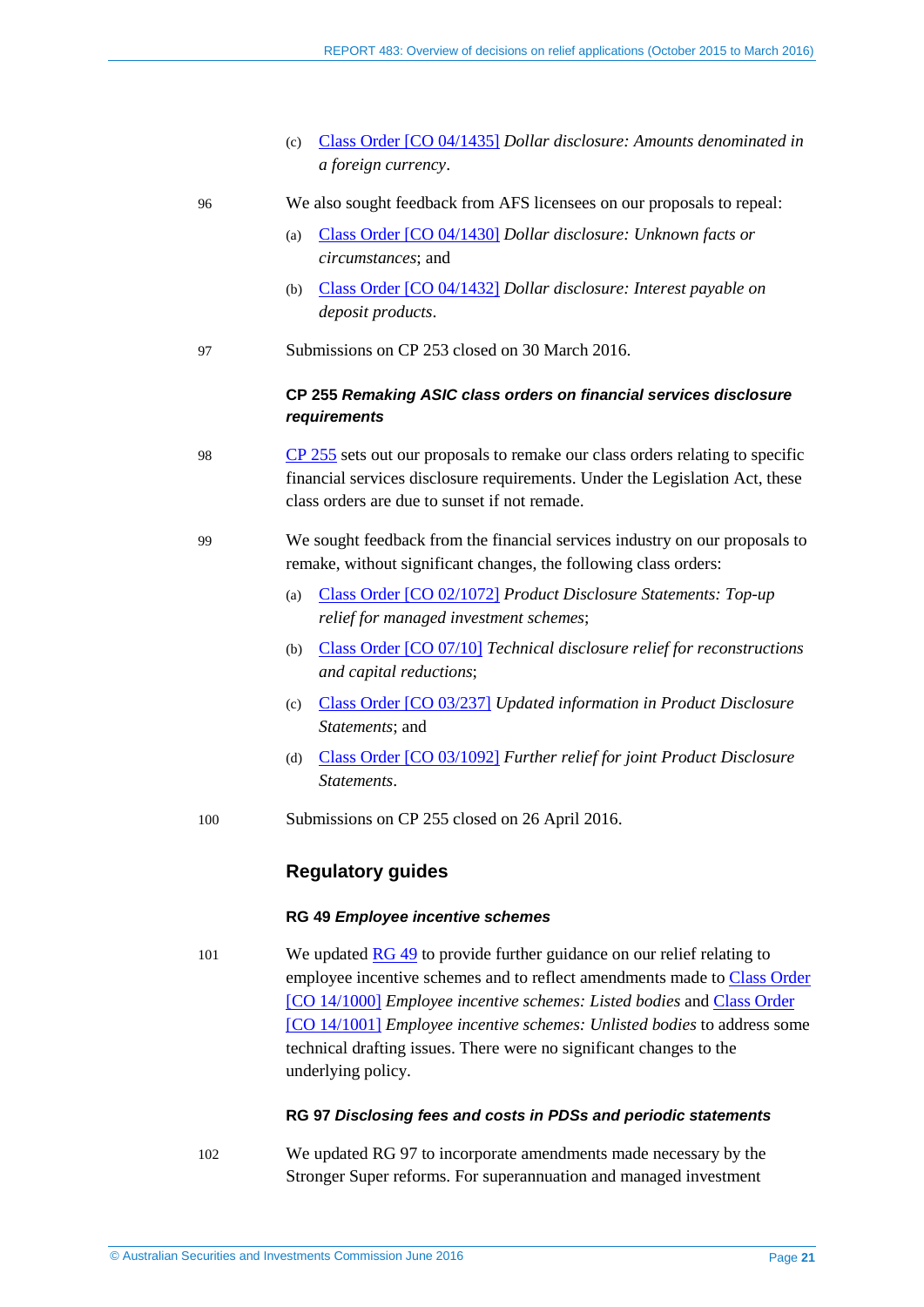products, the guide was also updated to explain the key fee and cost disclosure requirements of Schs 10, 10D and 10E of the Corporations Regulations, as clarified in amended Class [Order \[CO 14/1252\]](https://www.legislation.gov.au/Details/F2015C00984) *Disclosing Fees and Costs in Product Disclosure Statements and periodic statements.* The amendments to [CO 14/1252] were made by [ASIC Corporations](https://www.legislation.gov.au/Details/F2015L01835)  [\(Amendment and Repeal\) Instrument 2015/876.](https://www.legislation.gov.au/Details/F2015L01835)

- 103 The revised guidance and law amendments follow our review of fee and cost disclosure practices, including the effect of the Stronger Super reforms on fee and cost disclosure requirements, in [Report 398](http://www.asic.gov.au/regulatory-resources/find-a-document/reports/rep-398-fee-and-cost-disclosure-superannuation-and-managed-investment-products/) *Fee and cost disclosure: Superannuation and managed investment products* (REP 398).
- 104 RG 97 was updated following our release of a draft version of the guide on 12 December 2014, along with a request for feedback from industry on the key proposals and revisions outlined. At the same time, we also proposed and consulted on amendments to [CO 14/1252].
- 105 [REP 457](http://www.asic.gov.au/regulatory-resources/find-a-document/reports/rep-457-response-to-submissions-on-draft-regulatory-guide-97-disclosing-fees-and-costs-in-pdss-and-periodic-statements/) *Response to submissions on draft RG 97 Disclosing fees and costs in PDSs and periodic statements* (REP 457) highlights the key issues that arose out of the submissions received on the draft version of RG 97 and the proposed amendments to [CO 14/1252] and details our responses to those issues.

#### **RG 221** *Facilitating digital financial services disclosures*

- 106 We made minor changes to [RG 221](http://www.asic.gov.au/regulatory-resources/find-a-document/regulatory-guides/rg-221-facilitating-digital-financial-services-disclosures/) that:
	- (a) refer to our modification of the ePayments Code;
	- (b) indicate that our general guidance on digital disclosure is also relevant to information given under the ePayments Code; and
	- (c) update our guidance to include recent technical amendments made to th[e ASIC Corporations \(Facilitating Electronic Delivery of Financial](https://www.legislation.gov.au/Details/F2016C00298)  [Services Disclosure\) Instrument 2015/647.](https://www.legislation.gov.au/Details/F2016C00298)
- 107 Our modification of the ePayments Code includes changes that will make it easier for businesses to give information to their customers in a digital form. Under the changes, subscribers to the ePayments Code will be able to give information to their customers by making it available electronically and notifying the consumer. This follows similar changes made last year to the Corporations Act.
- 108 We also made [ASIC Corporations \(Amendment\) Instrument 2016/103](https://www.legislation.gov.au/Details/F2016L00121) (superseded) that amends [ASIC Corporations \(Facilitating Electronic](https://www.legislation.gov.au/Details/F2016C00298)  [Delivery of Financial Services Disclosure\) Instrument 2015/647](https://www.legislation.gov.au/Details/F2016C00298) to:
	- (a) simplify the disclosure notification involved in the 'publish and notify' method of disclosure;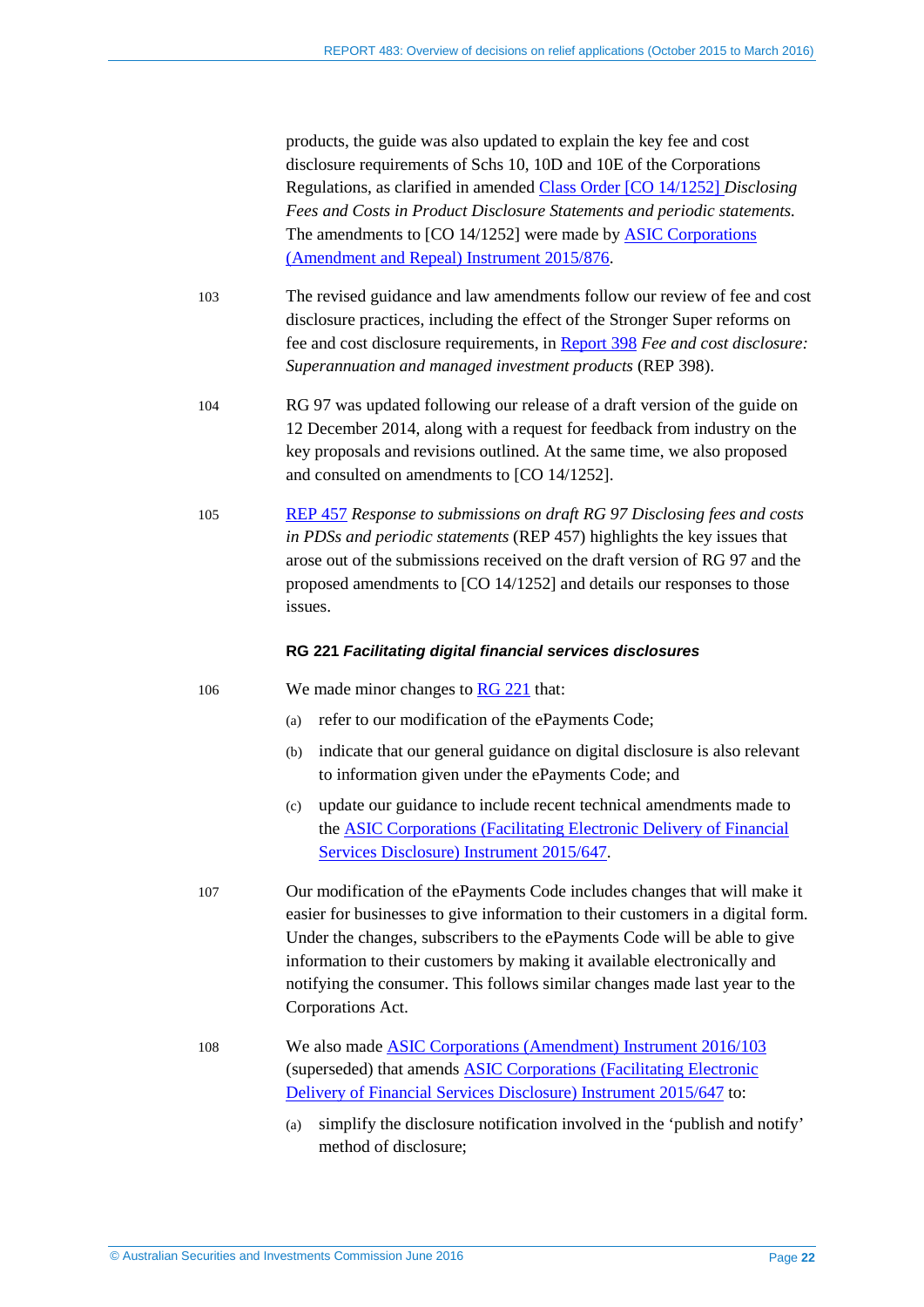- (b) enable default superannuation fund trustees to use the 'publish and notify' method of disclosure, using an employer-provided electronic address; and
- (c) ensure that successor funds can use an employer-provided email address provided to a predecessor fund.
- 109 ASIC Corporations (Facilitating Electronic Delivery of Financial Services Disclosure) Instrument 2015/647 enables a provider to make financial service disclosures electronically to investors provided it has first sent a notice to the investor of its intention to do so and the investor has not opted out of receiving disclosures electronically within 7 days of the notice (the 'publish and notify' method).

#### **RG 254** *Offering securities under a disclosure agreement*

- 110 [RG 254](http://www.asic.gov.au/regulatory-resources/find-a-document/regulatory-guides/rg-254-offering-securities-under-a-disclosure-document/) is a new regulatory guide for issuers who are required to prepare and lodge a disclosure document under Ch 6D of the Corporations Act. It updates and consolidates our fundraising regulatory guidance previously set out in 11 different regulatory guides. The guide is intended to help issuers and their advisers understand our interpretation and administration of the procedural elements of Ch 6D.
- 111 We also repealed 31 class orders relating primarily to the fundraising provisions in Ch 6D of the Corporations Act and that were due to sunset under the Legislation Act if not remade. Of these, 26 have been consolidated in or superseded by 13 new legislative instruments and we considered that the other five class orders were no longer required.

#### 112 The 13 new legislative instruments are:

- (a) [ASIC Corporations \(Consents to Statements\) Instrument 2016/72;](https://www.legislation.gov.au/Details/F2016L00326)
- (b) [ASIC Corporations \(Disregarding Technical Relief\) Instrument](https://www.legislation.gov.au/Details/F2016C00301)  [2016/73;](https://www.legislation.gov.au/Details/F2016C00301)
- (c) [ASIC Corporations \(Exposure Period\) Instrument 2016/74;](https://www.legislation.gov.au/Details/F2016L00347)
- (d) [ASIC Corporations \(Debenture Prospectuses\) Instrument 2016/75;](https://www.legislation.gov.au/Details/F2016L00343)
- (e) [ASIC Corporations \(Offer Information Statements\) Instrument 2016/76;](https://www.legislation.gov.au/Details/F2016L00344)
- (f) [ASIC Corporations \(Options: Bonus Issues\) Instrument 2016/77;](https://www.legislation.gov.au/Details/F2016L00346)
- (g) [ASIC Corporations \(Substituted Supplementary Disclosure Documents\)](https://www.legislation.gov.au/Details/F2016L00323)  [Instrument 2016/78;](https://www.legislation.gov.au/Details/F2016L00323)
- (h) [ASIC Corporations \(Market Research and Roadshows\) Instrument](https://www.legislation.gov.au/Details/F2016L00324)  [2016/79;](https://www.legislation.gov.au/Details/F2016L00324)
- (i) [ASIC Corporations \(Sale Offers That Do Not Need Disclosure\)](https://www.legislation.gov.au/Details/F2016L00325)  [Instrument 2016/80;](https://www.legislation.gov.au/Details/F2016L00325)
- (j) [ASIC Corporations \(Sale Offers By Controllers\) Instrument 2016/81;](https://www.legislation.gov.au/Details/F2016L00331)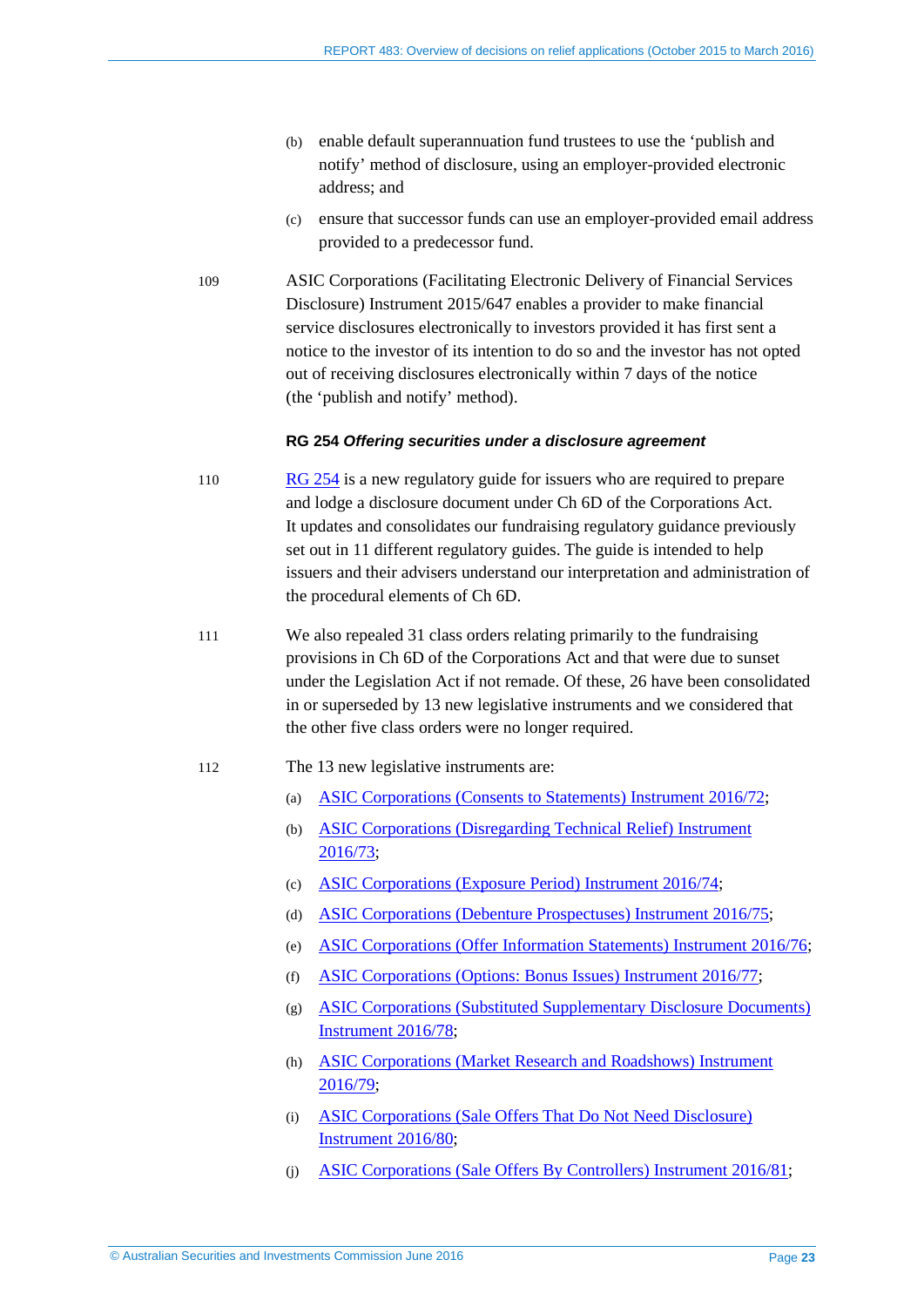- (k) [ASIC Corporations \(Sales Offers: Securities Issued on Conversion of](https://www.legislation.gov.au/Details/F2016L00332)  [Convertible Notes\) Instrument 2016/82;](https://www.legislation.gov.au/Details/F2016L00332)
- (l) [ASIC Corporations \(Offers of Convertibles\) Instrument 2016/83;](https://www.legislation.gov.au/Details/F2016L00333) and
- (m) [ASIC Corporations \(Non-Traditional Rights Issues\) Instrument](https://www.legislation.gov.au/Details/F2016L00334)  [2016/84.](https://www.legislation.gov.au/Details/F2016L00334)
- 113 We also issued two new legislative instruments aimed at reducing business costs:
	- (a) [ASIC Corporations \(Minimum Subscription and Quotation Conditions\)](https://www.legislation.gov.au/Details/F2016L00328)  [Instrument 2016/70,](https://www.legislation.gov.au/Details/F2016L00328) which modifies s723 and 724 of the Corporations Act to:
		- (i) provide a mechanism for issuers to vary the minimum subscription and quotation conditions that may apply to an offer of securities under a disclosure document, including by extending the relevant time periods by which these conditions must be satisfied; and
		- (ii) clarify how these time periods are calculated where a supplementary or replacement document, or a refresh disclosure document, has been lodged; and
	- (b) [ASIC Corporations \(Regulatory Capital Securities\) Instrument 2016/71,](https://www.legislation.gov.au/Details/F2016L00322) which modifies s9, 708A and 713 of the Corporations Act to:
		- (i) allow the offer of regulatory capital securities to be made using a prospectus that complies with s713, rather than s710, and provides on-sale relief for the underlying securities issued on conversion or exchange; and
		- (ii) provide on-sale relief for the underlying securities issued on conversion or exchange of regulatory capital securities offered without disclosure under Pt 6D.2, where a notice containing prospectus-like disclosures was provided at the time the regulatory capital securities were issued.
- 114 RG 254 and our updated relief were released following public consultation through [Consultation Paper 239](http://www.asic.gov.au/regulatory-resources/find-a-document/consultation-papers/cp-239-disclosure-documents-update-to-asic-instruments-and-guidance/) *Disclosure documents: Update to ASIC instruments and guidance* (CP 239).
- 115 [Report 473](http://www.asic.gov.au/regulatory-resources/find-a-document/reports/rep-473-response-to-submissions-on-cp-239-disclosure-documents-update-to-asic-instruments-and-guidance/) *Response to submissions on CP 239 Disclosure documents: Update to ASIC instruments and guidance* (REP 473) highlights the key issues that arose out of the submissions received on CP 239 and details our responses in relation to those issues.
- 116 We also updated the following regulatory guides in connection with the changes proposed by CP 239:
	- (a) [Regulatory Guide 55](http://www.asic.gov.au/regulatory-resources/find-a-document/regulatory-guides/rg-55-statements-in-disclosure-documents-and-pdss-consent-to-quote/) *Statements in disclosure documents and PDSs: Consent to quote* (RG 55);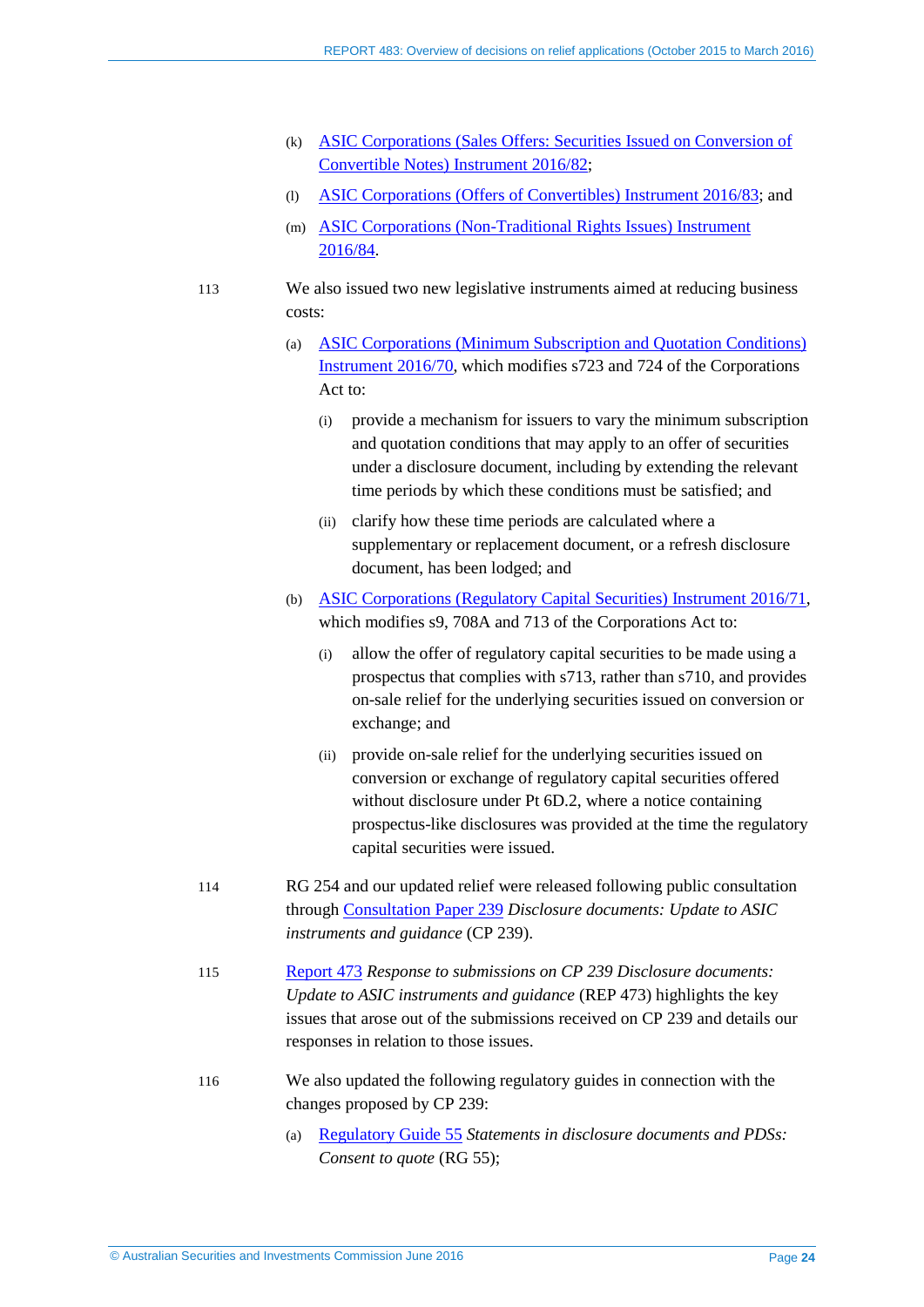- (b) [Regulatory Guide 66](http://www.asic.gov.au/regulatory-resources/find-a-document/regulatory-guides/rg-66-transaction-specific-disclosure-for-pdss/) *Transaction-specific disclosure for PDSs* (RG 66);
- (c) [Regulatory Guide 173](http://www.asic.gov.au/regulatory-resources/find-a-document/regulatory-guides/rg-173-disclosure-for-on-sale-of-securities-and-other-financial-products/) *Disclosure for on-sale of securities and other financial products* (RG 173); and
- (d) [Regulatory Guide 189](http://www.asic.gov.au/regulatory-resources/find-a-document/regulatory-guides/rg-189-disclosure-relief-for-rights-issues/) *Disclosure relief for rights issues* (RG 189).
- 117 Further information on our consolidation of fundraising documents and guidance is available on our website via [www.asic.gov.au/regulatory](http://www.asic.gov.au/regulatory-resources/fundraising/consolidation-of-fundraising-instruments-and-guidance/)[resources/fundraising/consolidation-of-fundraising-instruments-and](http://www.asic.gov.au/regulatory-resources/fundraising/consolidation-of-fundraising-instruments-and-guidance/)[guidance/](http://www.asic.gov.au/regulatory-resources/fundraising/consolidation-of-fundraising-instruments-and-guidance/) and in Media Release [\(16-076MR\)](http://asic.gov.au/about-asic/media-centre/find-a-media-release/2016-releases/16-076mr-asic-releases-consolidated-instruments-and-guidance-on-fundraising/) *ASIC releases consolidated instruments and guidance on fundraising* (17 March 2016).

#### **Reports**

#### **REP 472** *Response to submissions on CP 232 Remaking ASIC class orders on superannuation*

- 118 [REP 472](http://www.asic.gov.au/regulatory-resources/find-a-document/reports/rep-472-response-to-submissions-on-cp-232-remaking-asic-class-orders-on-superannuation/) highlights the key issues that arose out of the submissions received on [Consultation Paper 232](http://www.asic.gov.au/regulatory-resources/find-a-document/consultation-papers/cp-232-remaking-asic-class-orders-on-superannuation-co-041574-and-co-06636/) *Remaking ASIC class orders on superannuation: [CO 04/1574] and [CO 06/636]* (CP 232) and details our responses to those issues.
- 119 CP 232 sought feedback on our proposals to remake, without significant changes, the following class orders due to sunset under the Legislation Act if not remade:
	- (a) Class [Order \[CO 04/1574\]](http://download.asic.gov.au/media/1325137/co04-1574.pdf) *Application form and cooling-off relief for certain transfers of members between financial products and interests within a superannuation fund*; and
	- (b) Class [Order \[CO 06/636\]](https://www.legislation.gov.au/Details/F2012C00304) *Superannuation: Delivery of product disclosure for investment strategies*.
- 120 The substantive effect of the relief provided by those class orders is now provided by the following legislative instruments:
	- (a) [ASIC Corporations \(Superannuation: Accrued Default Amount and](https://www.legislation.gov.au/Details/F2016L00205)  [Intra-Fund Transfers\) Instrument 2016/64](https://www.legislation.gov.au/Details/F2016L00205) extends the scope of the previous relief under [CO 04/1574] from the application form and cooling-off requirements to a superannuation trustee to cover all transfers of an accrued default amount to a MySuper product, regardless of whether the MySuper product is in a different fund. The existing relief for intra-fund transfers (that are not movements of an accrued default amount) will continue with non-substantive changes; and
	- (b) [ASIC Corporations \(Superannuation: Investment Strategies\) Instrument](https://www.legislation.gov.au/Details/F2016L00204)  [2016/65](https://www.legislation.gov.au/Details/F2016L00204) continues the previous relief under [CO 06/636] with minor and technical changes that accommodate, where applicable, the operation of the shorter PDS provisions.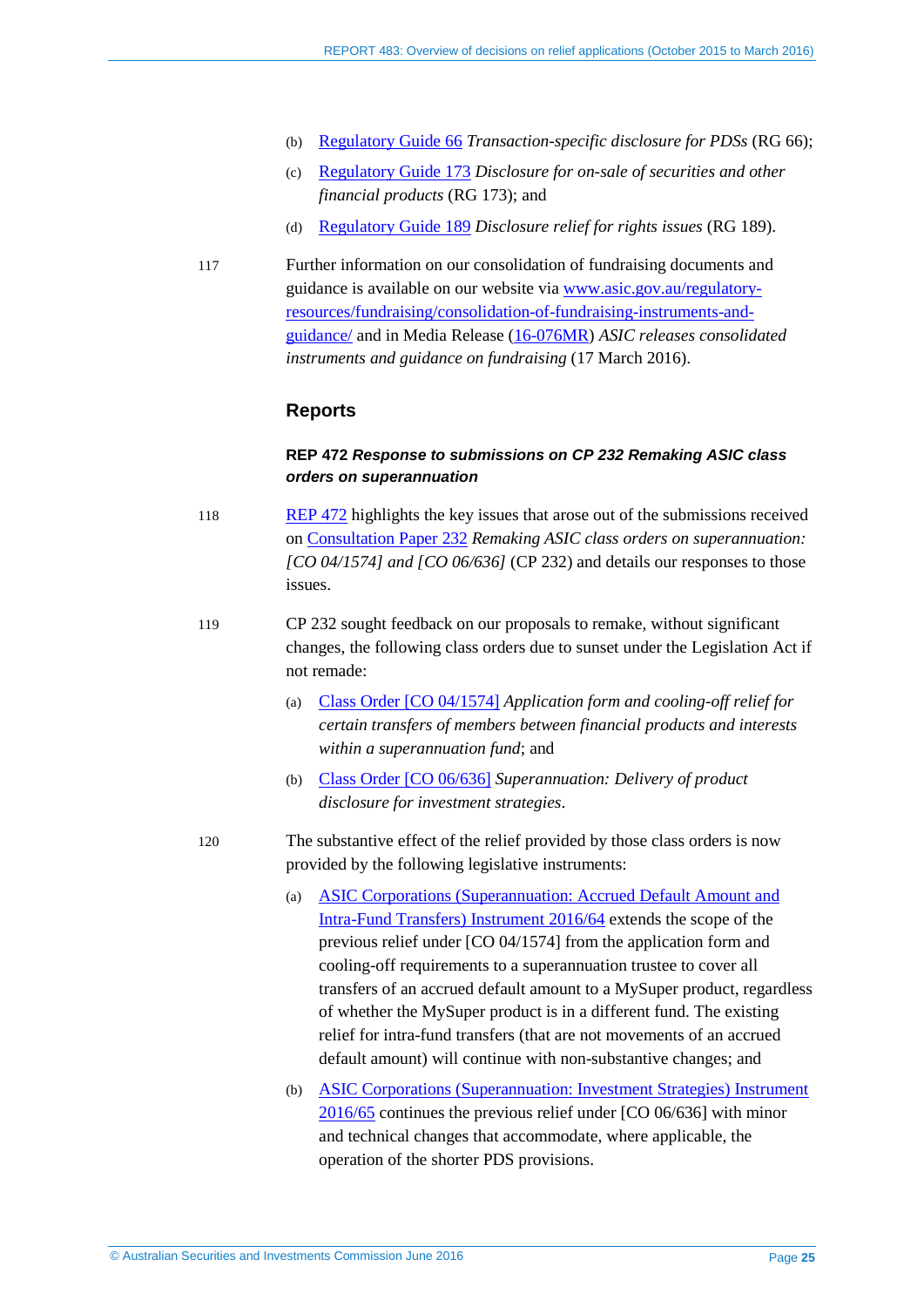# <span id="page-25-0"></span>**C Managed investment relief**

#### **Key points**

We did not make any relevant relief decisions during the period of this report in which we granted or refused to grant relief, under s601QA, from the provisions of Ch 5C of the Corporations Act.

This section outlines the publications we issued in relation to managed investment relief during the period of this report.

# <span id="page-25-1"></span>**Publications**

121 We issued the following publications on managed investment relief during the period of this report.

#### **Legislative instruments**

#### **ASIC Corporations (Employee redundancy funds relief) Instrument 2015/1150**

- 122 [ASIC Corporations \(Employee redundancy funds relief\) Instrument](https://www.legislation.gov.au/Details/F2015L02021)  [2015/1150](https://www.legislation.gov.au/Details/F2015L02021) remakes [Class Order \[CO 02/314\]](https://www.legislation.gov.au/Details/F2006B01663) *Employee redundancy funds: relief* without significant changes. Under the Legislation Act, [CO 02/314] was due to sunset if not remade. The new instrument provides interim relief until 1 October 2018 to employee redundancy funds from the managed investment and associated provisions in the Corporations Act.
- 123 The new instrument was made following consultation through [Consultation](http://www.asic.gov.au/regulatory-resources/find-a-document/consultation-papers/cp-238-remaking-asic-class-order-on-employee-redundancy-funds-co-02314/)  [Paper 238](http://www.asic.gov.au/regulatory-resources/find-a-document/consultation-papers/cp-238-remaking-asic-class-order-on-employee-redundancy-funds-co-02314/) *Remaking ASIC class order on employee redundancy funds: [CO 02/314]* (CP 238).
- 124 [REP 463](http://www.asic.gov.au/regulatory-resources/find-a-document/reports/rep-463-response-to-submissions-on-cp-238-remaking-asic-class-order-on-employee-redundancy-funds-co-02314/) *Response to submissions on CP 238 Remaking ASIC class order on employee redundancy funds: [CO 02/314]* (REP 463) highlights the key issues that arose from the submissions received on CP 238 and details our responses to those issues.

### **Consultation papers**

#### **CP 242** *Remaking ASIC class orders on horse racing syndicates and horse breeding schemes*

125 [CP 242](http://www.asic.gov.au/regulatory-resources/find-a-document/consultation-papers/cp-242-remaking-asic-class-orders-on-horse-racing-syndicates-and-horse-breeding-schemes/) sets out our proposals to remake our class orders on horse racing syndicates and horse breeding schemes. Under the Legislation Act, these class orders will sunset if not remade.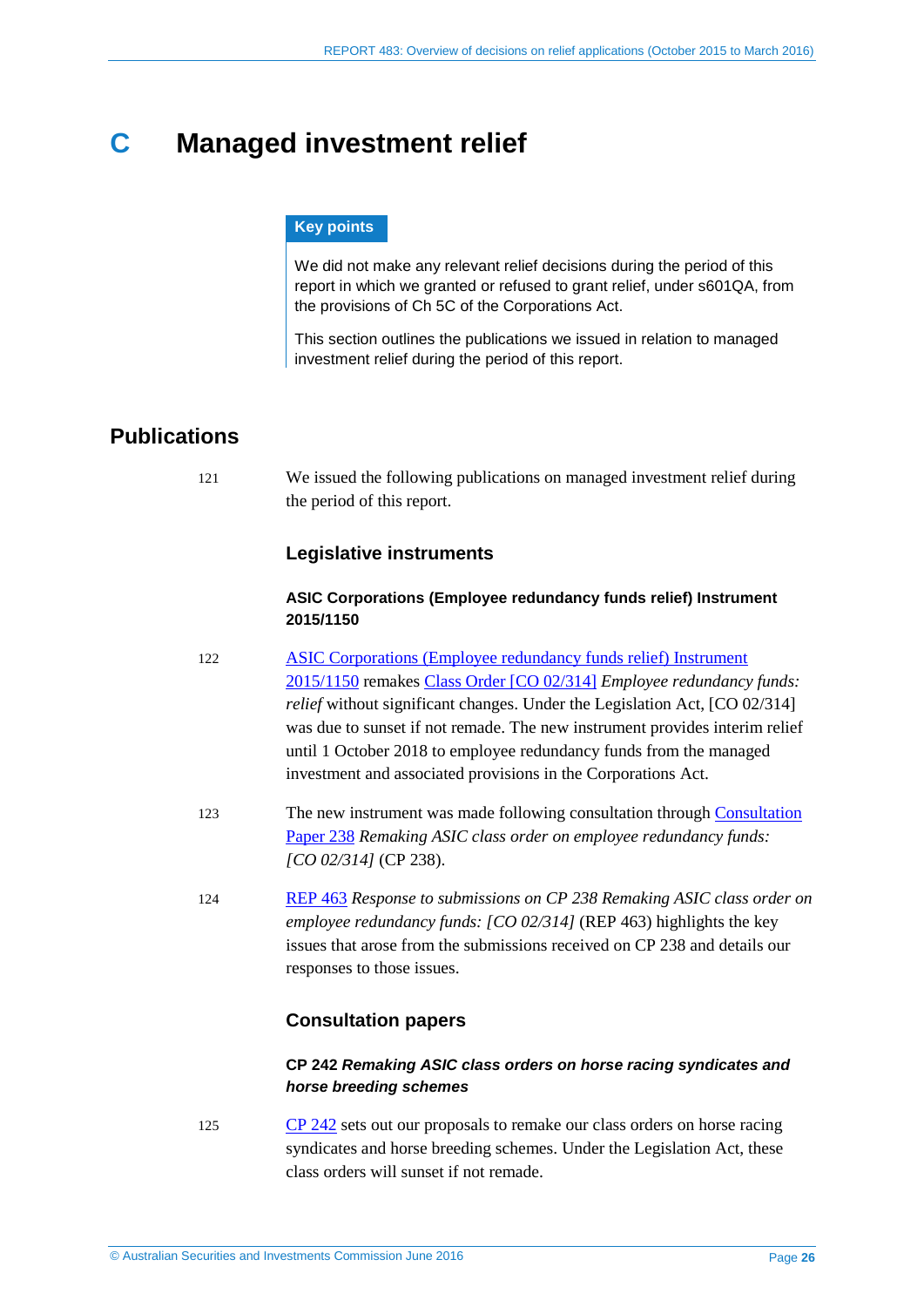#### 126 We sought feedback on our proposals to remake, without significant changes, the following class orders:

- (a) Class [Order \[CO 02/172\]](https://www.legislation.gov.au/Details/F2007B00636) *Horse breeding schemes: private broodmare syndication*;
- (b) Class [Order \[CO 02/178\]](https://www.legislation.gov.au/Details/F2007B00675) *Horse breeding scheme: private stallion syndication*; and
- (c) Class [Order \[CO 02/319\]](https://www.legislation.gov.au/Details/F2011C00494) *Horse racing syndicates*.
- 127 We also intend to update Regulatory Guide 91 *Horse racing and breeding* (RG 91) to reflect any changes in the remade instruments.
- 128 Submissions on CP 242 were due on 18 December 2015.

#### **CP 250** *Remaking ASIC class orders on property, strata and management rights schemes*

- 129 [CP 250](http://www.asic.gov.au/regulatory-resources/find-a-document/consultation-papers/cp-250-remaking-asic-class-orders-on-property-strata-and-management-rights-schemes/) sets out our proposals to remake our class orders on property, strata and management rights schemes. Under the Legislation Act, these class orders will sunset if not remade.
- 130 We sought feedback from industry associations in the Australian property and managed investment sector on our proposals to remake the following class orders:
	- (a) Class [Order \[CO 99/463\]](https://www.legislation.gov.au/Details/F2008B00017) *Serviced strata scheme valuations*;
	- (b) Class [Order \[CO 02/182\]](https://www.legislation.gov.au/Details/F2007B00608) *Real property rental schemes*;
	- (c) Class [Order \[CO 02/185\]](https://www.legislation.gov.au/Details/F2008B00021) *Sale of strata units for \$500,000 or more*;
	- (d) Class [Order \[CO 02/245\]](https://www.legislation.gov.au/Details/F2007B00073) *Closed schemes*;
	- (e) Class [Order \[CO 02/303\]](https://www.legislation.gov.au/Details/F2014C01018) *Management rights schemes—amendment*;
	- (f) Class [Order \[CO 02/304\]](https://www.legislation.gov.au/Details/F2014C01019) *Management rights schemes*;
	- (g) Class [Order \[CO 02/305\]](https://www.legislation.gov.au/Details/F2014C01020) *Management rights schemes*; and
	- (h) Class [Order \[CO 07/189\]](https://www.legislation.gov.au/Details/F2007L00914) *Management rights schemes where the strata unit cannot be used as a residence*.
- 131 We also sought feedback on our proposal to repeal Class [Order \[CO 02/183\]](https://www.legislation.gov.au/Details/F2007B00609) *Small property syndicates*.
- 132 Submissions on CP 250 closed on 8 March 2016.

#### **CP 252** *Remaking ASIC class order on share and interest sale facilities: [CO 08/10]*

133 [CP 252](http://www.asic.gov.au/regulatory-resources/find-a-document/consultation-papers/cp-252-remaking-asic-class-order-on-share-and-interest-sale-facilities-co-0810/) sets out our proposal to remake Class [Order \[CO 08/10\]](https://www.legislation.gov.au/Details/F2008L00757) *Share and interest sale facilities* without significant changes. Under the Legislation Act, the class order will sunset if not remade.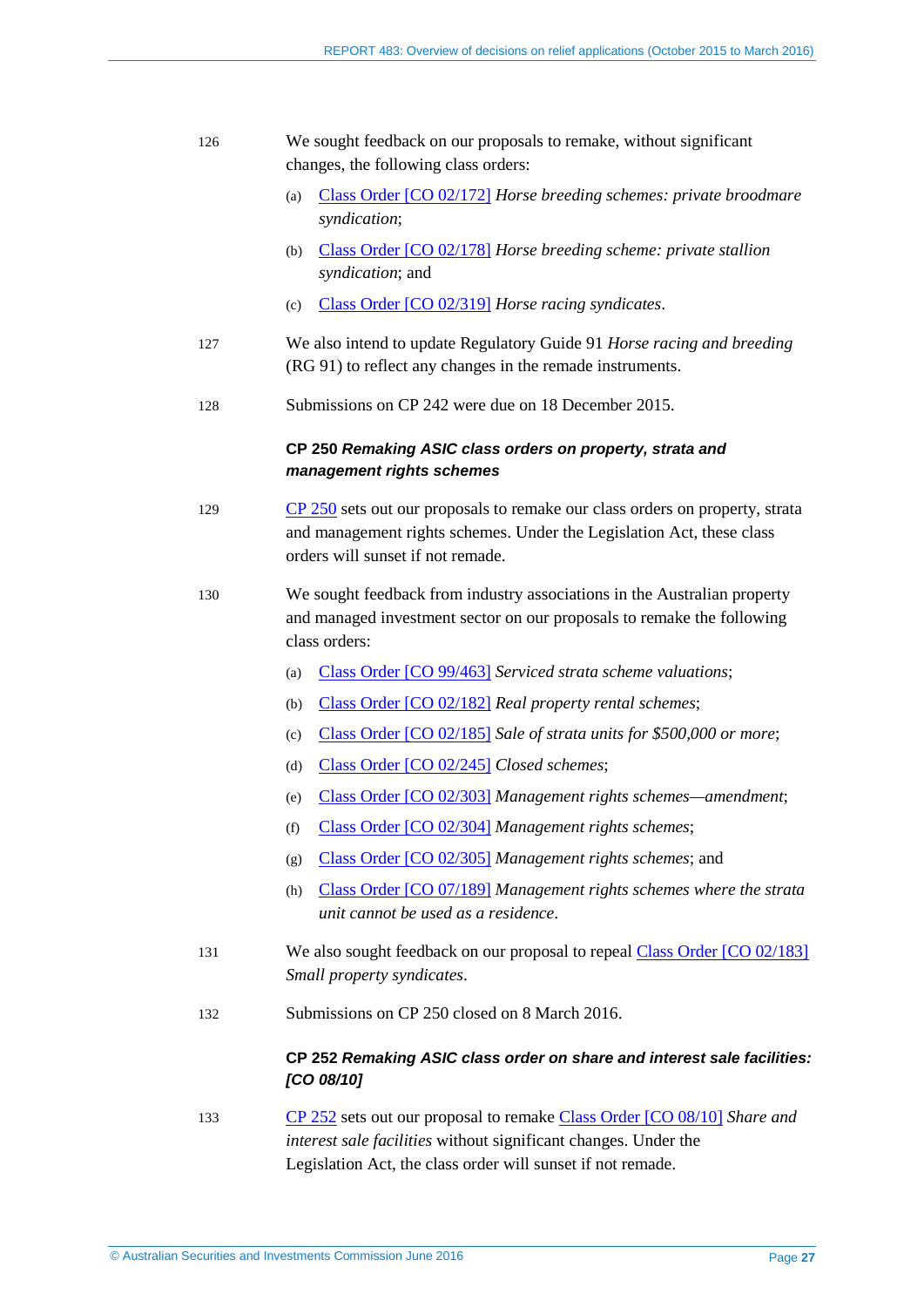134 Submissions on CP 252 closed on 18 March 2016.

#### **Regulatory guides**

#### **RG 134** *Managed investments: Constitutions*

- 135 We updated [RG 134](http://www.asic.gov.au/regulatory-resources/find-a-document/regulatory-guides/rg-134-managed-investments-constitutions/) to replace references to Class [Order \[CO](https://www.legislation.gov.au/Details/F2005L01126) 05/26] *Constitutional provisions about the consideration to acquire interests* with references to [ASIC Corporations \(Managed investment product](https://www.legislation.gov.au/Details/F2015L01561)  [consideration\) Instrument 2015/847.](https://www.legislation.gov.au/Details/F2015L01561)
- 136 In September 2015, we made this instrument to continue the substantive effect of [CO 05/26] with some minor amendments. Under the Legislation Act, the class order was due to sunset if not remade. The new instrument was noted in [Report 467](http://www.asic.gov.au/regulatory-resources/find-a-document/reports/rep-467-overview-of-decisions-on-relief-applications-june-to-september-2015/) *Overview of decisions on relief applications (June to September 2015)* (REP 467) at paragraphs 96 and 97.
- 137 Minor amendments have also been made to the format of the guide.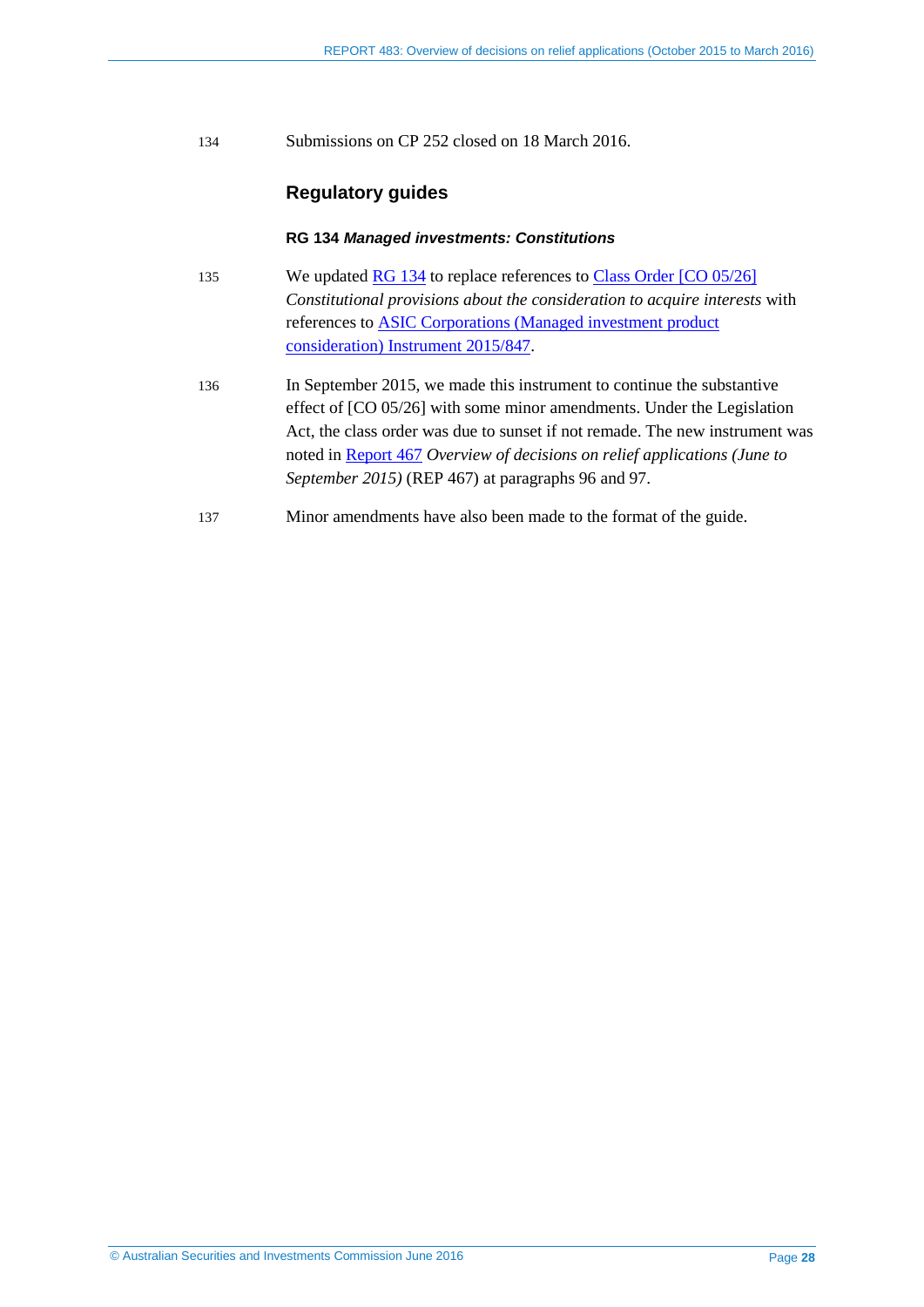# <span id="page-28-3"></span><span id="page-28-0"></span>**D Mergers and acquisitions relief**

#### **Key points**

This section outlines some of the circumstances in which we have granted or refused to grant relief from the provisions of Ch 6 of the Corporations Act.

We also outline the publications we issued during the period of this report that relate to mergers and acquisitions relief.

# <span id="page-28-4"></span><span id="page-28-1"></span>**CHESS Depository Interests (CDIs)**

#### **Minimum bid rule where bid consideration includes CDIs**

- 138 We granted relief for the purposes of the minimum bid price rule in s621(3) of the Corporations Act to allow a bidder to value bid consideration, consisting of CDIs over foreign securities, using the market price of those foreign securities quoted on the New York Stock Exchange (NYSE).
- <span id="page-28-5"></span>139 Subsection 621(4A)—as was notionally inserted by Class [Order](https://www.legislation.gov.au/Details/F2013C00380)  [CO 00/2338] *[Relief from the minimum bid price principles—s621\(3\)](https://www.legislation.gov.au/Details/F2013C00380)*, which has now been superseded—allowed a bidder to value securities offered as bid consideration using a two day volume-weighted average based on the trading price of the securities on an approved financial market. The bidder could not rely on this provision as, although the securities underlying the CDIs were quoted on the NYSE and the Toronto Stock Exchange—both of which were approved financial markets for the purposes of [CO 00/2338] the CDIs themselves would not be quoted on ASX until after the offers were made.
- 140 We granted relief because we were satisfied that the trading price of the underlying securities on the NYSE was an appropriate proxy for the value of the CDIs in the circumstances.

# <span id="page-28-2"></span>**Joint schemes**

#### **Relief to allow rival bidders to propose joint scheme**

141 We granted relief to allow the members of two rival consortia to enter into an agreement to facilitate their joint acquisition of a target company by way of a scheme of arrangement. One consortium had made a takeover bid for the company while the other had announced its intention to make a rival bid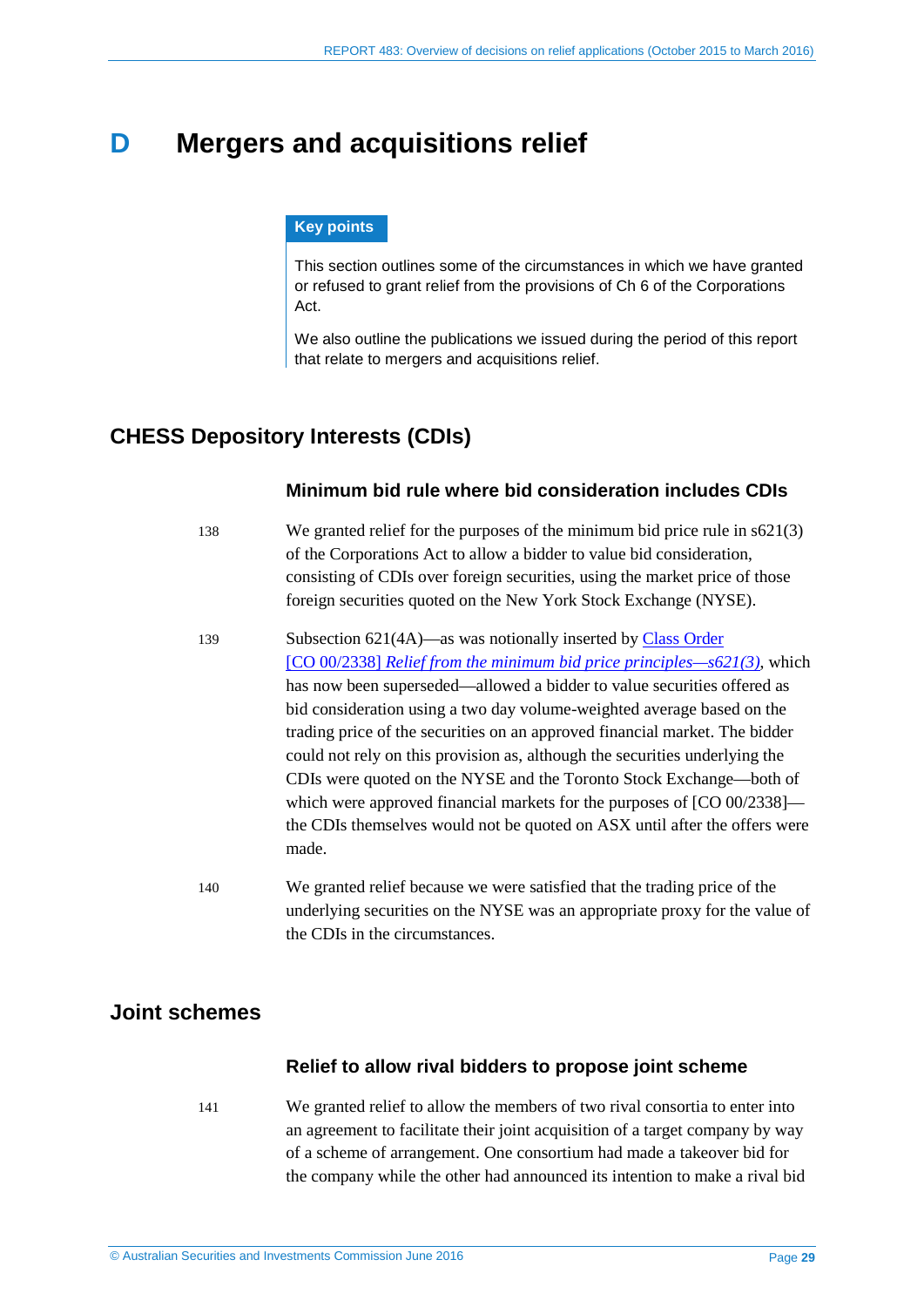that the target board had assessed to be a superior proposal. Relief was required as the two consortia had acquired stakes in the target amounting in aggregate to approximately 39% of the target's shares.

142 We granted relief subject to conditions designed to ensure any further rival proposal is not unduly deterred, as outlined in our joint bid policy in Section L of [Regulatory Guide 9](http://www.asic.gov.au/regulatory-resources/find-a-document/regulatory-guides/rg-9-takeover-bids/) *Takeover bids* (RG 9). These conditions included:

- <span id="page-29-1"></span>(a) a requirement that the consortia match or accept any alternative takeover bid offering consideration that is 5% higher than that offered under the joint proposal or any subsequent proposal by the joint acquirers (higher rival offer) where the bid is:
	- (i) effectively unconditional other than as to 'prescribed occurrence' conditions;
	- (ii) announced prior to termination or court approval of the joint scheme proposal; and
	- (iii) made within six weeks of the termination of the joint scheme proposal (or the end of the bid period if a matching bid is made);
- (b) a restriction on any consortium member or its associates voting against any higher rival offer to be made via a scheme of arrangement proposed prior to court approval of the joint scheme or within six weeks of the termination of the joint scheme;
- (c) restrictions on the disposal of shares that may be subject to the match or accept and voting conditions to ensure they can be complied with at all relevant times; and
- (d) ancillary conditions relating to amendments to the scheme terms, voting on the joint scheme and the reliance on creep entitlements by joint acquirers and their associates.
- 143 We also granted relief to defer the obligation of the consortia that had announced, but not yet made, the rival bid to make offers under that bid within two months of the announcement in accordance with s631 of the Corporations Act. A deferral was granted pending resolution of the scheme proposal on the basis that the consortium's obligation would re-enliven in the event the scheme proposal was terminated.

# <span id="page-29-0"></span>**Relevant interests**

#### **Relief from s606 to exercise options**

144 We were minded to refuse to grant relief to allow a major shareholder of a company to increase its relevant interest in the company above the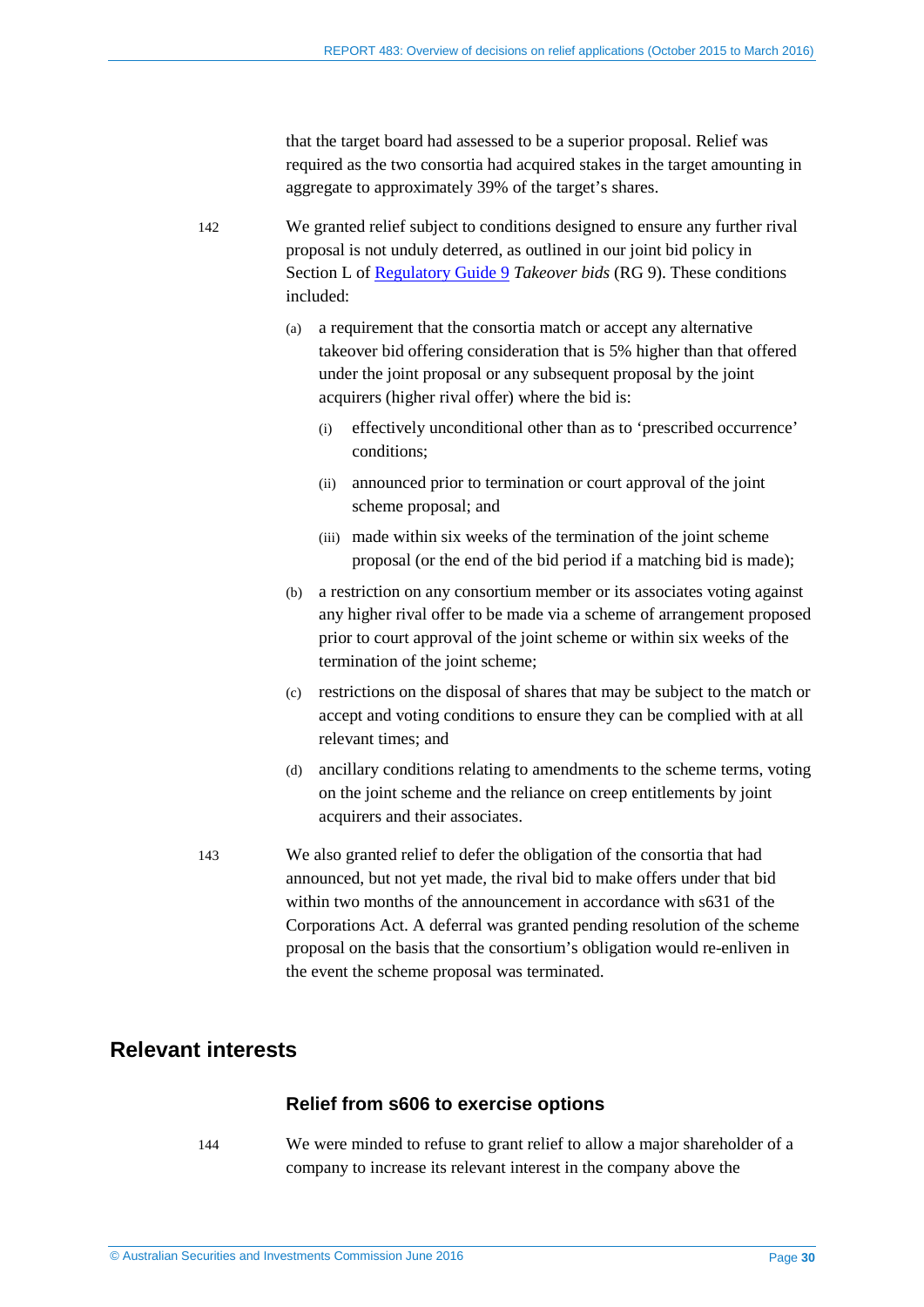thresholds set out in s606 of the Corporations Act without having to rely on one of the exceptions in s611 (e.g. by seeking shareholder approval under item 7 of s611 or satisfying the '3% creep' exception under item 9 of s611).

- 145 The applicant wished to exercise options that had been issued to all shareholders of the company along with shares under a prospectus almost two years earlier, prior to their upcoming expiry. To the extent that not all other option holders exercised their options during the exercise period, the major shareholder may not have been able to exercise all of their options without contravening s606. The applicant submitted that relief should be granted as the circumstances were analogous to the rights issue exception in item 10 of s611.
- <span id="page-30-1"></span>146 We considered that relief would contravene the principles of s602 and infringe the rights of current shareholders to make a decision about a transaction having significant control implications. We did not consider the circumstances analogous to the rights issue exception in item 10 of s611 because the current shareholder base may have significantly changed since the issue of the options and the options were also listed and able to be traded separately in that period. This meant that current shareholders may no longer have the right to exercise the options and maintain their voting power.
- 147 The application was subsequently withdrawn.

# <span id="page-30-0"></span>**Terms of a takeover**

### **Relief to permit dispatch of a bidder's statement on varied terms**

148 We granted relief to a bidder to dispatch offers under a takeover bid on terms that varied from those in the bidder's statement lodged with us. Relief was required after we raised concerns with a number of the offer terms contained in the lodged version of the bidder's statement. This included terms relating to:

- (a) the effect of the *Foreign Acquisitions and Takeovers Act 1975* (FATA) approval condition (including whether shareholders would be able to withdraw their acceptances prior to the bidder receiving approval under FATA);
- (b) the ability of the bidder to receive and offset rights—including a proposed special dividend—received by target holders; and
- (c) the statutory quotation condition in  $s625(3)(c)$  of the Corporations Act.
- 149 Item 6 of s633(1) of the Corporations Act—as notionally modified by Class [Order \[CO 13/528\]](https://www.legislation.gov.au/Details/F2013L01094) *Changes to a bidder's statement between*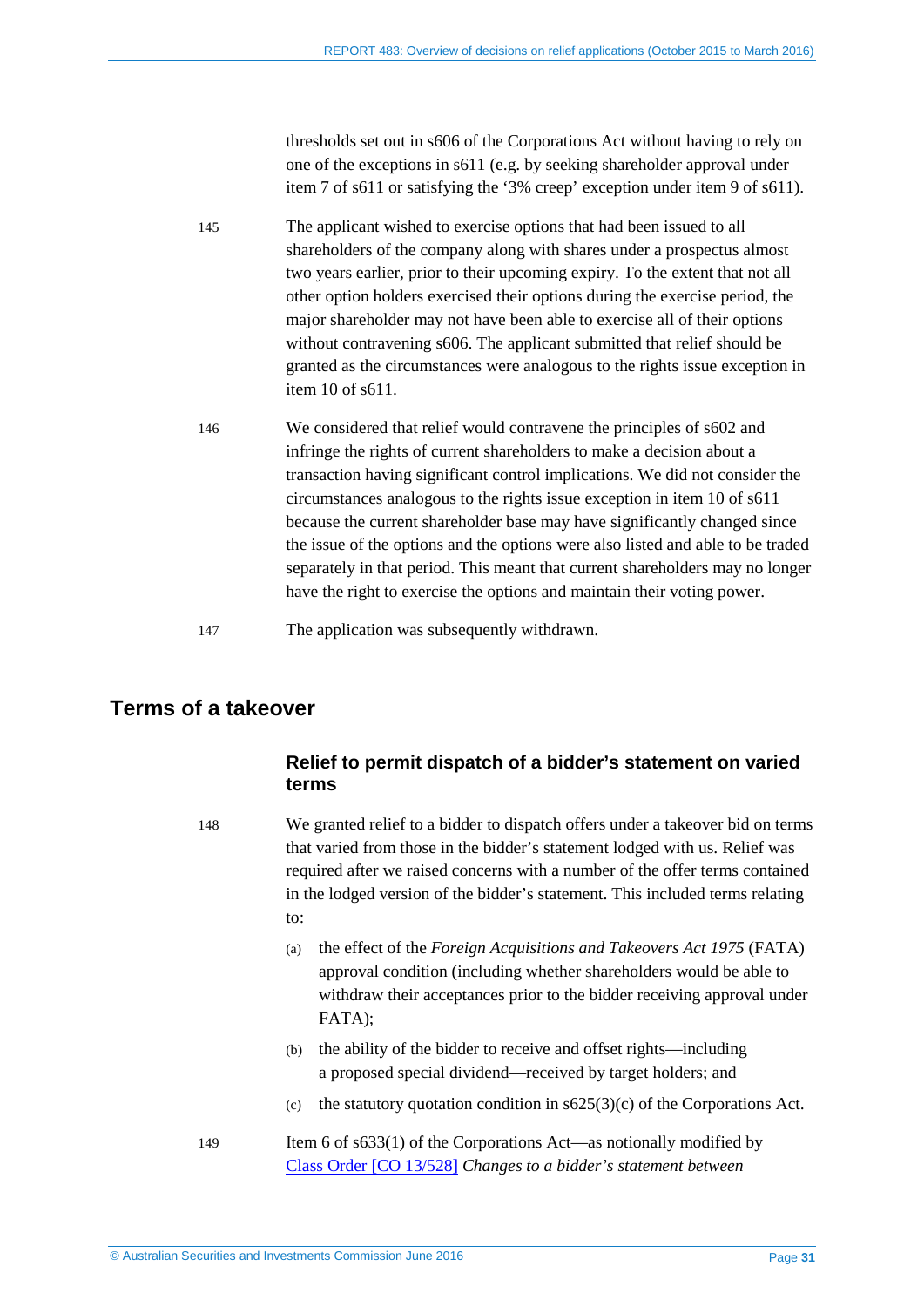<span id="page-31-1"></span>*lodgement and dispatch*—requires that offers under a takeover bid must be made on the same terms as those set out in the bidder's statement lodged with us under item 2 of s633(1). For this reason, it was not possible for the bidder to effectively vary the proposed terms of the takeover bid. Given their nature, the variations would also have required us to grant relief even if the offers had already been made, due to the requirements of s650A.

150 Relief was granted to ensure that our concerns with the offer terms could be addressed in a timely fashion.

# <span id="page-31-0"></span>**Publications**

151 We issued the following publications on mergers and acquisitions relief during the period of this report.

#### **Legislative instruments**

#### **ASIC remakes class orders on takeovers and schemes of arrangement**

- 152 We made the following legislative instruments to preserve and continue relief that applies to certain domestic and foreign takeover bids, accelerated rights issues, investor directed portfolio services (IDPS), share buy-backs and downstream acquisitions without significant changes:
	- (a) [ASIC Corporations \(IDPS—Relevant Interests\) Instrument 2015/1067](https://www.legislation.gov.au/Details/F2015L01990) replaced Class [Order \[CO 04/523\]](https://www.legislation.gov.au/Details/F2006B01156) *Investor directed portfolio services takeovers relief*;
	- (b) [ASIC Corporations \(Minimum Bid Price\) Instrument 2015/1068](https://www.legislation.gov.au/Details/F2015L01989) replaced Class [Order \[CO 00/2338\]](https://www.legislation.gov.au/Details/F2013C00380) *Relief from the minimum bid price principle—s621(3)*;
	- (c) [ASIC Corporations \(Takeovers—Accelerated Rights Issues\) Instrument](https://www.legislation.gov.au/Details/F2015L01985)  [2015/1069](https://www.legislation.gov.au/Details/F2015L01985) replaced Class [Order \[CO 09/459\]](https://www.legislation.gov.au/Details/F2013C00382) *Takeovers relief for accelerated rights issues*;
	- (d) [ASIC Corporations \(Unsolicited Offers—Foreign Bids\) Instrument](https://www.legislation.gov.au/Details/F2015L01986)  [2015/1070](https://www.legislation.gov.au/Details/F2015L01986) replaced Class [Order \[CO 05/850\]](https://www.legislation.gov.au/Details/F2005L03059) *Unsolicited offers under a regulated foreign takeover bid*; and
	- (e) [ASIC Corporations \(Approved Foreign Financial Markets\) Instrument](https://www.legislation.gov.au/Details/F2015L01988)  [2015/1071](https://www.legislation.gov.au/Details/F2015L01988) replaced Class [Order \[CO 02/249\]](https://www.legislation.gov.au/Details/F2007B00252) *Approved overseas financial markets: s257B(7)* and Class [Order \[CO 02/259\]](https://www.legislation.gov.au/Details/F2006B00567) *Downstream acquisitions: foreign stock markets*.
- 153 The class orders were remade following public consultation through [Consultation Paper 234](http://www.asic.gov.au/regulatory-resources/find-a-document/consultation-papers/cp-234-remaking-asic-class-orders-on-takeovers-and-schemes-of-arrangement/) *Remaking ASIC class orders on takeovers and*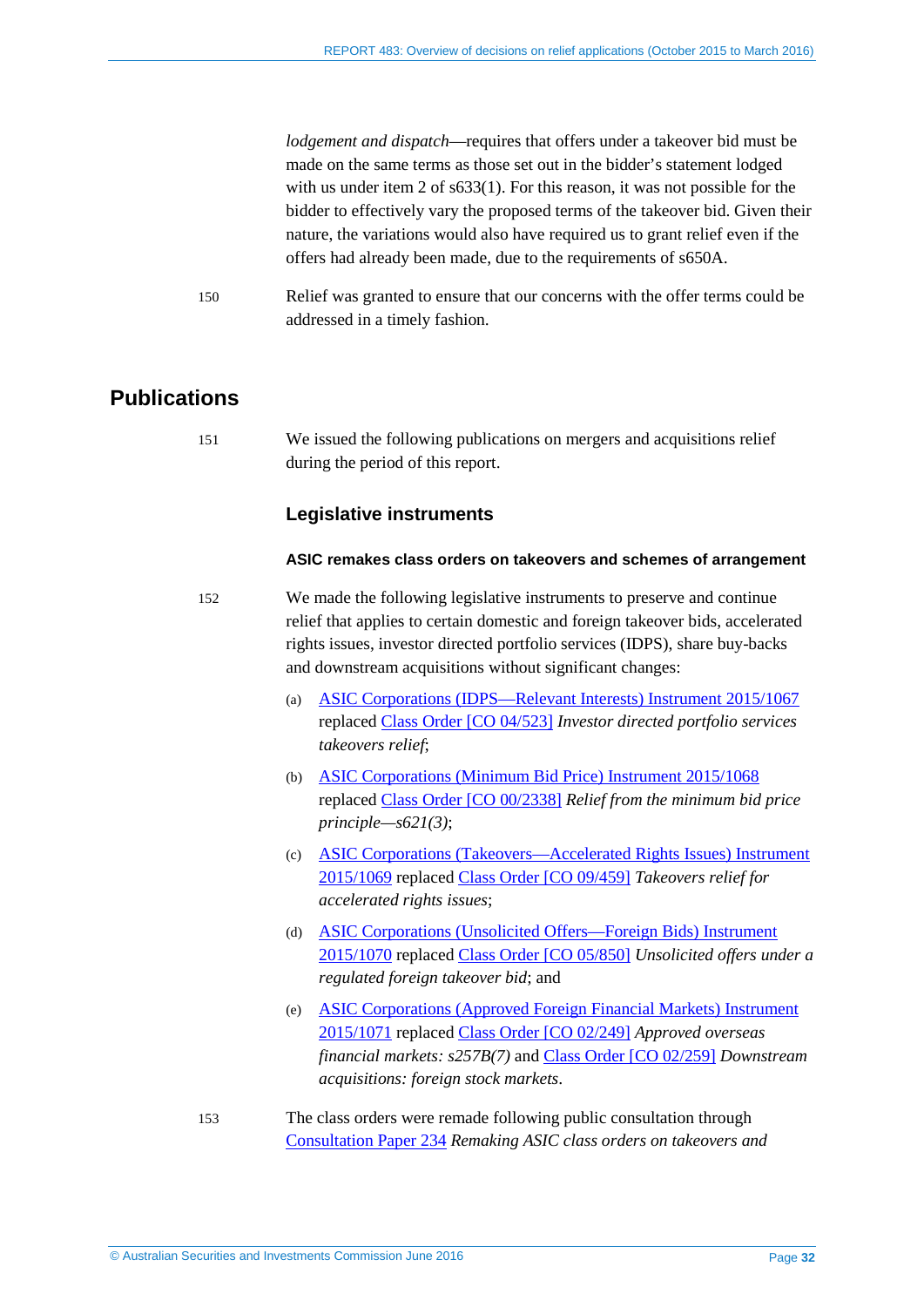*schemes of arrangement* (CP 234). Under the Legislation Act, those class orders were due to sunset, if not remade.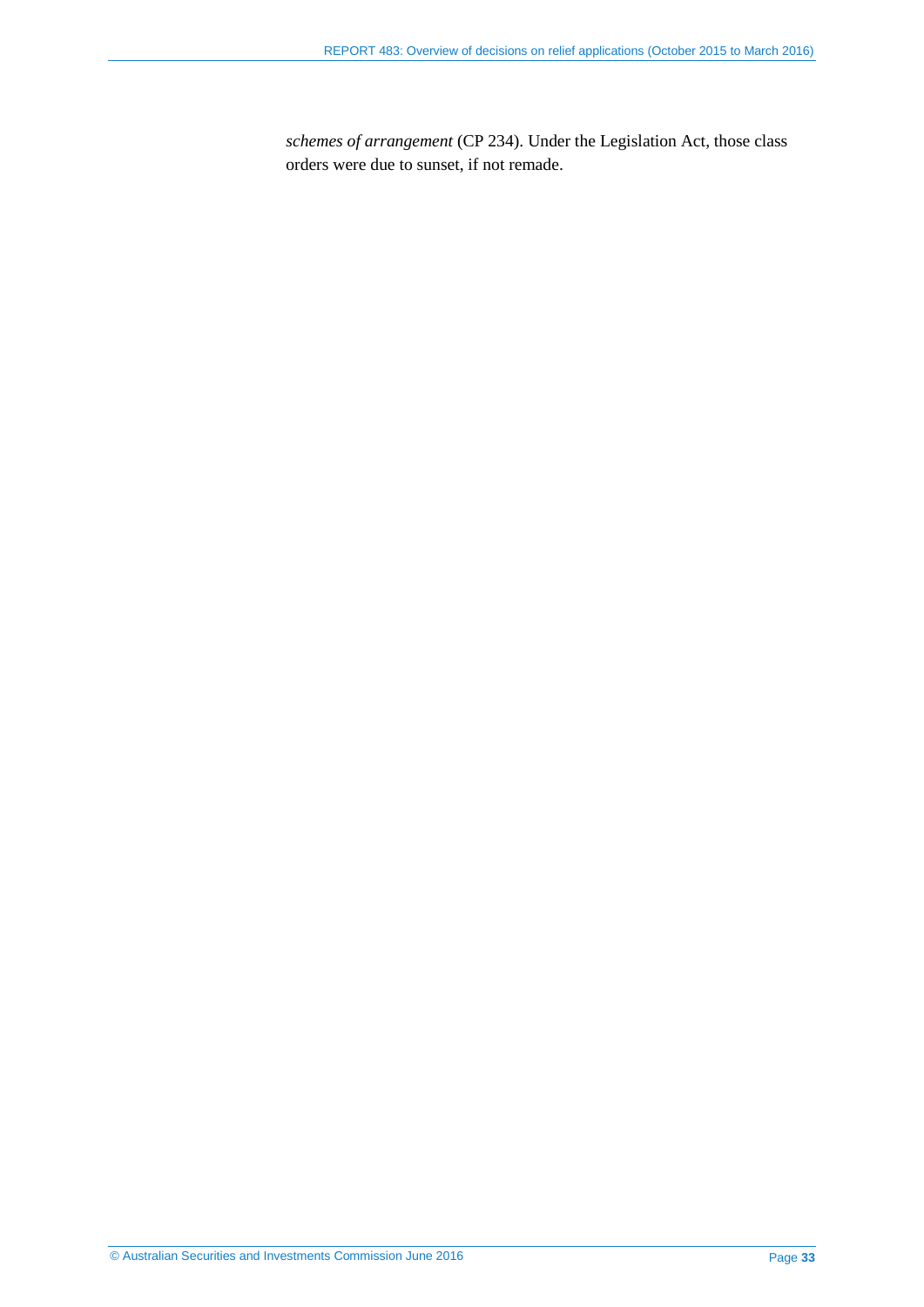# <span id="page-33-0"></span>**E Conduct relief**

#### **Key points**

This section outlines some of our decisions to grant relief from the conduct obligations imposed by Chs 2D, 2G, 2M, 5C and 7 of the Corporations Act.

We also outline the publications we issued during the period of this report that relate to this area.

# <span id="page-33-1"></span>**Financial reporting**

### **Financial reporting relief from auditor's independence declaration**

- 154 We granted relief from the obligation of a lead auditor under  $s307C(3)(d)(ii)$ of the Corporations Act to declare a contravention of any applicable code of professional conduct in relation to an audit review.
- 155 The relief was sought in relation to a failure to declare a breach of the *[Code](http://www.apesb.org.au/uploads/standards/apesb_standards/standard1.pdf)  [of Ethics for Professional Accountants](http://www.apesb.org.au/uploads/standards/apesb_standards/standard1.pdf)* (APES 110) of the Accounting Professional and Ethical Standards Board. That breach related to the acquisition of shares by the spouse of a partner of the audit firm, where the partner shared an office with the lead auditor of the fund being audited.

#### 156 We granted the relief because:

- (a) the breach was inadvertent;
- (b) the breach was rectified immediately on identification;
- (c) a quality control system was in place and the breach was discovered as part of that quality control system;
- (d) the breach was communicated to the partner immediately on discovery;
- (e) the partner was not a service provider to the audit client;
- (f) the breach was reported to those charged with governance at the fund in accordance with the reporting requirements of APES 110; and
- (g) those charged with governance at the fund agreed that independence had not been impaired and that action had been taken that satisfactorily addressed the consequences of the breach.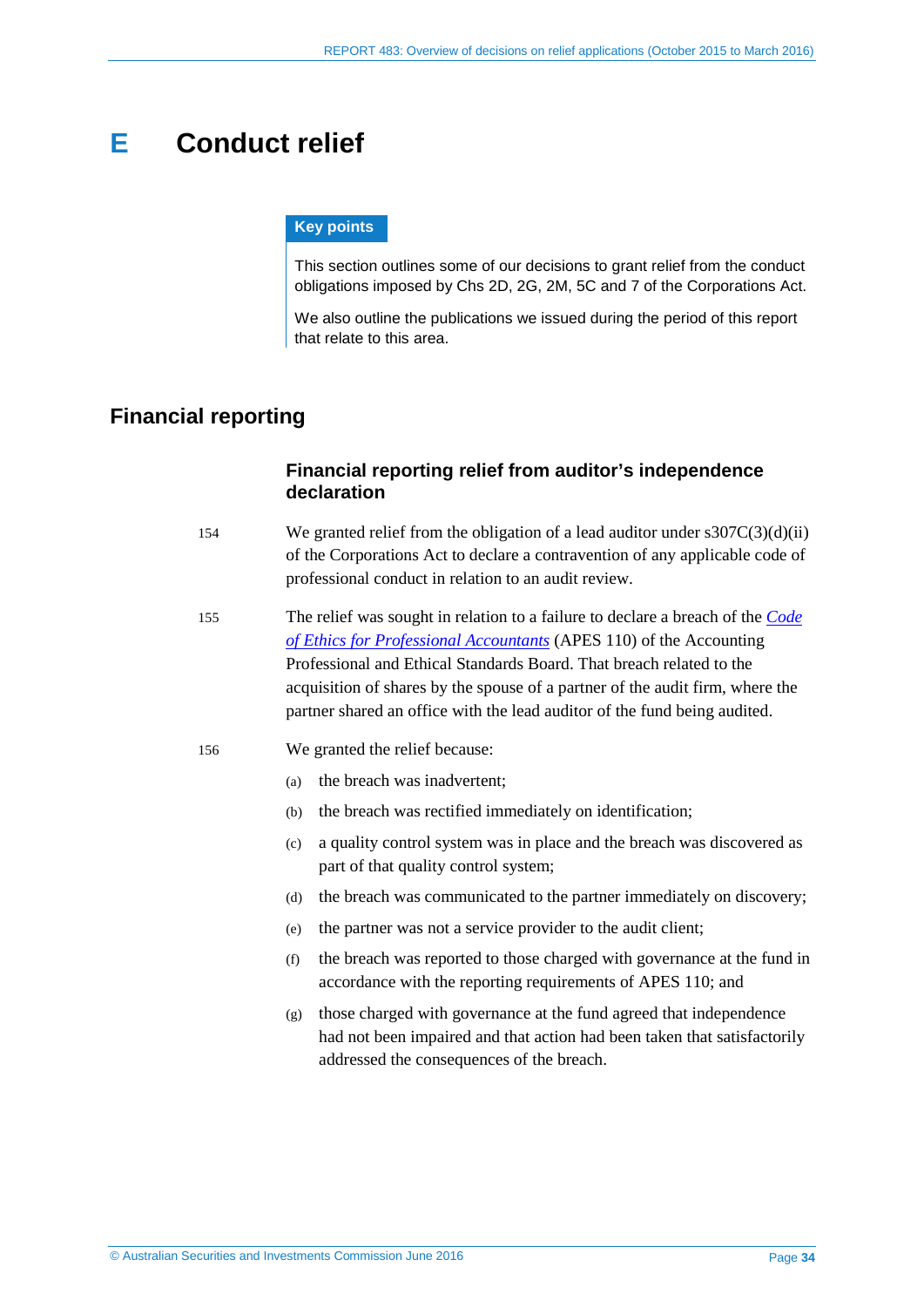# <span id="page-34-0"></span>**Future of Financial Advice**

### **No-action letter for benefits that may be conflicted remuneration**

- 157 We granted a no-action letter to entities involved in the distribution of white-labelled non-cash payment products in connection with the provisions on conflicted remuneration in Divs 4 and 5 of Pt 7.7A of the Corporations Act.
- 158 Regulation 7.7A.12H of the Corporations Regulations provides that a benefit given in relation to financial product advice is not conflicted remuneration, subject to meeting particular conditions, for providers of financial advice who are:
	- (a) agents or employees of an Australian ADI; or
	- (b) otherwise acting by arrangement with an Australian ADI under the name of the Australian ADI.
- 159 The distributors provided general advice in marketing and promotional materials. As a result, it was possible that the payments from the product issuer to the distributors were conflicted remuneration. The parties could not rely on reg 7.7A.12H because the white-labelled nature of the products meant that the distributors were not acting in the name of an ADI.
- 160 We granted a conditional no-action letter because:
	- (a) there was a level of uncertainty about whether the payments were conflicted remuneration; and
	- (b) in the circumstances, we did not consider that strict compliance with the conflicted remuneration rules would improve the quality of advice or consumer outcomes.

# <span id="page-34-1"></span>**Market conduct**

### **Short selling relief for deferred settlement trading**

- 161 We granted comfort relief from the prohibition in s1020B(2) of the Corporations Act to allow members who elected to receive scrip consideration in the form of CDIs under a scheme of arrangement to trade the CDIs on a deferred settlement basis on ASX. The deferred trading period would occur between the date the scheme received court approval under s411(4) and the implementation date of the scheme.
- 162 While we have granted relief in the past—particularly in the context of initial public offerings—in respect of deferred settlement trading where there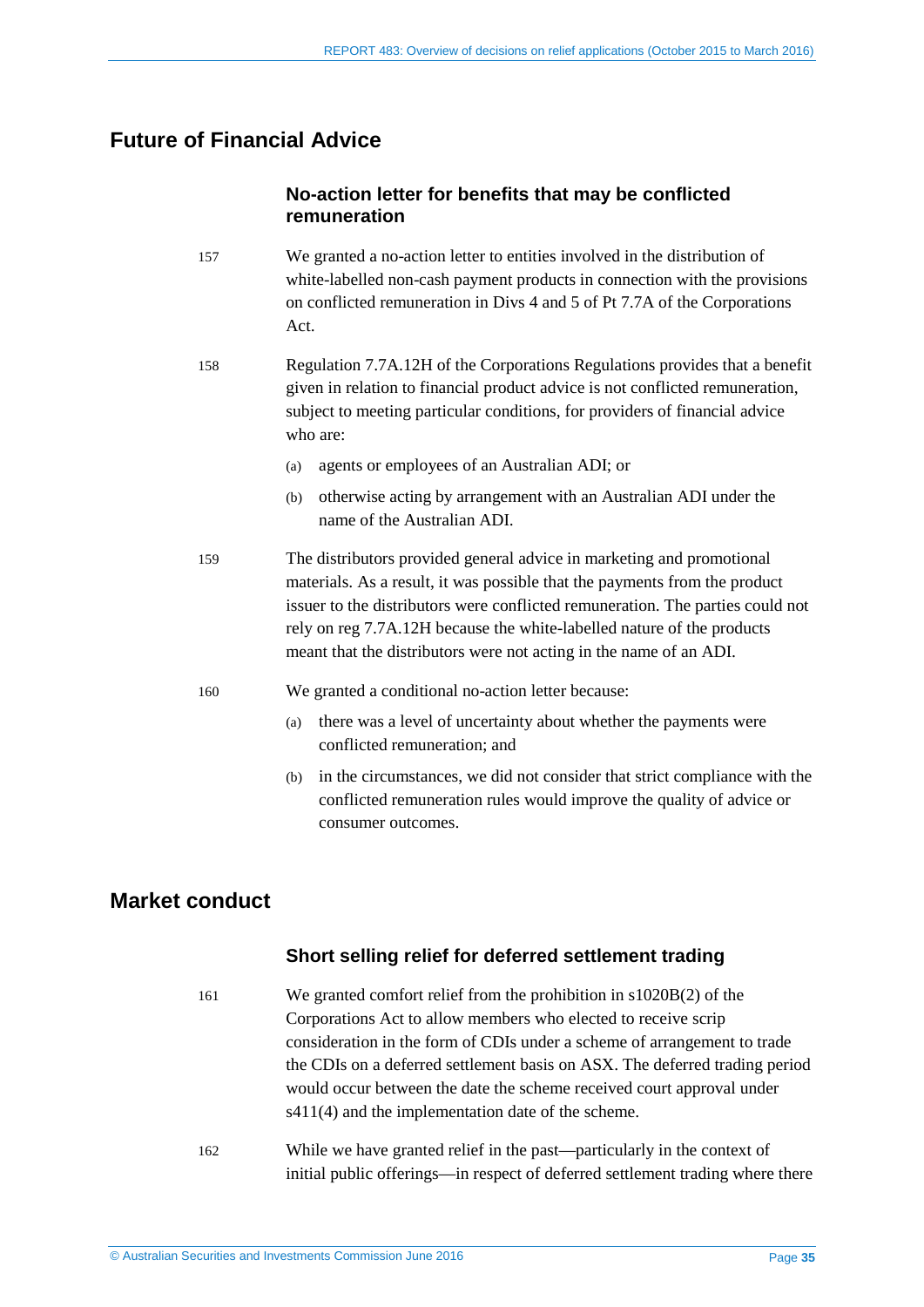is some remaining conditionality in the provision of the underlying securities to a potential seller, we have not previously been asked to consider relief in relation to deferred settlement trading following approval of a scheme where members are unconditionally entitled to receive scrip consideration under the terms of the scheme and associated deed poll.

163 We decided to grant comfort relief in this instance on the basis the scheme members may not be able to sell the CDIs they are unconditionally entitled to during the deferred settlement period without contravening s1020B(2), as the members or any subsequent transferee may not have a presently exercisable right to vest the CDIs in the relevant purchaser at the time of sale because the CDIs would not be issued to members until the implementation date of the scheme in accordance with the proposed terms of the scheme.

164 In reaching this decision, we considered the proper construction of s1020B(2) and (3), and in particular whether at the time of making a deferred settlement sale scheme members would have a 'presently exercisable' right to vest the CDIs in purchasers. We also considered the operation of the exemption in s1020B(4). On balance, we decided to provide comfort relief to ensure that scheme members who have elected to receive CDIs as scheme consideration are allowed to trade the CDIs during the deferred settlement period.

#### **No-action letter in relation to market stabilisation of securities**

165 Subject to conditions, we granted a no-action letter in relation to market stabilisation activities proposed to be undertaken to address any potential price volatility upon the listing of securities of a demerged entity. The proposed market stabilisation activities involved two stabilisation managers across two financial markets (as the securities were to be listed on both ASX and a foreign financial market).

166 The applicant had applied for a no-action letter in relation to the market misconduct prohibitions contained in s1041A–1041C, 1041H and 1043A of the Corporations Act. Under the market stabilisation arrangements, each stabilisation manager could undertake transactions that may have the effect of supporting the market price of securities at a level higher than that which might otherwise prevail in the open market. Stabilisation would be managed as one book across both markets. Given the time difference between markets, the trading period of each market would not overlap, and the maximum stabilisation price would be adjusted each night to reflect currency movements.

167 A no-action letter was granted consistent with our policy, discussed in [Consultation Paper 63](http://www.asic.gov.au/regulatory-resources/find-a-document/consultation-papers/cp-63-market-stabilisation/) *Market stabilisation* (CP 63), not to take action in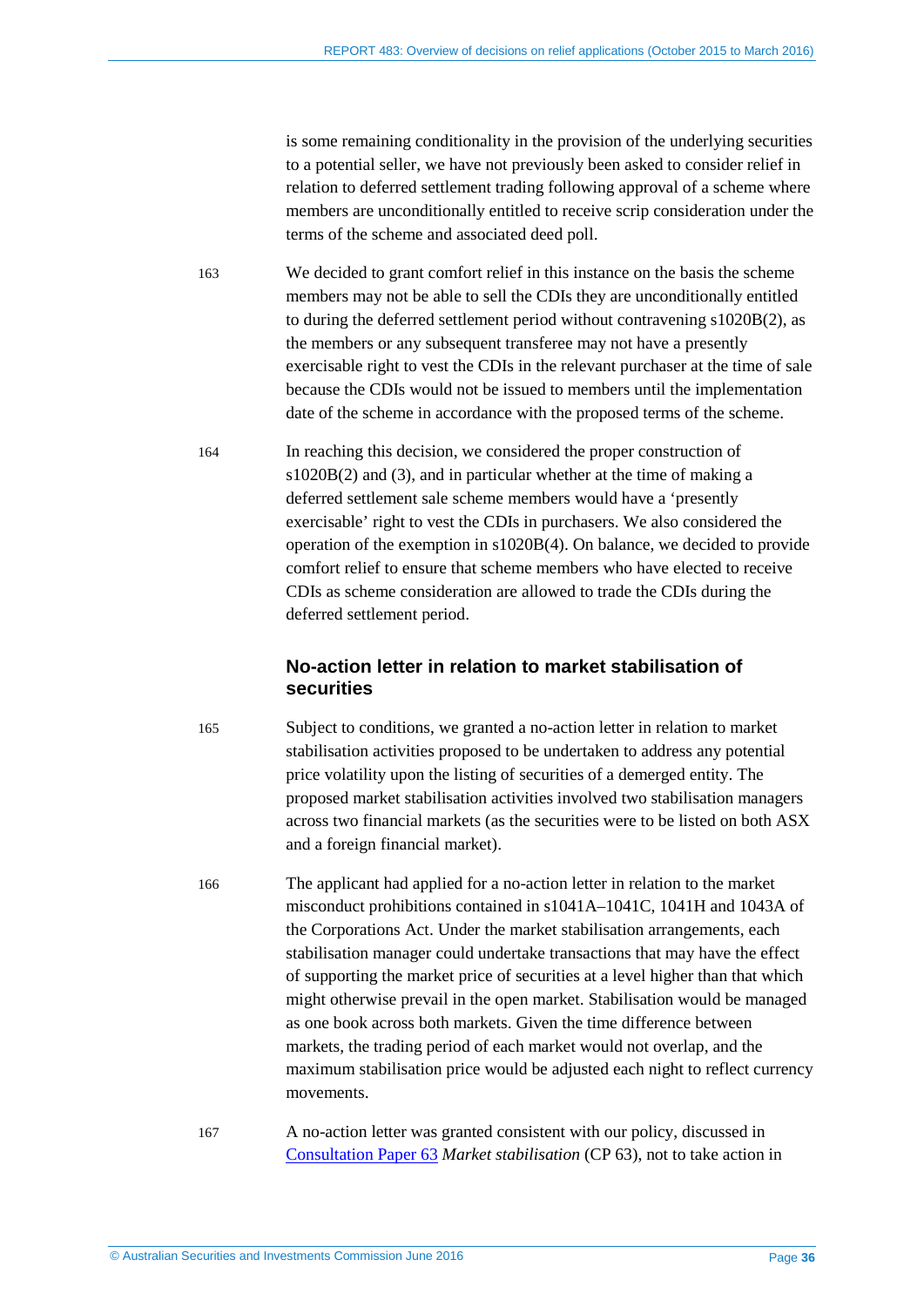limited circumstances and on defined conditions against persons involved in market stabilisation, where such stabilisation:

- (a) facilitates the offer of securities; and
- (b) does not lead to, or is unlikely to, create a false, misled or uninformed market in the securities.

# <span id="page-36-0"></span>**Remuneration reports**

# **Declaratory relief under s250R(6) for voting by member of key management personnel (KMP) not granted**

| 168 | We refused to grant relief under $s250R(6)$ of the Corporations Act to allow<br>the chairperson of the applicant company—who was therefore a member of<br>the KMP—to cast a vote on the adoption of the applicant company's<br>remuneration report in his capacity as a corporate representative of<br>a shareholder.                                                                                                                                                                          |
|-----|------------------------------------------------------------------------------------------------------------------------------------------------------------------------------------------------------------------------------------------------------------------------------------------------------------------------------------------------------------------------------------------------------------------------------------------------------------------------------------------------|
| 169 | Under $s250(4)$ , a vote on the resolution must not be cast (in any capacity) by<br>or on behalf of either a member of the KMP whose details are included in<br>the report or a closely related party of such a member. However, s250R(5)<br>provides that a person may still vote on the resolution if they are either:                                                                                                                                                                       |
|     | appointed as proxy by writing that specifies the way they are to vote on<br>(a)<br>the resolution; or                                                                                                                                                                                                                                                                                                                                                                                          |
|     | although the appointment does not specify how they are to vote on<br>(b)<br>the resolution, they are the chair of the meeting and their appointment<br>as proxy expressly authorises them to exercise the proxy even if the<br>resolution is connected directly or indirectly with the remuneration of<br>a member of the KMP.                                                                                                                                                                 |
| 170 | The chairperson had been appointed as corporate representative with<br>instructions to vote in favour of the remuneration report. However,<br>the appointments of a proxy and of a corporate representative are different<br>at law—see Cordiant Communications (Australia) Pty Ltd v<br>The Communications Group Holdings Pty Ltd [2005] NSWSC 1005 per<br>Palmer J at $[76]$ —and, as a result, the exception in $s250R(5)$ does not apply<br>to an appointment as corporate representative. |
| 171 | We refused to provide relief because:                                                                                                                                                                                                                                                                                                                                                                                                                                                          |
|     | section 250R(4) prohibits a member of the KMP from casting a vote on<br>(a)<br>the adoption of the remuneration report 'in any capacity' subject only to<br>the proxy exception and relief granted by us;                                                                                                                                                                                                                                                                                      |
|     | the shareholder could have appointed the chairperson as proxy and<br>(b)                                                                                                                                                                                                                                                                                                                                                                                                                       |

relied on the proxy exception;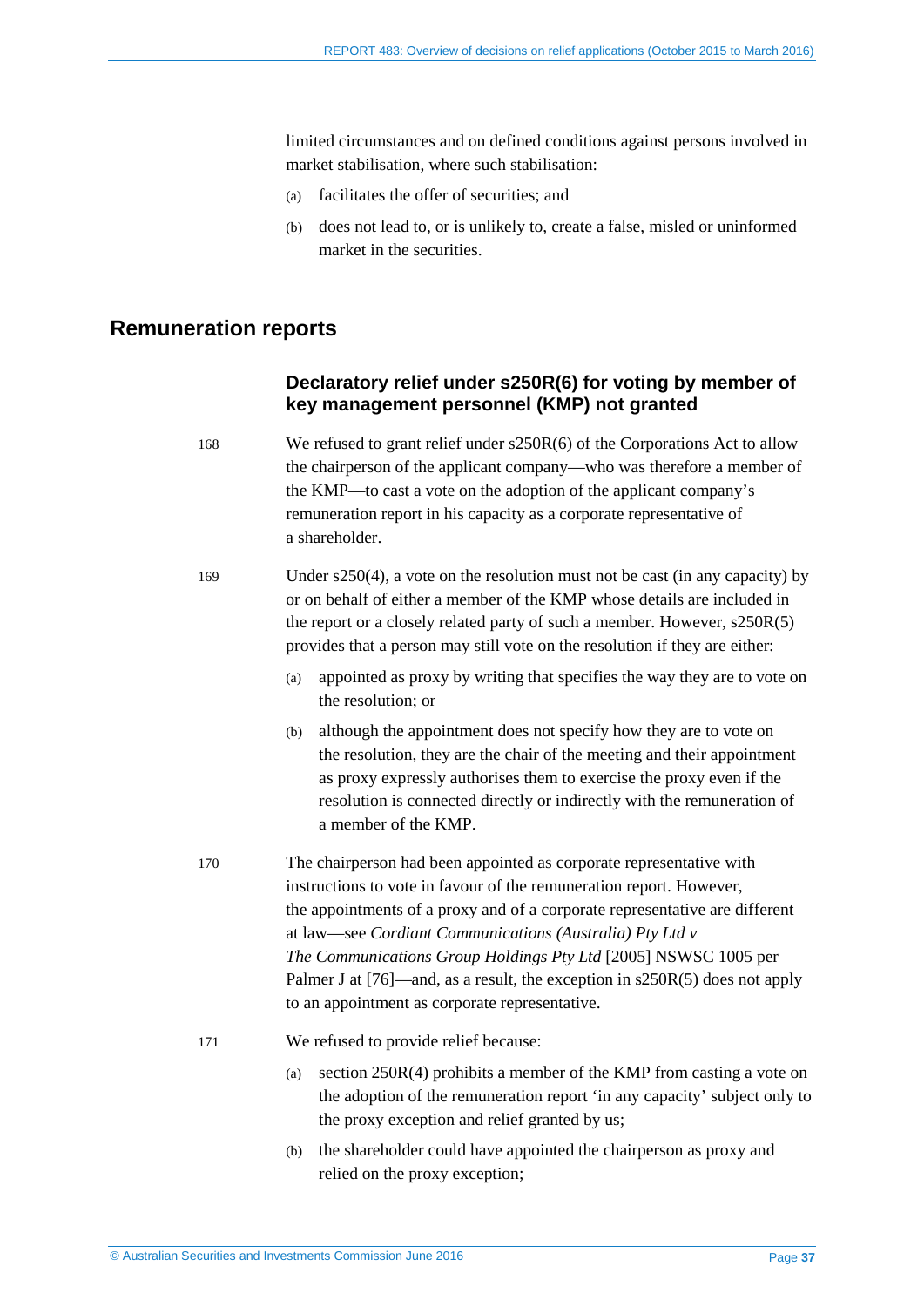- (c) we could not be satisfied that relief would not cause unfair prejudice to the interests of other members of the Company;
- (d) our general policy is not to give relief that may take away the future consequences of past conduct even where relief is not clearly retrospective; and
- (e) we did not consider that excluding corporate representatives as an exception to the prohibition was a result of legislative oversight.

# <span id="page-37-0"></span>**Treatment of client money**

#### **Treatment of unclaimed client money from previous merger**

- 172 We refused to grant relief to allow an AFS licensee (Licensee A) to transfer certain client money, without a client's written direction, to another AFS licensee (Licensee B). The licensees were related bodies corporate, and Licensee A was being integrated into Licensee B.
- 173 Licensee A was holding client money (Previous Merger Client Money) transferred to it from a previous merger in reliance on relief previously provided by us. The previous relief was granted because, despite its attempts, the licensee could not obtain written consent from persons entitled to the Previous Merger Client Money. That relief required Licensee A, where it ceased to carry on a financial services business, to pay these amounts to us to be held as unclaimed monies under Pt 9.7 of the Corporations Act.
- 174 In the context of the current merger between Licensee A and Licensee B, Licensee A had again attempted to obtain written directions from persons entitled to the Previous Merger Client Money. We refused to grant relief because we were not satisfied that:
	- (a) the grounds underpinning the requested relief supported a departure from the policy position established in our previous relief, which specifically accounted for the circumstances surrounding the requested relief;
	- (b) compliance with the previous relief would cause a disproportionate compliance burden or commercial burden for Licensee A or Licensee B; and
	- (c) granting the requested relief would result in a net regulatory benefit or that the resulting commercial benefit of granting relief would outweigh the regulatory detriment. In particular:
		- (i) we were concerned that the requested relief would create remoteness from the original holder of the money; and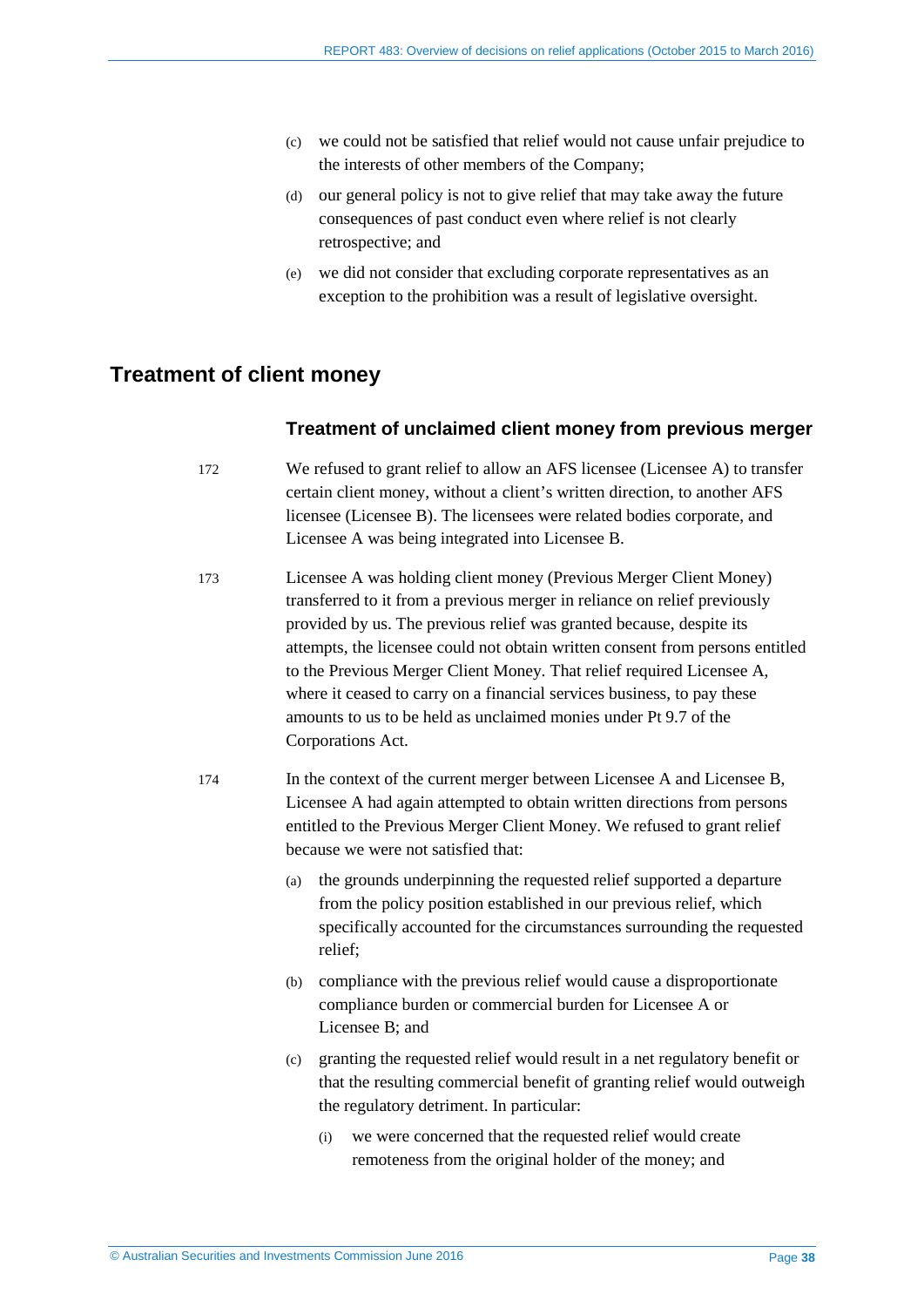(ii) it was more appropriate for client money to be dealt with as unclaimed money under Pt 9.7 of the Act and this would also allow clients to be entitled to any interest accrued from this sum as per s1341(3A) of the Act.

# <span id="page-38-0"></span>**Publications**

175 We issued the following publications during the period of this report.

#### **Legislative instruments**

#### **ASIC Corporations (Amendment) Instrument 2016/45 (superseded)**

- 176 [ASIC Corporations \(Amendment\) Instrument 2016/45](https://www.legislation.gov.au/Details/F2016L00104) (superseded) amended Class [Order \[CO 14/632\]](https://www.legislation.gov.au/Details/F2014L00893) *Key management personnel equity instrument disclosures*, which provided conditional relief in relation to equity instrument disclosures relating to key management personnel. The instrument extends the operation of [CO 14/632] for a period of 12 months to apply in relation to financial years ending on or before 31 December 2016 and provide certainty to disclosing entities with financial years ending within that period.
- 177 [CO 14/632] was made by us to address anomalies in key management personnel disclosure requirements that were moved from accounting standard *[AASB 124: Related Party Disclosures](http://www.aasb.gov.au/admin/file/content105/c9/AASB124_07-15.pdf)* into the Corporations Regulations. The class order was intended to address these issues on an interim basis and originally applied in relation to financial years ended on or before September 2014. [CO 14/632] has since been repealed on 14 May 2016.

#### **ASIC Corporations (Electronic Lodgment of Financial Reports) Instrument 2016/181**

- 178 [ASIC Corporations \(Electronic Lodgment of Financial Reports\) Instrument](https://www.legislation.gov.au/Details/F2016L00452)  [2016/181](https://www.legislation.gov.au/Details/F2016L00452) has remade and consolidated the following class orders on electronic lodgement of reports and dual lodgement relief:
	- (a) Class [Order \[CO 00/2451\]](https://www.legislation.gov.au/Details/F2012C00470) *Electronic lodgement of certain reports with the ASX—approval*;
	- (b) Class [Order \[CO 06/6\]](https://www.legislation.gov.au/Details/F2006L00207) *Dual lodgement relief for NSX-listed disclosing entities*; and
	- (c) Class [Order \[CO 98/104\]](https://www.legislation.gov.au/Details/F2006B00828) *Dual lodgement relief for ASX-listed entities*.
- 179 Under the Legislation Act, those class orders were due to sunset if not remade.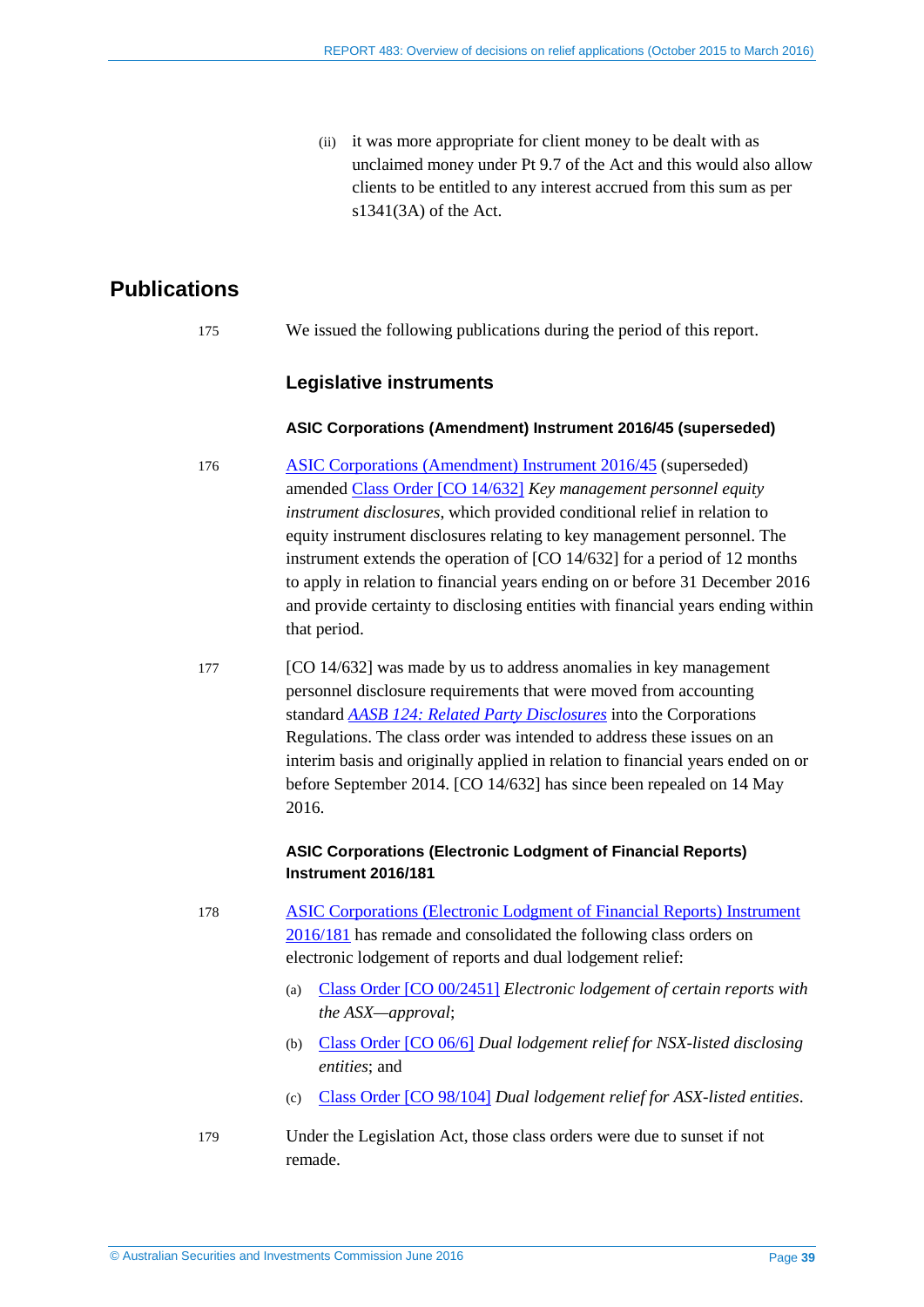| 180 | The new instrument relieves listed disclosing entities who are companies or   |
|-----|-------------------------------------------------------------------------------|
|     | registered schemes from the obligation to lodge directors' reports, financial |
|     | reports and auditors' reports with both the market operator and us. The       |
|     | reports can be lodged electronically with the market operator where the       |
|     | operator has been approved as agent for us. The entity must keep a signed     |
|     | copy of the reports for a period of at least seven years following electronic |
|     | lodgement.                                                                    |
| 181 | In addition, the instrument extends the approval to lodge reports             |
|     | electronically to include entities listed on SIM Venture Securities Exchange  |
|     | and Sydney Stock Exchange.                                                    |
|     |                                                                               |

- 182 The new instrument was made following public consultation through [Consultation Paper 243](http://www.asic.gov.au/regulatory-resources/find-a-document/consultation-papers/cp-243-remaking-asic-class-orders-on-electronic-lodgement-of-financial-reports-and-dual-lodgement-relief/) *Remaking ASIC class orders on electronic lodgement of financial reports and dual lodgement relief* (CP 243). Submissions on CP 243 were due on 18 December 2015.
- 183 We intend to update [Regulatory Guide 28](http://www.asic.gov.au/regulatory-resources/find-a-document/regulatory-guides/rg-28-relief-from-dual-lodgment-of-financial-reports/) *Relief from dual lodgment of financial reports* (RG 28) in connection with these changes.

#### **Consultation papers**

#### **CP 240** *Remaking ASIC class orders on rounding, directors' reports, disclosing entities and other matters*

- 184 [CP 240](http://www.asic.gov.au/regulatory-resources/find-a-document/consultation-papers/cp-240-remaking-asic-class-orders-on-rounding-directors-reports-disclosing-entities-and-other-matters/) sets out our proposals to remake certain of our class orders relating to financial reporting. Under the Legislation Act, these class orders were to sunset if not remade.
- 185 We sought feedback from stakeholders on our proposals to remake, without significant changes, the following class orders:
	- (a) Class [Order \[CO 98/100\]](https://www.legislation.gov.au/Details/F2013C00717) *Rounding in financial reports and directors' reports*, which has since been remade, without significant changes, as [ASIC Corporations \(Rounding in Financial/Directors' Reports\)](https://www.legislation.gov.au/Details/F2016L00442)  [Instrument 2016/191;](https://www.legislation.gov.au/Details/F2016L00442)
	- (b) Class [Order \[CO 98/101\]](https://www.legislation.gov.au/Details/F2006C00367) *Members of companies, registered schemes and disclosing entities who are uncontactable*;
	- (c) Class [Order \[CO 98/2395\]](https://www.legislation.gov.au/Details/F2006C00045) *Transfer of information from the directors' report*;
	- (d) Class [Order \[CO](https://www.legislation.gov.au/Details/F2012C00319) 98/96] *Synchronisation of financial year with foreign parent company*;
	- (e) Class [Order \[CO 98/2016\]](https://www.legislation.gov.au/Details/F2014C01011) *Entities which cease to be disclosing entities before their deadline*; and
	- (f) Class [Order \[CO](https://www.legislation.gov.au/Details/F2008L00584) 08/15] *Disclosing entities—half-year financial reporting relief*.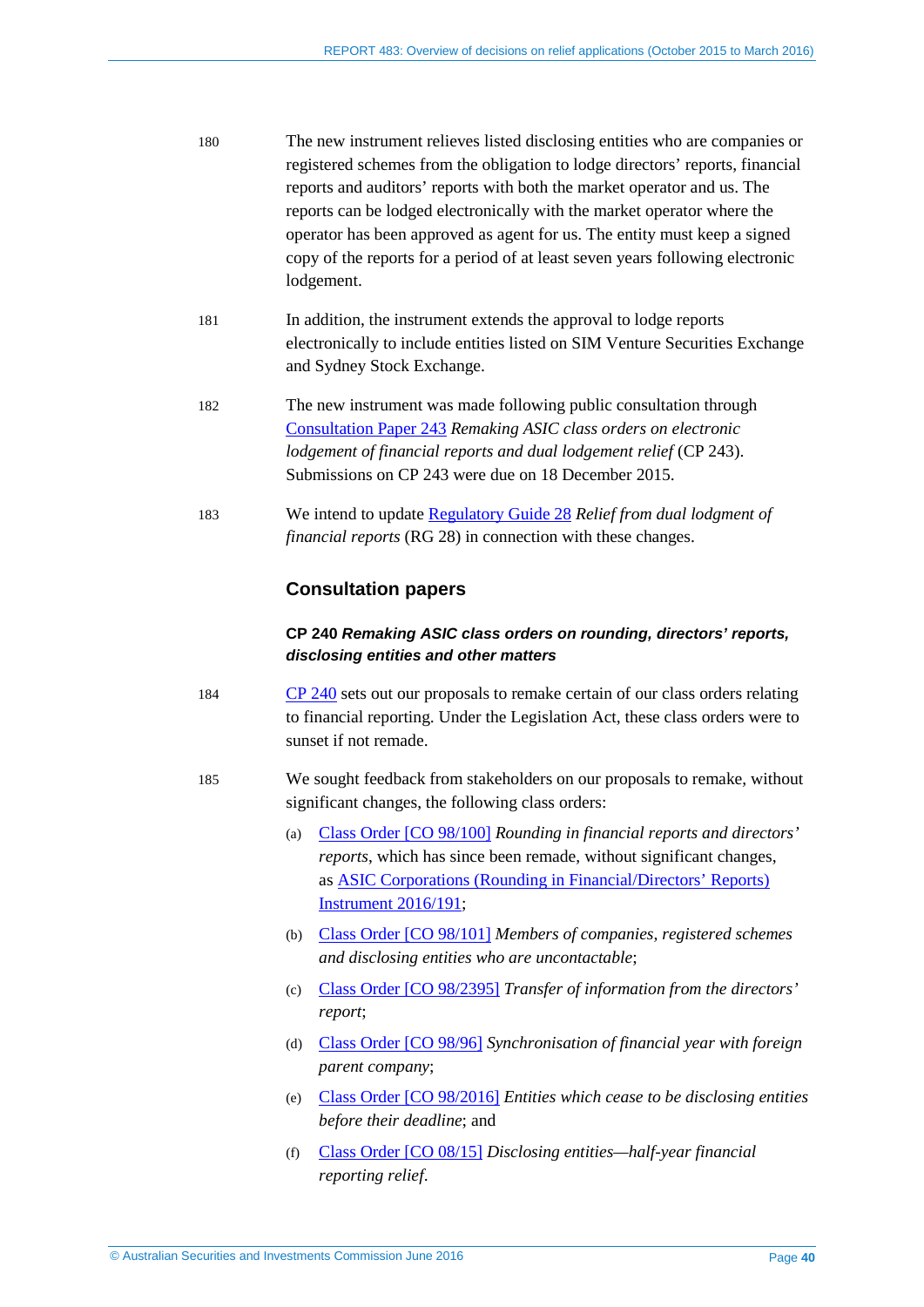186 Submissions on CP 240 were due on 30 October 2015.

#### **CP 248** *Remaking ASIC class orders on reporting by foreign entities: [CO 98/98] and [CO 02/1432]*

- 187 [CP 248](http://www.asic.gov.au/regulatory-resources/find-a-document/consultation-papers/cp-248-remaking-asic-class-orders-on-reporting-by-foreign-entities-co-9898-and-co-021432/) sets out our proposals to remake our class orders relating to reporting by foreign entities. Under the Legislation Act, these class orders will sunset if not remade.
- 188 We sought feedback on our proposals to remake the following class orders:
	- (a) Class [Order \[CO](https://www.legislation.gov.au/Details/F2006B01085) 98/98] *Small proprietary companies which are controlled by a foreign company but which are not part of a large group in Australia*; and
	- (b) Class [Order \[CO 02/1432\]](https://www.legislation.gov.au/Details/F2012C00314) *Registered foreign companies financial reporting requirements*.
- 189 Submissions on CP 248 were due on 29 February 2016.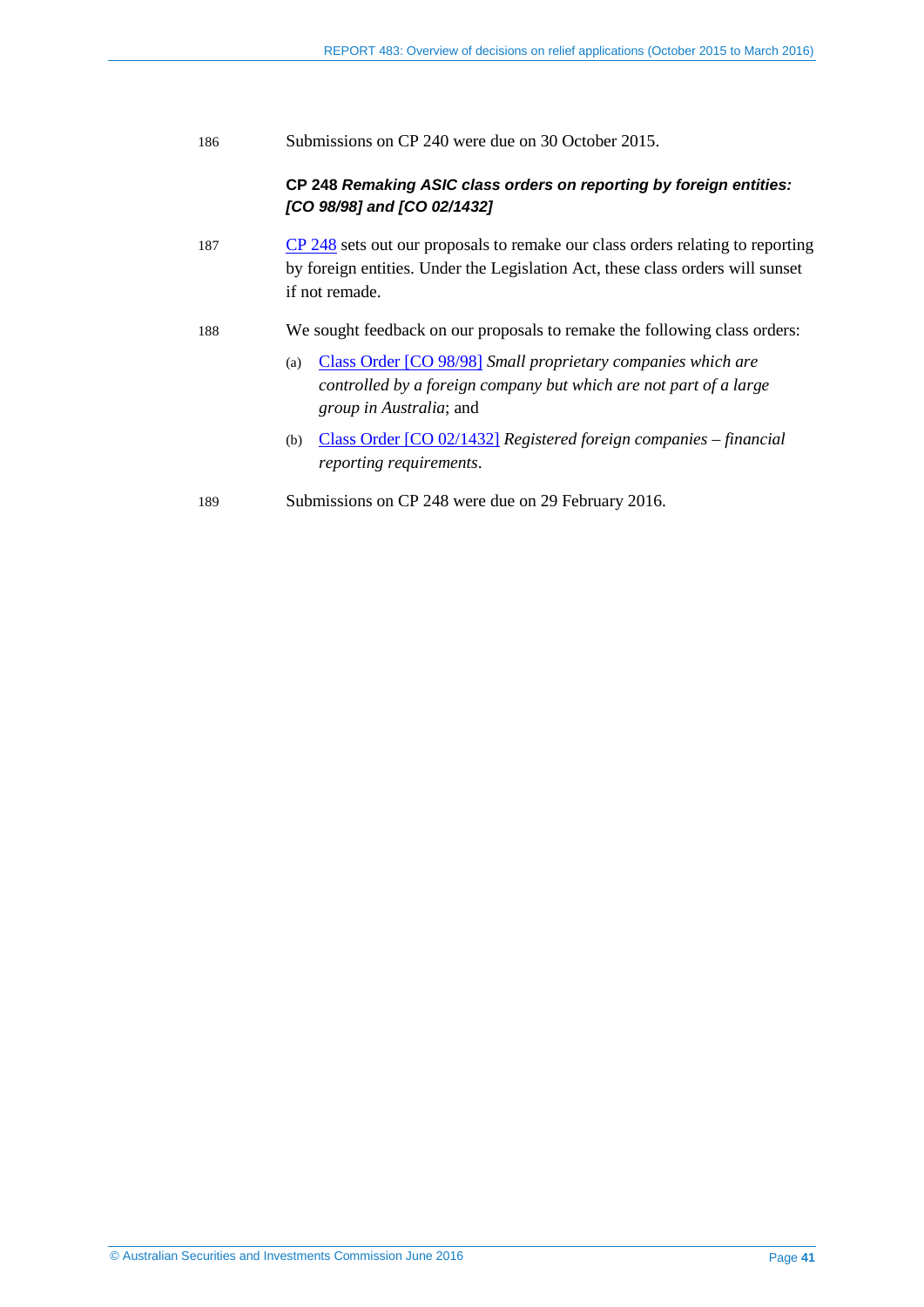# <span id="page-41-0"></span>**F Credit relief**

#### **Key points**

This section outlines some of our decisions to grant relief under the National Credit Act.

This section also describes the relevant guidance we issued on credit relief during the period of this report.

# <span id="page-41-1"></span>**Relief associated with credit contracts**

#### **Relief to facilitate novation of credit card contracts**

190 We gave relief from a number of requirements under the National Credit Act and the National Credit Code to facilitate the transfer of a credit card portfolio from an existing credit provider (the transferring credit provider) to a new credit provider by novation. The relief given was:

- (a) an exemption from various requirements that need to be complied with before entry into a credit contract—being the responsible lending inquiry, verification and assessment requirements, pre-contractual disclosure requirements, and the requirement to give a Key Facts Sheet; and
- (b) a declaration that modifies the provisions in relation to credit limit increase invitations, to enable the new credit provider to rely on consents to receive credit limit increase invitations that had been given by consumers to the transferring credit provider.
- 191 This relief was required because novation of a credit contract involves ending the existing contract and entry into a new contract on the same terms with the new credit provider. The entry into the new contract triggers a number of requirements under the National Credit Act and National Credit Code. We gave relief from these requirements because:
	- (a) from the perspective of the consumer, the contracts that would be held after the transfer were effectively the same as their existing contracts and so the transaction is more akin to a continuation of an existing contract, rather than an entry into a new contract;
	- (b) if the responsible lending processes needed to be completed prior to the transfer, there would be a significant cost impost for the new credit provider which would be likely to affect the viability of the transfer, and also involve a significant disruption for consumers under existing contracts; and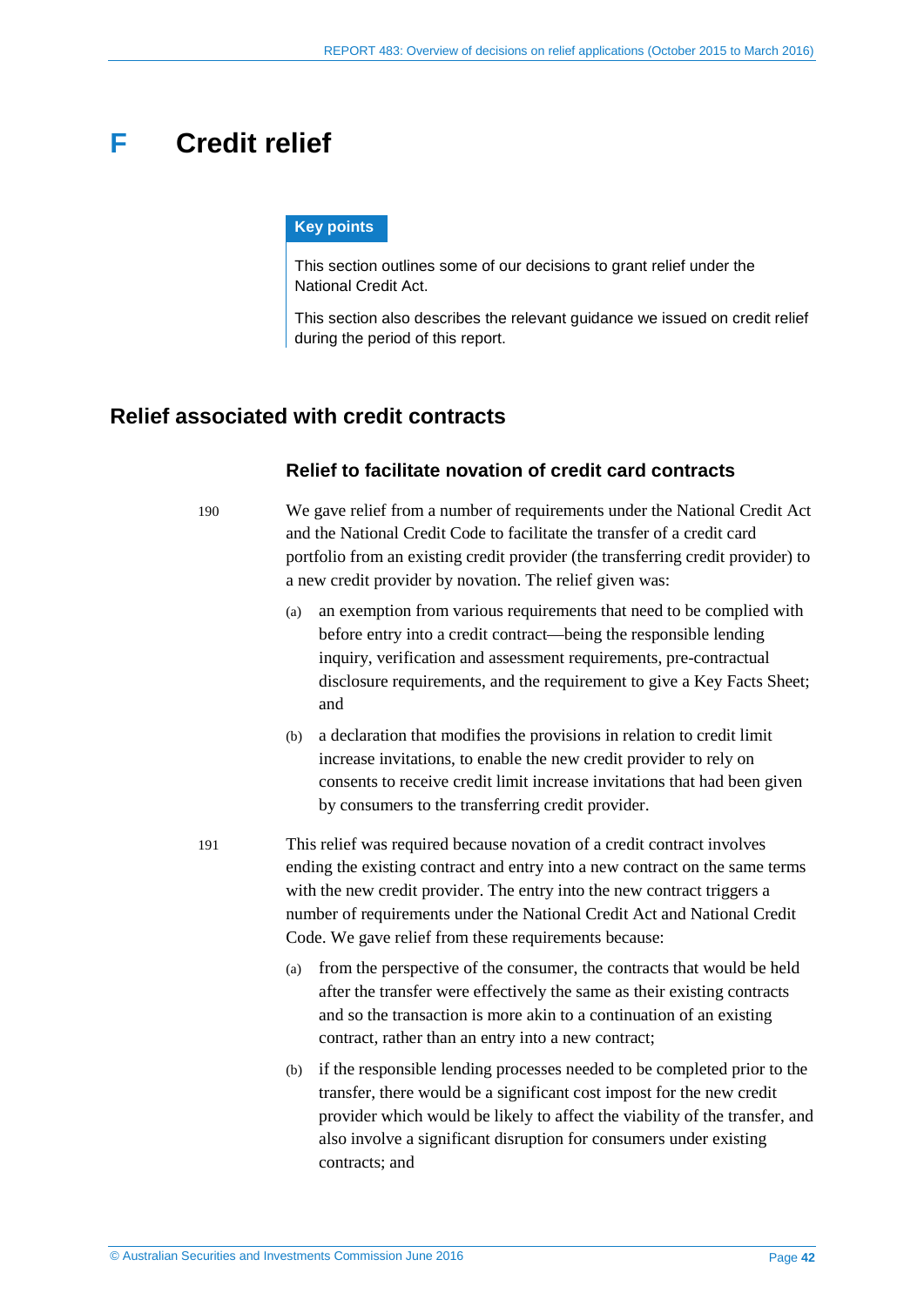(c) requiring new consumer consents to credit limit increase invitations would involve significant additional costs, which would be disproportionate in the context of the consumer's perception of a continued contract rather than a new contract.

192 We included restrictions and conditions on the relief to minimise any risk to consumers. These restrictions and conditions included requirements that:

- (a) the new credit provider execute an irrevocable deed poll to support continued access for consumers to remedies in the event that the transferring credit provider had failed to comply with the responsible lending obligations in relation to a transferred contract;
- (b) where consumers are identified as being in a more vulnerable group (i.e. in significant level of default or with a hardship agreement on foot), their contracts may only be transferred with the benefit of the relief where the consumer cannot draw down credit to incur a further liability, under either the existing contract or the new contract, until they are able to meet their contractual obligations; and
- (c) correspondence sent to consumers with the novation offer include specified information, including information about how the offer may be accepted (with a list of conduct that would be taken as acceptance of the offer), who to contact about loss or damage suffered after the transfer, notification that credit limit increase invitation consents previously given to the transferring credit provider will continue and how the consumer can cancel those consents after the transfer, information about the deed poll, and, for consumers identified as being in a more vulnerable group, a reminder of hardship rights that are available to those consumers under their new contract.

# <span id="page-42-0"></span>**Publications**

193 We issued the following publications on credit relief during the period of this report.

#### **Legislative instruments**

#### **[ASIC Credit \(Financial Counselling Agencies\) Instrument 2015/992](https://www.legislation.gov.au/Details/F2015L01743)**

<span id="page-42-1"></span>194 [ASIC Credit \(Financial Counselling Agencies\) Instrument 2015/992](https://www.legislation.gov.au/Details/F2015L01743) amends the existing licensing exemption for financial counsellors in the National Consumer Credit Protection Regulations 2010 (National Credit Regulations) to allow financial counsellors to continue to rely on that exemption when they receive payments on behalf of a client from the Commonwealth or a State or Territory.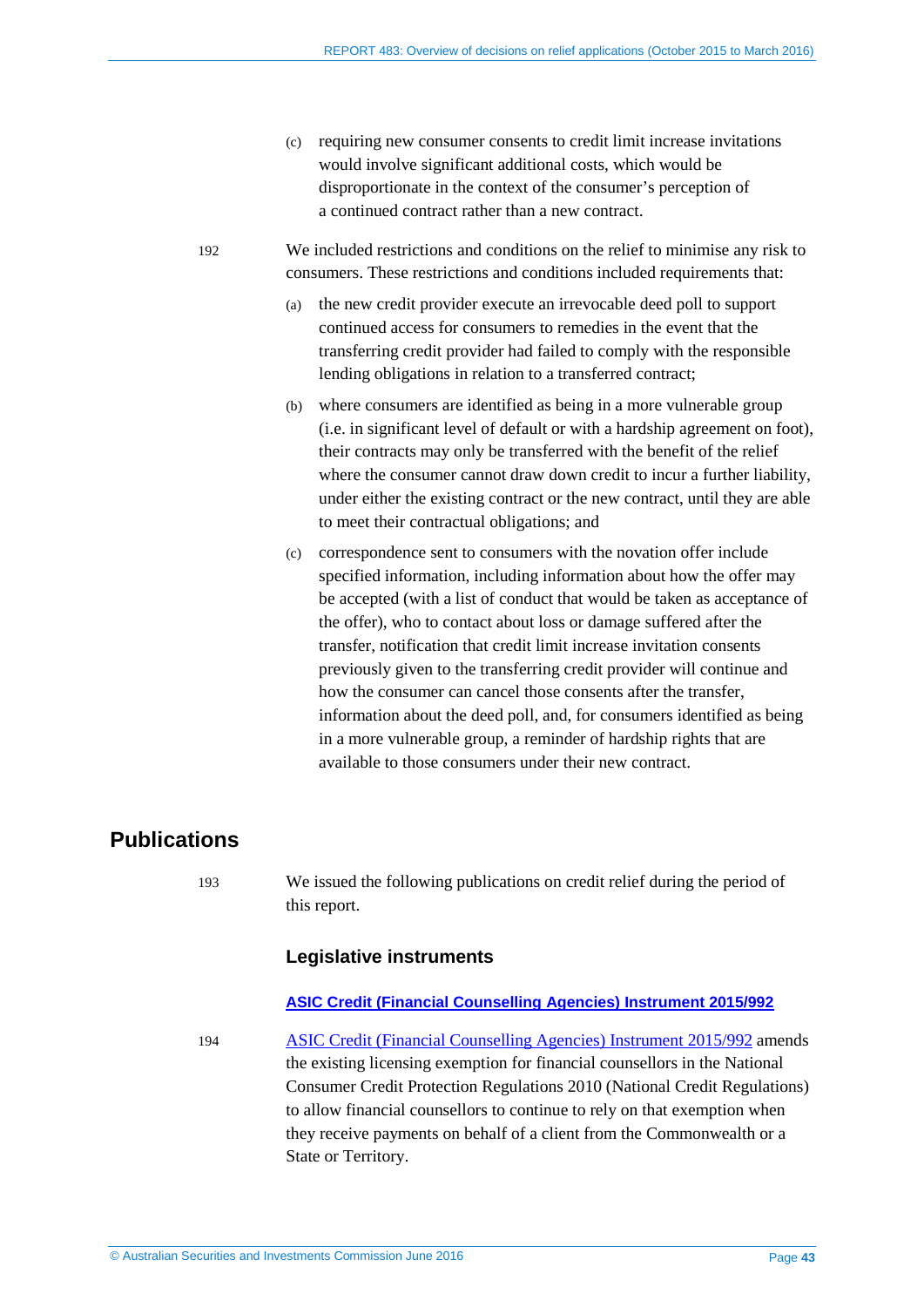| 195 | Refer also to ASIC Corporations (Amendment) Instrument 2015/991 |
|-----|-----------------------------------------------------------------|
|     | (superseded) discussed above at paragraph 25.                   |

#### **ASIC Credit (Amendment) Instrument 2016/62 (superseded)**

- 196 [ASIC Credit \(Amendment\) Instrument 2016/62](https://www.legislation.gov.au/Details/F2016L00105) (superseded) amends and extends the relief granted by Class [Order \[CO](https://www.legislation.gov.au/Details/F2016C00227) 14/41] *Extension of transitional credit hardship provisions*—which extends the transitional exemptions in regs 69A and 69B of the National Credit Regulations—for a further two years until 1 March 2018.
- 197 Regulations 69A and 69B were introduced to minimise the administrative burden on industry as a result of the amendment of the National Credit Act and National Credit Code by the *Consumer Credit Legislation Amendment (Enhancements) Act 2012*, which introduced a number of reforms to the regulation of hardship variations. Those regulations were originally extended by [CO 14/41] to allow us time to consult with stakeholders in developing a recommendation to Treasury regarding what obligations credit providers and lessors should have.
- 198 [Class Order \[CO 15/130\]](https://www.legislation.gov.au/Details/F2015L00195) *Amendment of Class Order [CO 14/41]* previously extended the relief granted by [CO 14/41] from 1 March 2015 to 1 March 2016, as previously discussed in [Report 449](http://www.asic.gov.au/regulatory-resources/find-a-document/reports/rep-449-overview-of-decisions-on-relief-applications-february-to-may-2015/) *Overview of decisions on relief applications (February to May 2015)* (REP 449).

199 We extended the exemption for a further interim period in order to:

- (a) resolve the issue of how hardship arrangements should be reflected in the repayment history information in a consumer's credit report, given recent changes to credit reporting under the *Privacy Act 1998*;
- (b) subject to the resolution of that issue, allow us to provide recommendations to Treasury regarding the transitional exemptions;
- (c) allow Treasury to consider our recommendations and reform the law if and how it considers appropriate; and
- (d) allow credit providers and lessors to update their systems in accordance with any amendments made.

#### **ASIC Credit (Updated details for prescribed disclosure) Instrument 2016/200**

#### 200 [ASIC Credit \(Updated details for prescribed disclosure\) Instrument](https://www.legislation.gov.au/Details/F2016L00319)

[2016/200](https://www.legislation.gov.au/Details/F2016L00319) modifies the prescribed Reverse Mortgage Information Statement in Sch 5A of the National Credit Regulations and prescribed warnings in relation to small amount credit contracts in Schs 7 and 9 of the Regulations to update contact details and information that is no longer correct.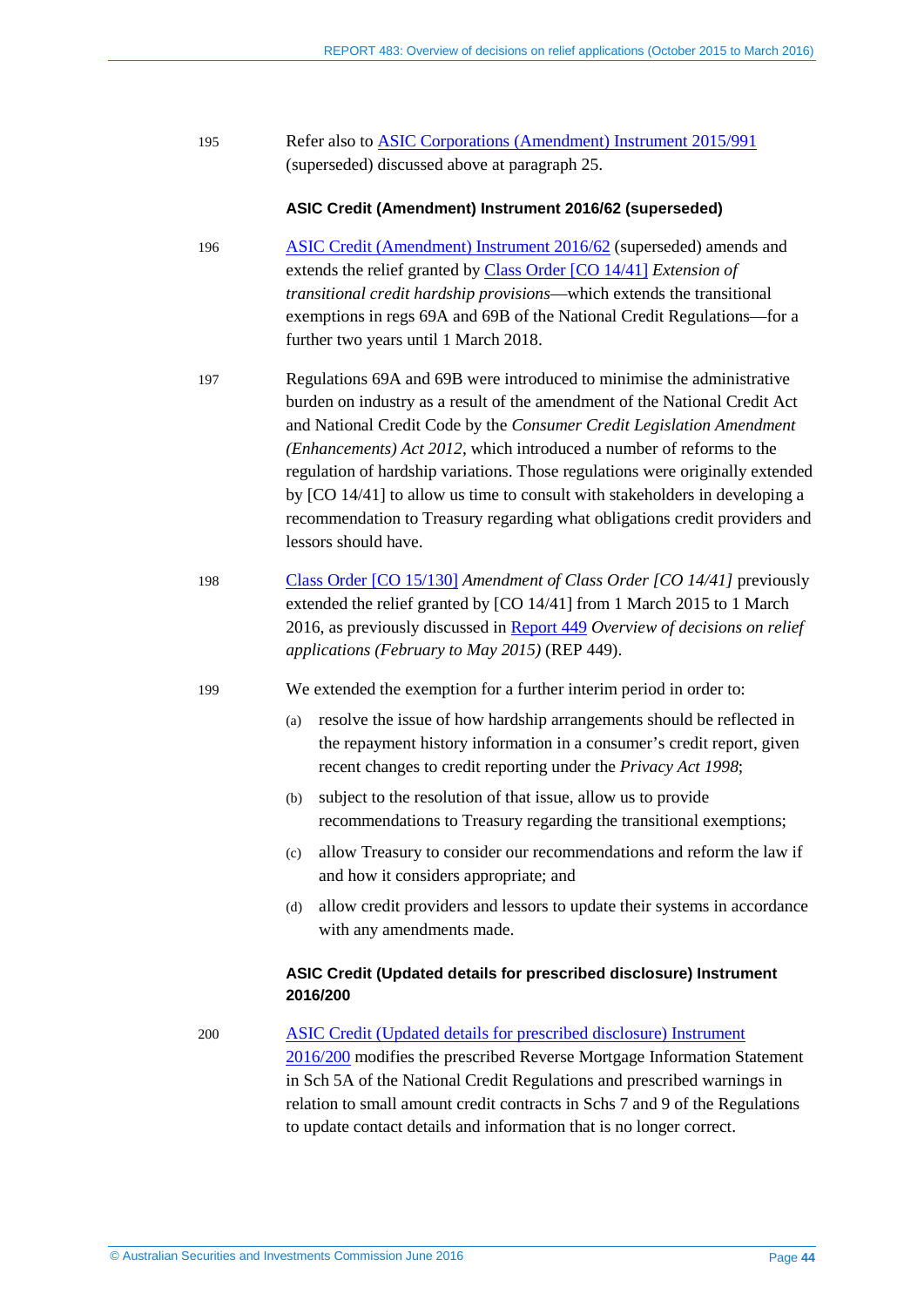# <span id="page-44-0"></span>**G Other relief**

#### **Key points**

This section outlines decisions we have made that do not fall within any of the categories mentioned in previous sections, and that may be significant to participants in the financial services and capital markets industry.

We also outline further publications that we issued during the period of this report.

# <span id="page-44-1"></span>**Buy-back relief**

#### **Refusal of relief for tender invitation buy-back**

201 We refused to grant relief from the shareholder approval requirements of s257D of the Corporations Act, to enable an applicant to conduct a selective buy-back as an equal access scheme in circumstances where the buy-back involved buying back shares at different prices under a two-step tender invitation process.

#### 202 The applicant, which was a proprietary company limited by shares, proposed a buy-back under which:

- (a) shareholders would be invited to tender some or all of their shares at a price nominated by the shareholder;
- (b) shareholders who tendered at the largest discount would have shares bought back at their nominated price, in priority to other shareholders; and
- (c) shareholders who tendered at the next largest discount would then have shares bought back at their nominated price, with this process continuing until the buy-back limit was reached.
- 203 Our reasons for refusing relief included that:
	- (a) we did not consider a buy-back under which some participating shareholders would be paid a different amount per share than other participating shareholders to be in essence an equal access scheme, which is the policy basis for relief in [Regulatory Guide 110](http://www.asic.gov.au/regulatory-resources/find-a-document/regulatory-guides/rg-110-share-buy-backs/) *Share buy-backs* (RG 110);
	- (b) we were not satisfied the proposed buy-back would ensure fairness to all shareholders; and
	- (c) we were not satisfied there were exceptional circumstances to justify relief.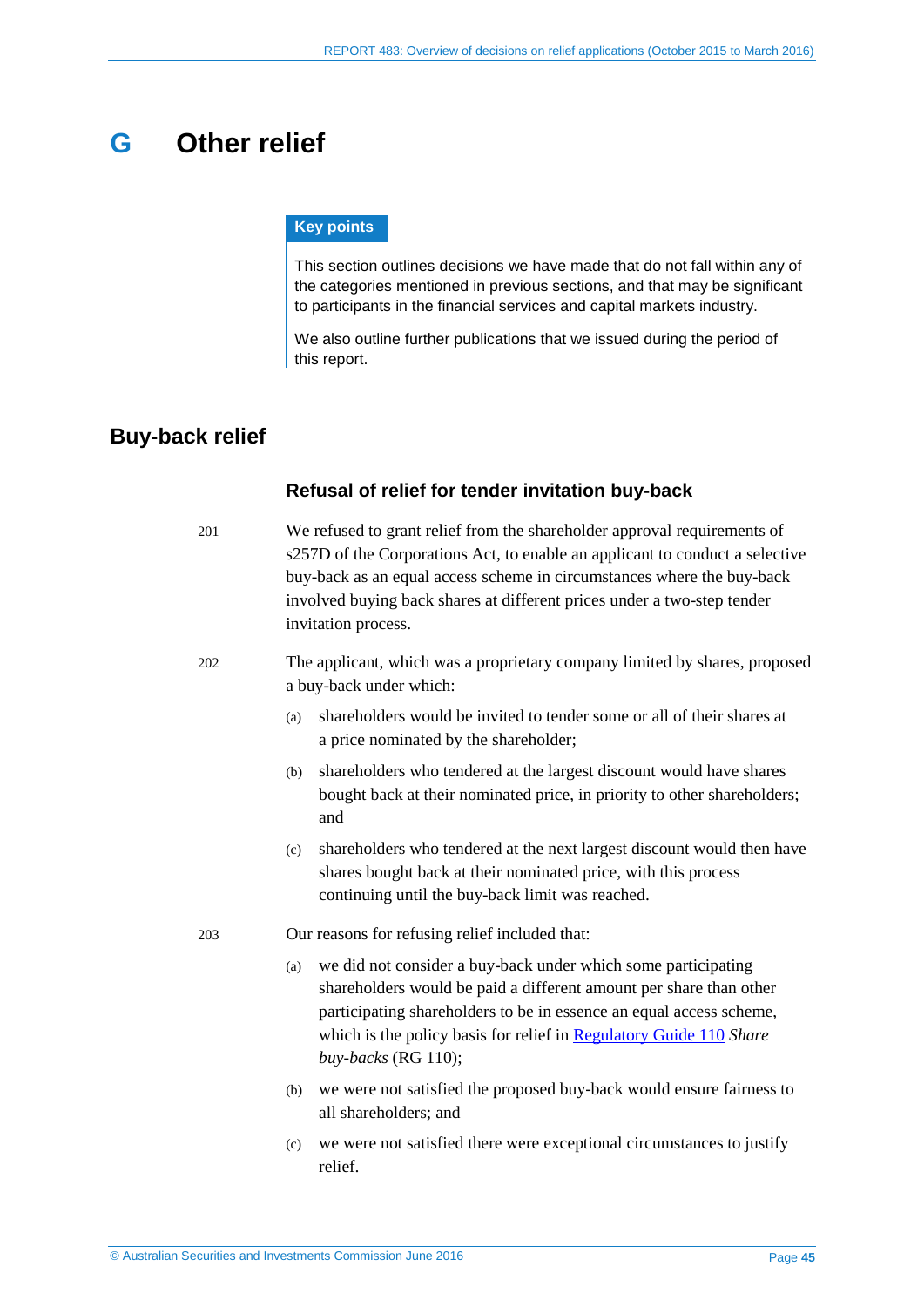# <span id="page-45-0"></span>**Unsolicited distribution of cashless debit cards**

# **No-action letter in relation to unsolicited distribution of debit cards and potential breaches of the anti-hawking provisions in the Corporations Act**

- 204 We provided a no-action letter to an ADI to allow it to send cashless Visa debit cards to Centrelink welfare recipients on an unsolicited basis as part of the Commonwealth Government's restricted, cashless debit card account program being trialled by the Department of Social Services (DSS).
- 205 Section 12DL of the *Australian Securities and Investments Commission Act 2001* (ASIC Act) generally prohibits a person sending another person a credit card or a debit card that has not been requested in writing, unless it is to renew, replace or be substituted for a card of the same type.
- 206 Under the *Social Security Legislation Amendment (Debit Card Trial) Act 2015*, the DSS is to implement a trial of a new program involving the issue of a debit card account and cashless debit card in up to three locations. Under the statutory scheme, the mandatory trial participants (identified by the DSS) do not have a choice about participation.
- 207 The ADI's role in the program is to establish the account, with related non-cash payment facilities for access to funds including BPAY, direct entry facilities and a debit card. The ADI would also undertake all customer service activities in relation to the account as per a typical financial institution and customer relationship.
- 208 We granted the no-action letter to allow debit cards related to the account to be sent to participants in the trial on an unsolicited basis because:
	- (a) the delivery of the debit cards to participants in the trial is a necessary related part of the broader trial accounts. Receipt of the cards is essential to continued access by trial participants of their welfare payments that are paid into the account established under this statutory scheme;
	- (b) in the circumstances of the broader statutory scheme, the sending of debit cards without a specific request by trial participants does not offend the policy basis of the prohibitions in s12DL of the ASIC Act on the unsolicited sending of debit cards; and
	- (c) consumer protection policy issues had been adequately addressed by the ADI, including by contractual agreement to comply with provisions in the ePayments Code and robust activation procedures for debit cards to limit the risk of unauthorised access to money held in the related account.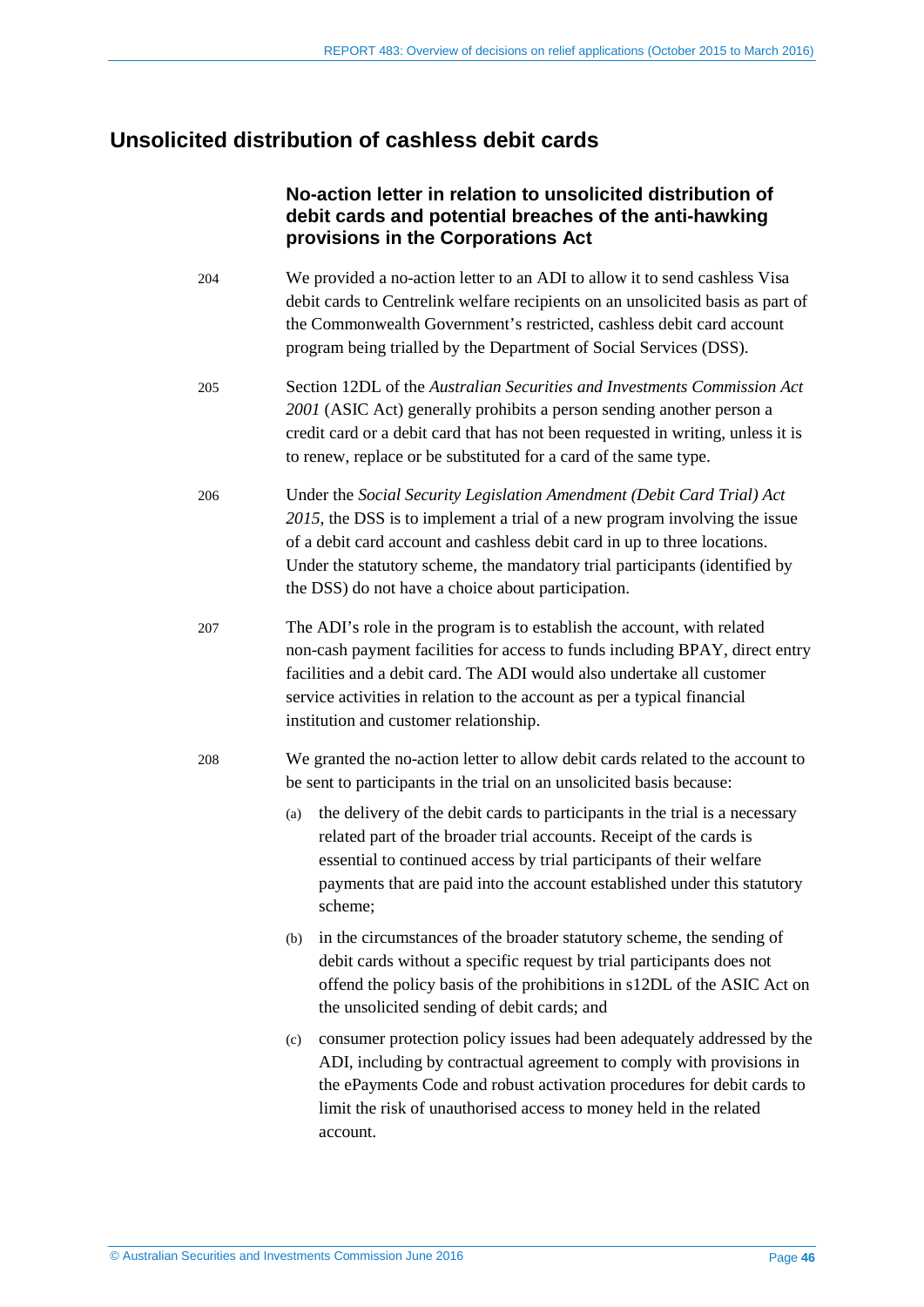# <span id="page-46-0"></span>**Publications**

209 We issued the following publications during the period of this report.

### **Legislative instruments**

#### **ASIC Corporations (Amendment) Instrument 2015/1073 (superseded)**

210 [ASIC Corporations \(Amendment\) Instrument 2015/1073](https://www.legislation.gov.au/Details/F2015L01953) (superseded) amends Class [Order \[CO 10/630\]](https://www.legislation.gov.au/Details/F2015C00983) *Long-term superannuation returns* to allow the existing relief provided by that class order to continue beyond 31 December 2015 indefinitely, in order to allow additional time for the proposed amending regulations to be made.

#### **ASIC Corporations (Division 4 Financial Products) Instrument 2015/1030**

- 211 [ASIC Corporations \(Division 4 Financial Products\) Instrument 2015/1030](https://www.legislation.gov.au/Details/F2015L01771) is a declaration that facilitates a class of financial products specified in the declaration to be transferred through ASX Settlement Pty Ltd. It also extends the statutory warranties and indemnities provided for in Pt 7.11 of the Corporations Act to the financial products specified in the instrument.
- 212 This instrument replaces, and continues the relief that was provided by, Class [Order \[CO 02/312\]](https://www.legislation.gov.au/Details/F2014C01236) *Part 7.11, Division 4 financial products for ASTC*. Under the Legislation Act, that class order was due to sunset if not remade. The decision to continue and extend the relief provided by that class order follows public consultation through [Consultation Paper 236](http://www.asic.gov.au/regulatory-resources/find-a-document/consultation-papers/cp-236-remaking-asic-class-orders-on-dematerialised-securities-and-chess-units-of-foreign-securities/) *Remaking ASIC class orders on dematerialised securities and CHESS units of foreign securities* (CP 236).
- 213 This instrument also extends the policy that was underlying [CO 02/312] to include warrants and interests in managed investment schemes that are not required to be registered, that will be admitted to quotation and traded on the market operated by Chi-X Australia Pty Ltd, in the classes of financial products that may be transferred through ASX Settlement Pty Ltd.

#### **ASIC Corporations (Derivative Transaction Reporting) Amendment Instrument 2015/0925 (superseded)**

214 [ASIC Corporations \(Derivative Transaction Reporting\) Amendment](https://www.legislation.gov.au/Details/F2015L01642)  [Instrument 2015/0925](https://www.legislation.gov.au/Details/F2015L01642) (superseded) amends [ASIC Instrument \[14/0633\]](https://www.legislation.gov.au/Details/F2016C00229)  *[Transitional exemptive relief for Phase](https://www.legislation.gov.au/Details/F2016C00229) 3 Reporting Entities from elements of [the ASIC Derivative Transaction Rules \(Reporting\) 2013](https://www.legislation.gov.au/Details/F2016C00229)* to provide temporary transitional relief to extend the commencement date for reporting by Phase 3B Reporting Entities to 4 December 2015.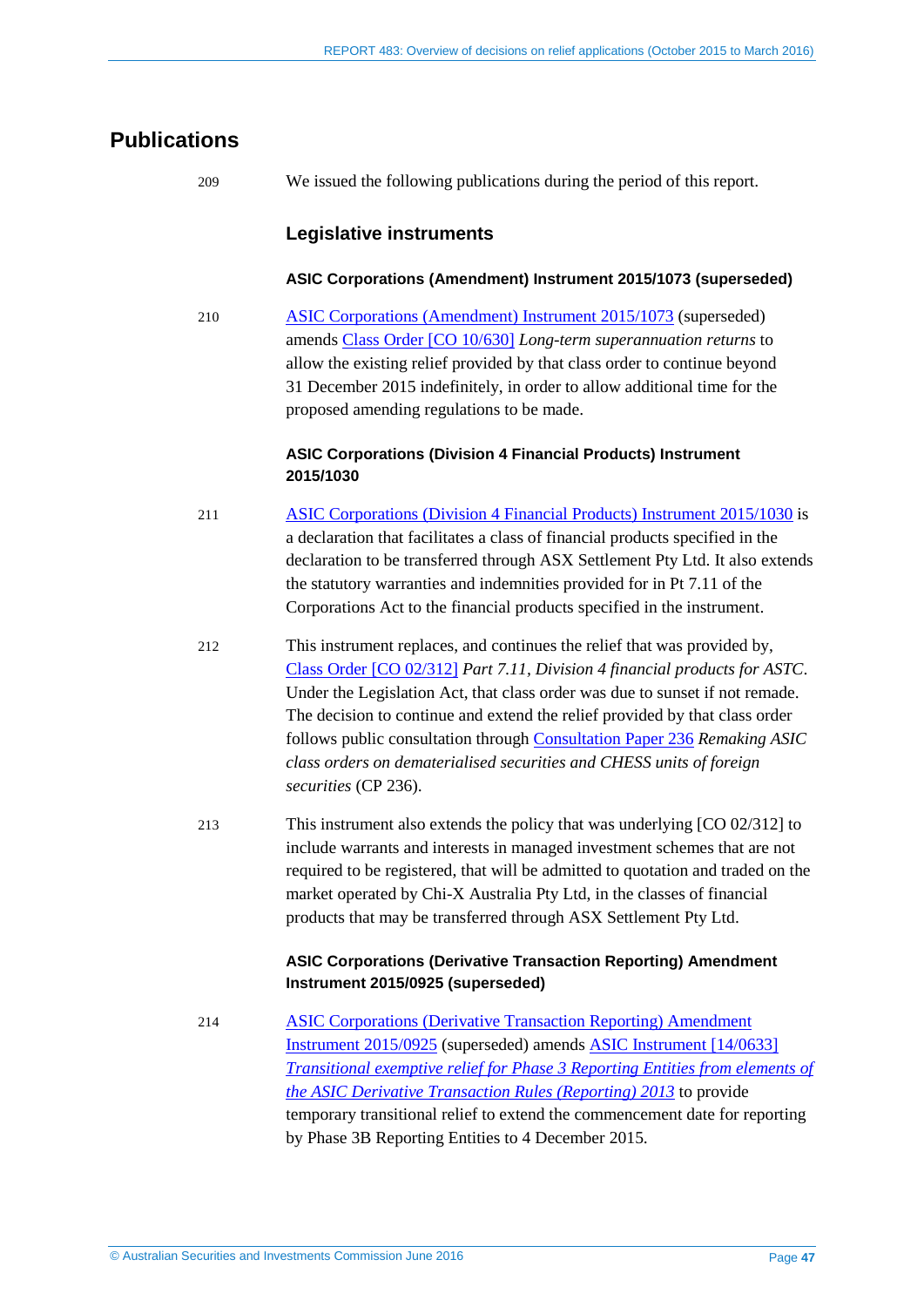#### **ASIC Superannuation (Amendment) Instrument 2015/1098 (superseded)**

- 215 [ASIC Superannuation \(Amendment\) Instrument 2015/1098](https://www.legislation.gov.au/Details/F2015L02012) (superseded) amends Class [Order \[CO 14/541\]](https://www.legislation.gov.au/Details/F2015C00988) *RSE licensee s29QC SIS Act disclosure exemption* to extend an exemption for RSE licensees until 1 February 2017 from compliance with s29QC(1) of the *Superannuation Industry (Supervision) Act 1993* (SIS Act).
- 216 Section 29QC(1) of the SIS Act relates to the obligation under that Act on RSE licensees to give consistent information to the Australian Prudential Regulation Authority.

#### **ASIC Corporations (Amendment and Repeal) Instrument 2016/0043 (superseded)**

- 217 [ASIC Corporations \(Amendment and Repeal\) Instrument 2016/0043](https://www.legislation.gov.au/Details/F2016L00072) (superseded) varies ASIC Corporations [\(Derivative Transaction Reporting](https://www.legislation.gov.au/Details/F2015L01530)  [Exemption\) Instrument 2015/844](https://www.legislation.gov.au/Details/F2015L01530) to extend the expiry date of Exemption 7 (regarding trade identifiers) from 31 January 2016 to 31 January 2017.
- 218 ASIC Corporations (Derivative Transaction Reporting Exemption) Instrument 2015/844 provides time-limited exemptive relief from the requirement—imposed on Reporting Entities under Rule 2.2.1 of the [ASIC](https://www.legislation.gov.au/Details/F2015C00262)  [Derivative Transaction Rules \(Reporting\) 2013—](https://www.legislation.gov.au/Details/F2015C00262)to report information about transactions and positions in OTC Derivatives to a licensed or prescribed derivative trade repository.
- 219 Exemption 7 was extended until 31 January 2017 in light of ongoing implementation issues and after acknowledging that the establishment of a globally consistent format for trade identifiers that are universal transaction identifiers or single transaction identifiers is an issue that will be resolved at an international level and is outside the control of any one Reporting Entity.

#### **Rules**

#### **ASIC Derivative Transaction Rules (Clearing) 2015**

- 220 The [ASIC Derivative Transaction Rules \(Clearing\) 2015—](https://www.legislation.gov.au/Details/F2015L01960)which introduced mandatory central clearing of OTC interest rate derivatives in Australia commenced on 12 December 2015. The commencement marks Australia's implementation of the second Group of Twenty (G20) mandate in relation to OTC derivatives reform.
- 221 The mandatory central clearing regime will assist to reduce systemic risk in OTC derivatives markets and applies to transactions in OTC interest rate derivatives denominated in Australian dollars, US dollars, euros, British pounds and Japanese yen between OTC derivatives dealers. In line with overseas mandatory clearing requirements, the regime also provides the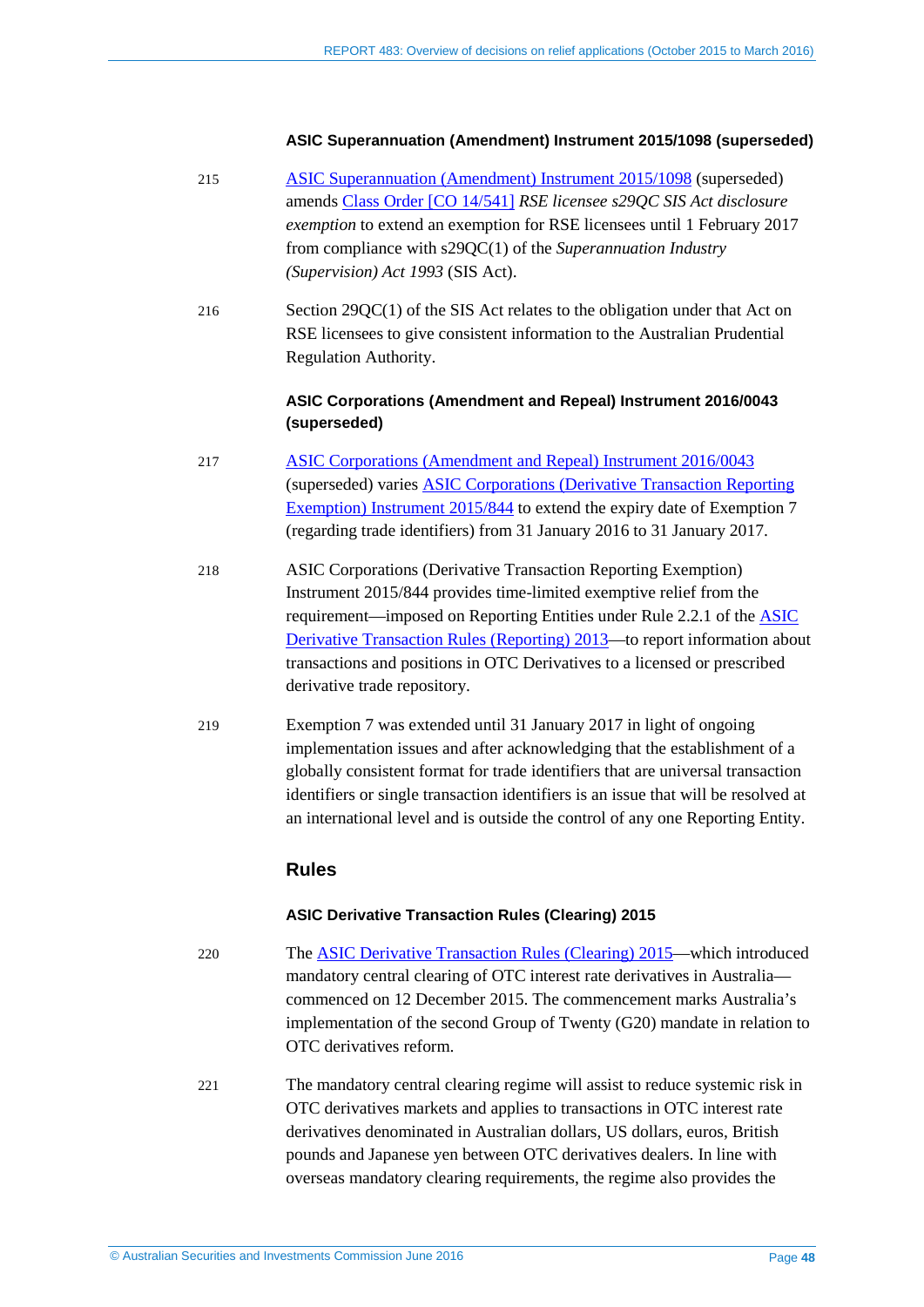basis for substituted compliance or sufficient equivalence determinations by foreign regulators.

- 222 The rules follow public consultation through [Consultation Paper 231](http://www.asic.gov.au/regulatory-resources/find-a-document/consultation-papers/cp-231-mandatory-central-clearing-of-otc-interest-rate-derivative-transactions/) *Mandatory central clearing of OTC interest rate derivative transactions* (CP 231).
- 223 [Report 460](http://www.asic.gov.au/regulatory-resources/find-a-document/reports/rep-460-response-to-submissions-on-consultation-paper-231-mandatory-central-clearing-of-otc-interest-rate-derivative-transactions/) *Response to submissions on Consultation Paper 231 Mandatory central clearing of OTC interest rate derivative transactions* (REP 460) highlights the key issues that arose out of the submissions received on CP 231 and details our response to those issues.

#### **Market integrity rule waivers**

#### **ASIC Market Integrity Rules (ASX Market) 2010: Class [Rule Wavier](https://www.legislation.gov.au/Details/F2015L02009)  [CW [15/932\]](https://www.legislation.gov.au/Details/F2015L02009)**

- 224 We have made [CW [15/932\]](https://www.legislation.gov.au/Details/F2016C00249) under Sub-Rule 1.2.1(1) of the ASIC Market Integrity Rules (ASX Market) 2010.
- 225 The waiver relieves certain market participants from the obligation under Rule 3.5.8(1) to perform daily reconciliations of their clients' segregated accounts (CSA) by 7:00 pm on the next trading day, subject to the condition that the reconciliation be performed by 12:00 pm on the second trading day. It applies to market participants that rely on information from overseas parties to perform these reconciliations. It also requires those market participants to report any issues with the CSA reconciliations to us within one business day.

#### **ASIC Market Integrity Rules (ASX 24 Market) 2010: Class Rule Waiver [CW 15/933]**

- 226 We have made [CW [15/933\]](https://www.legislation.gov.au/Details/F2014C00748) under Sub-Rule 1.2.1(1) of the ASIC Market Integrity Rules (ASX 24 Market) 2010.
- 227 The waiver relieves certain market participants from the obligation under Rule 2.3.2(1) to perform daily reconciliations of their clients' segregated accounts (CSA) by 7:00 pm on the next business day, subject to the condition that the reconciliation be performed by 12:00 pm on the second business day. It applies to market participants that rely on information from overseas parties to perform these reconciliations. It also requires those market participants to report any issues with CSA reconciliations to us within one business day.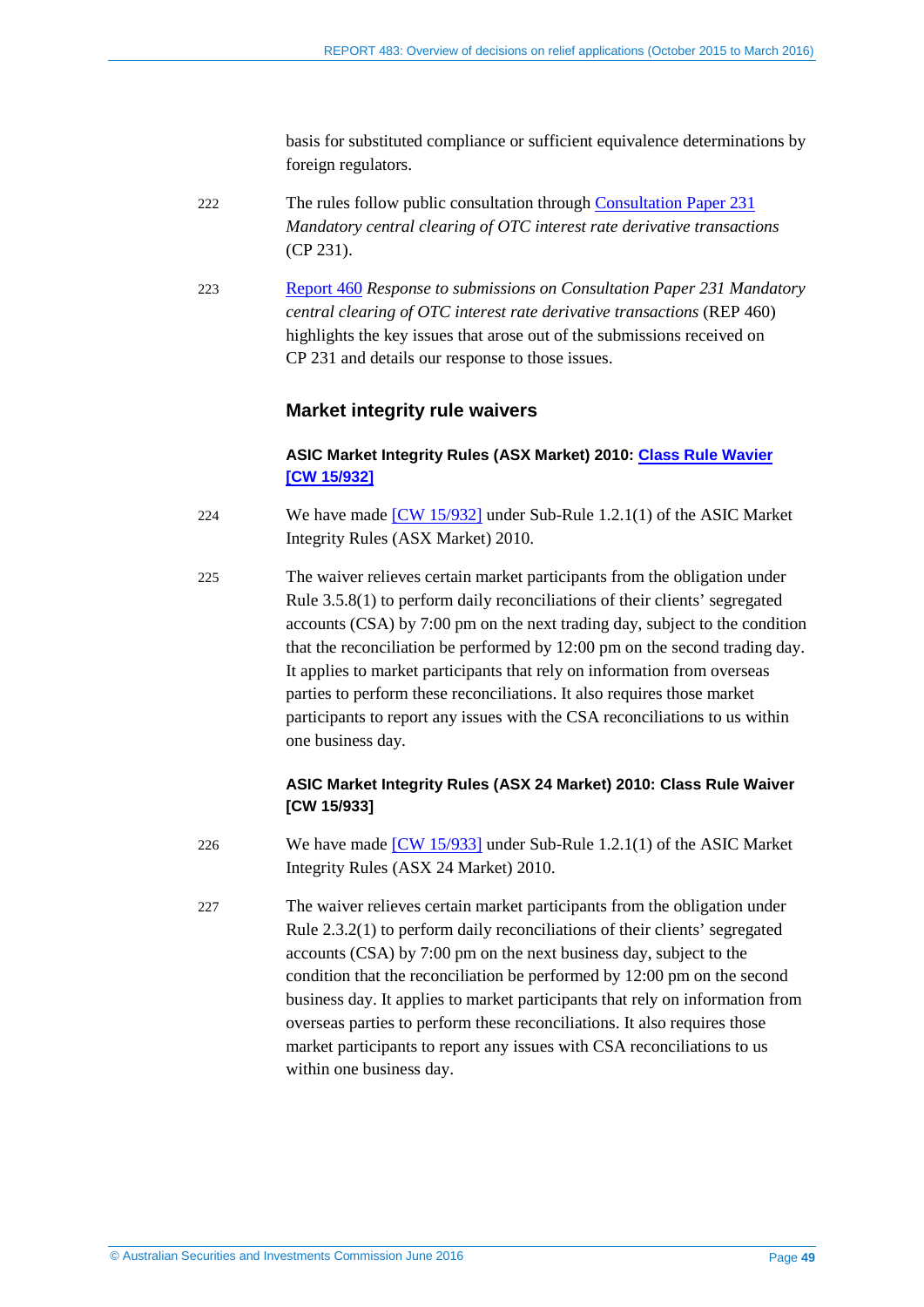#### **Amendments for the launch of the Chi-X Australia investment product market**

228 We have amended the [ASIC Market Integrity Rules \(Competition in](https://www.legislation.gov.au/Details/F2016C00254)  [Exchange Markets\) 2011,](https://www.legislation.gov.au/Details/F2016C00254) the [ASIC Market Integrity Rules \(Chi-X Australia](https://www.legislation.gov.au/Details/F2016C00251)  [Market\) 2011](https://www.legislation.gov.au/Details/F2016C00251) and some existing ASIC relief instruments in connection with Chi-X Australia Pty Ltd's (Chi-X) proposal to commence the quotation and trading of warrants and exchange traded funds (ETFs) on a new investment product market. The changes were made to ensure warrants and ETFs admitted to quotation on the new Chi-X investment product market are subject to an appropriate regulatory regime.

#### 229 Specifically, we amended the following market integrity rules:

- (a) the ASIC Market Integrity Rules (Competition in Exchange Markets) 2011 were amended b[y ASIC Market Integrity Rules \(Competition in](https://www.legislation.gov.au/Details/F2015L01694)  [Exchange Markets\) Amendment 2015 \(No. 1\);](https://www.legislation.gov.au/Details/F2015L01694)
- (b) the ASIC Market Integrity Rules (Chi-X Australia Market) 2011 were amended by [ASIC Market Integrity Rules \(Chi-X Australia Market\)](https://www.legislation.gov.au/Details/F2015L01696)  [Amendment 2015 \(No. 2\);](https://www.legislation.gov.au/Details/F2015L01696)
- (c) the ASIC Market Integrity Rules (ASX Market) 2010 were amended by [ASIC Market Integrity Rules \(ASX Market\) Amendment 2015 \(No. 2\):](https://www.legislation.gov.au/Details/F2015L01695)
	- (i) to incorporate the relevant changes to the ASIC Market Integrity Rules (Chi-X Australia Market) 2011; and
	- (ii) to amend the definition of 'ETF' and 'Managed Fund' to incorporate the recent changes to the ASX Operating Rules.
- 230 [ASIC Corporations \(Amendment\) Instrument 2015/963](https://www.legislation.gov.au/Details/F2015L01767) (superseded) also amended the following class orders by extending the relief provided to warrants that are quoted and traded on the financial market operated by Chi-X:
	- (a) Class [Order \[CO 02/608\]](https://www.legislation.gov.au/Details/F2015C00906) *Warrants: relief from PDS requirements for secondary sales*;
	- (b) Class [Order \[CO 03/957\]](https://www.legislation.gov.au/Details/F2012C00315) *ASX managed investment warrants disclosure and reporting exemptions*;
	- (c) Class [Order \[CO 10/1034\]](https://www.legislation.gov.au/Details/F2015C00908) *Margin lending relief for ASX-traded instalment warrants*; and
	- (d) Class [Order \[CO 13/526\]](https://www.legislation.gov.au/Details/F2013L01091) *Warrants: Relevant interests and associations*.
- 231 The amendments were made following public consultation through [Consultation Paper 235](http://www.asic.gov.au/regulatory-resources/find-a-document/consultation-papers/cp-235-proposed-amendments-to-asic-market-integrity-rules-and-instruments-for-the-chi-x-investment-product-market/) *Proposed amendments to ASIC market integrity rules and instruments for the Chi-X investment product market* (CP 235). Submissions on CP 235 were due on 9 September 2015.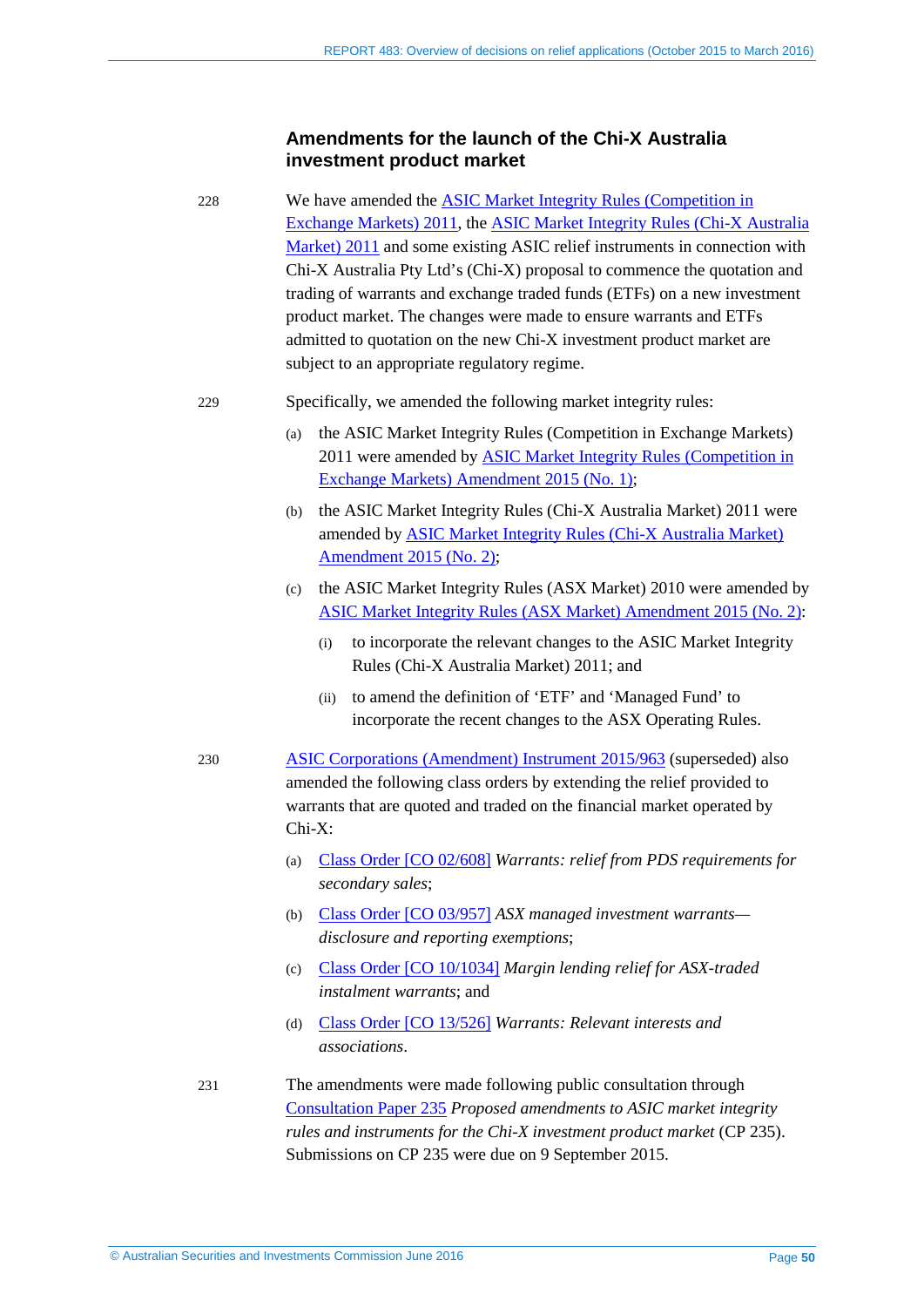- 232 CP 235 also proposed some minor changes to:
	- (a) ASIC market integrity rules for the ASX market, in response to amendments to the ASX Operating Rules. These changes were made together with the changes to the market integrity rules described above; and
	- (b) individual relief instruments for ASX-quoted ETFs and managed fund products, to bring them under existing class order relief. These changes have not yet been made.
- 233 [Report 453](http://www.asic.gov.au/regulatory-resources/find-a-document/reports/rep-453-response-to-submissions-on-cp-235-proposed-amendments-to-asic-market-integrity-rules-for-the-chi-x-investment-product-market/) *Response to submissions on CP 235 Proposed amendments to ASIC market integrity rules for the Chi-X investment product market* (REP 453) highlights the key issues that arose in the submissions received on CP 235 and details our responses to those issues.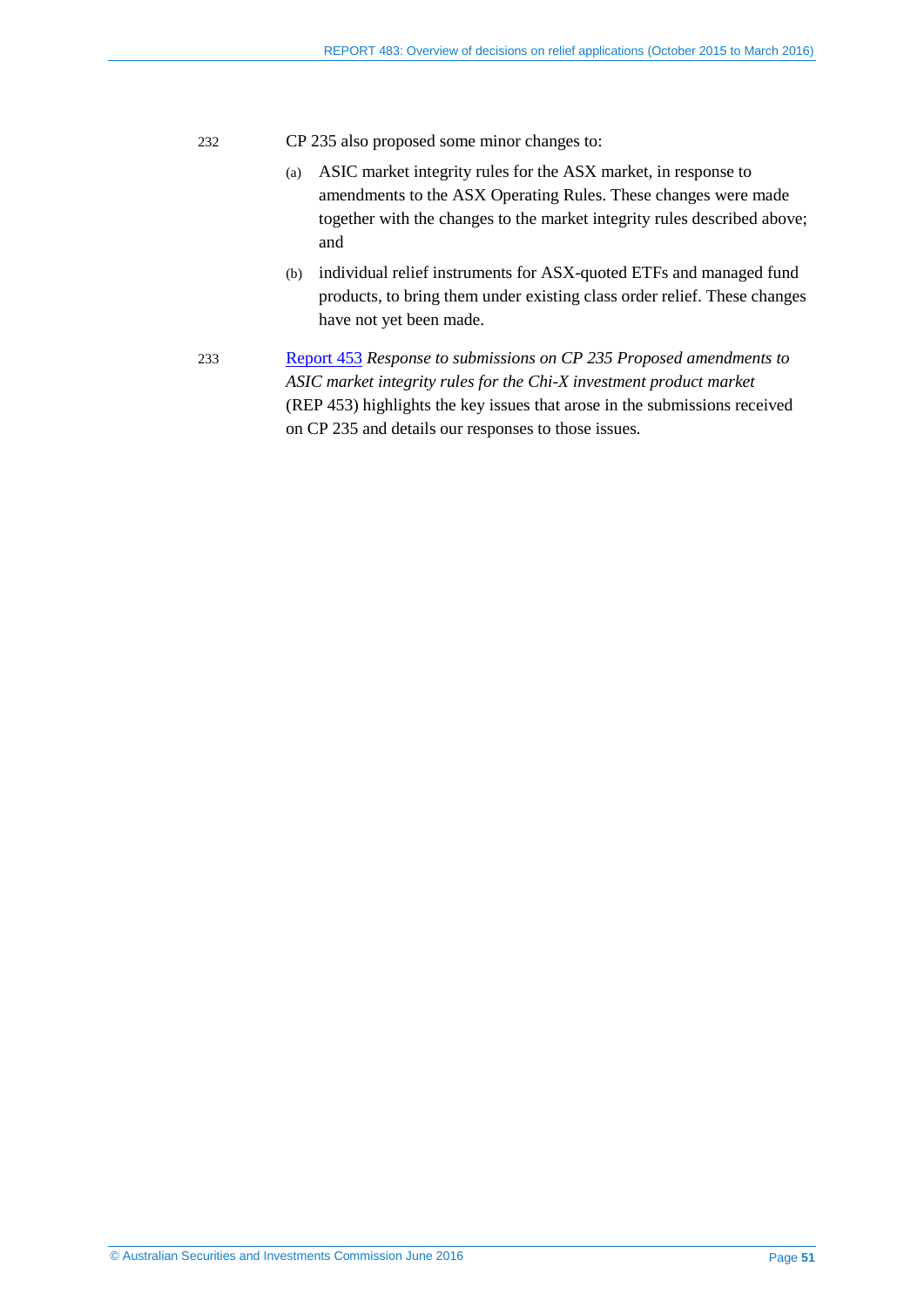# **Appendix: ASIC relief instruments**

[Table 1](#page-51-1) lists the individual relief instruments we have executed for matters referred to in this report and that are publicly available. The instruments are published in the *ASIC Gazette*, which is available via [www.asic.gov.au/gazettes,](http://www.asic.gov.au/gazettes) except for credit instruments (marked with asterisks), which are published on our website under ['credit](http://asic.gov.au/regulatory-resources/credit/credit-relief/) relief'.

<span id="page-51-0"></span>

| Para no. | <b>Entity name</b>              | Instrument no.<br>(Gazette no.,<br>if applicable) | Date executed    | Power exercised and nature of relief                                                                                                                                                                                                                                                                                                                                                           | <b>Expiry date</b> |
|----------|---------------------------------|---------------------------------------------------|------------------|------------------------------------------------------------------------------------------------------------------------------------------------------------------------------------------------------------------------------------------------------------------------------------------------------------------------------------------------------------------------------------------------|--------------------|
| 79-81    | <b>JBWere Limited</b>           | 16-0294<br>(A19/16)                               | 7 April 2016     | Relief under s951B(1)(a) of the Corporations Act to<br>provide a conditional exemption from reg 7.7.09B(2) of<br>the Corporations Regulations, to enable a licensee to<br>issue Statements of Advice to clients—who transferred<br>from a licensee—that incorporate information disclosed<br>in earlier documents issued to those clients without the<br>need to provide those documents again | 10 April 2017      |
| 82-85    | <b>Australian Unity Limited</b> | 15-1043<br>(A48/15)                               | 9 November 2015  | Relief under s1020F(1)(a) of the Corporations Act to<br>provide a conditional exemption from Div 5A of Pt 7.9,<br>to allow a listed company to conduct a reinvestment<br>offer to existing holders of notes previously issued by<br>the company in connection with a new offer of simple<br>corporate bonds                                                                                    |                    |
| 86-91    | Ichor Coal N.V.                 | 15-1128<br>(A51/15)                               | 25 November 2015 | Relief under s1020F(1) of the Corporations Act to<br>modify or vary Div 5A of Pt 7.9 to permit variations of a<br>takeover offer (not regulated under Ch 6) for<br>shares/CDIs in a foreign company listed on ASX, to<br>allow the offeror to improve the consideration, extend<br>the offer period and free the offer of defeating<br>conditions                                              |                    |

#### <span id="page-51-1"></span>**Table 1: ASIC relief instruments**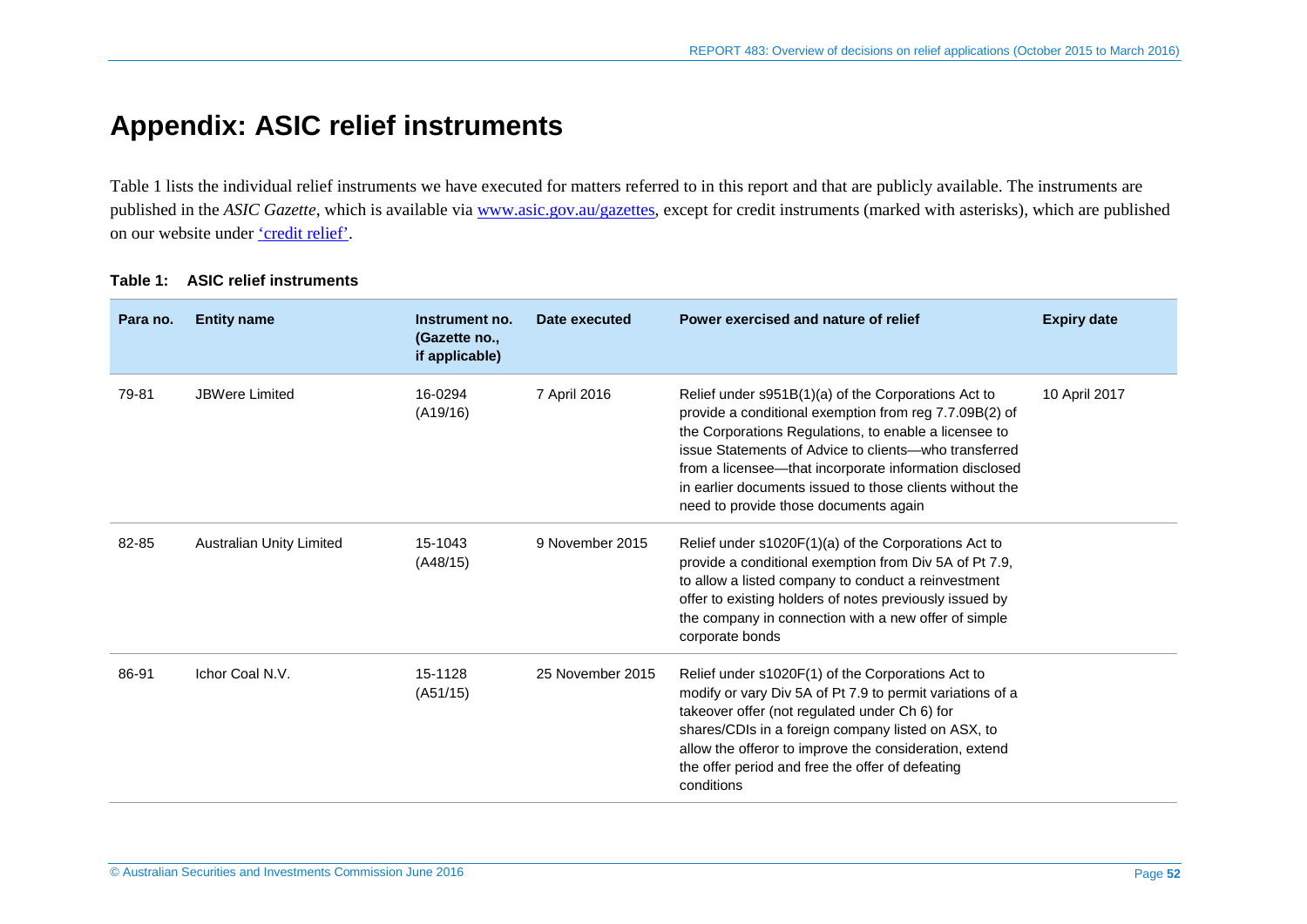| Para no. | <b>Entity name</b>                                                             | Instrument no.<br>(Gazette no.,<br>if applicable) | Date executed    | Power exercised and nature of relief                                                                                                                                                                                                                                                                                                                                                                                                                                                                                      | <b>Expiry date</b> |
|----------|--------------------------------------------------------------------------------|---------------------------------------------------|------------------|---------------------------------------------------------------------------------------------------------------------------------------------------------------------------------------------------------------------------------------------------------------------------------------------------------------------------------------------------------------------------------------------------------------------------------------------------------------------------------------------------------------------------|--------------------|
| 86-91    | Coal of Africa Limited                                                         | 15-1129<br>(A51/15)                               | 26 November 2015 | Relief under s1020F(1) of the Corporations Act to<br>modify or vary Div 5A of Pt 7.9 to permit variations of a<br>takeover offer (not regulated under Ch 6) for<br>shares/CDIs in a foreign company listed on ASX, to<br>allow the offeror to improve the consideration, extend<br>the offer period and free the offer of defeating<br>conditions                                                                                                                                                                         |                    |
| 138-140  | <b>Brookfield Infrastructure</b><br>Partners L.P.<br>Nitro Corporation Pty Ltd | 15-1107<br>(A50/15)                               | 23 November 2015 | Relief under s655A(1)(b) of the Corporations Act to<br>modify s621-as notionally modified by (now)<br>Superseded Class Order [SCO 00/2338] Relief from the<br>minimum bid price principles—s621(3)—to permit<br>Brookfield Infrastructure Partners L.P. (BIP) to value<br>BIP CDIs (being scrip consideration offered in its<br>proposed bid for Asciano Limited) by reference to the<br>price of the underlying BIP Interests traded on the New<br>York Stock Exchange for the purposes of the minimum<br>bid price rule |                    |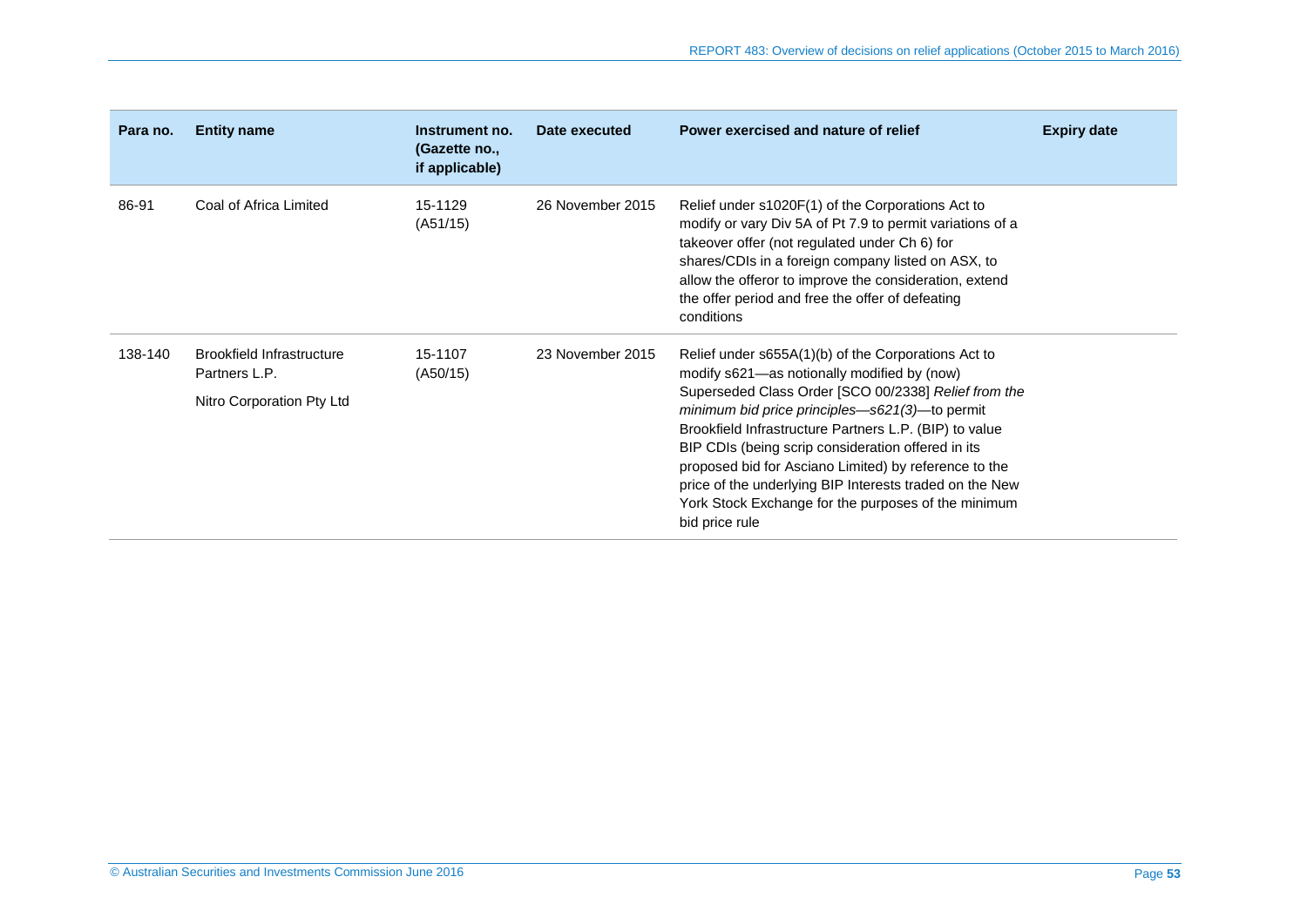| Para no. | <b>Entity name</b>                                           | Instrument no.<br>(Gazette no.,<br>if applicable) | Date executed | Power exercised and nature of relief                                                                                                                      | <b>Expiry date</b> |
|----------|--------------------------------------------------------------|---------------------------------------------------|---------------|-----------------------------------------------------------------------------------------------------------------------------------------------------------|--------------------|
| 141-143  | Qube Holdings Limited                                        | 16-0203                                           | 14 March 2016 | Relief under s655A(1) of the Corporations Act to:                                                                                                         |                    |
|          | Global Infrastructure<br>Management Australia Pty<br>Limited | (A13/16)                                          |               | enable the entry into an agreement to propose<br>(a)<br>a joint scheme of arrangement to acquire all the<br>shares in a company where the joint acquirers |                    |
|          | Perpetual Corporate Trust                                    |                                                   |               | hold more than 20% of the scheme company; and                                                                                                             |                    |
|          | Limited                                                      |                                                   |               | allow for the deferral of the obligation under s631<br>(b)<br>of the Corporations Act to make offers under a                                              |                    |
|          | Canada Pension Plan<br><b>Investment Board</b>               |                                                   |               | publicly proposed bid where the announced                                                                                                                 |                    |
|          | <b>CIC Capital Corporation</b>                               |                                                   |               | bidders are parties to a proposed joint scheme of<br>arrangement                                                                                          |                    |
|          | Global Infrastructure<br>Management, LLC                     |                                                   |               |                                                                                                                                                           |                    |
|          | Beijing Shunrong Investment<br>Corporation                   |                                                   |               |                                                                                                                                                           |                    |
|          | Brookfield Infrastructure<br>Partners L.P.                   |                                                   |               |                                                                                                                                                           |                    |
|          | Brookfield Infrastructure<br><b>Partners Limited</b>         |                                                   |               |                                                                                                                                                           |                    |
|          | Asciano Investment Company                                   |                                                   |               |                                                                                                                                                           |                    |
|          | bcIMC Nitro Trustee Inc.                                     |                                                   |               |                                                                                                                                                           |                    |
|          | <b>BIF II GP Bermuda Limited</b>                             |                                                   |               |                                                                                                                                                           |                    |
|          | <b>Buckland Investment Pte Ltd</b>                           |                                                   |               |                                                                                                                                                           |                    |